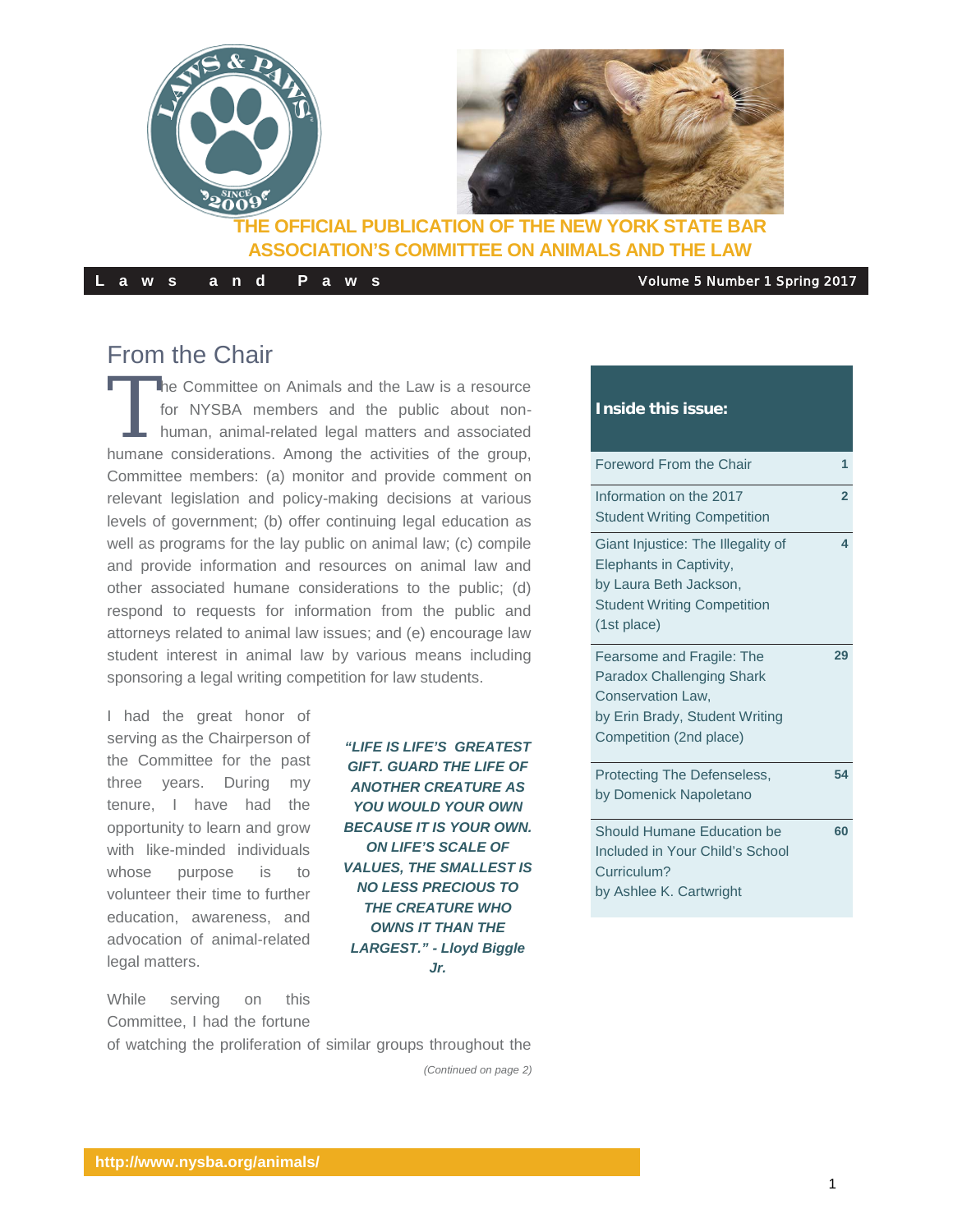## From the Chair (continued)

country. Thankfully, the NYSBA has been on the cutting edge of this all-important and ever-growing area of the law. The Committee was created in 2002 by the then President of the Association, the late Lorraine Power Tharp. Ms. Tharp clearly had the intuition that animal law would increasingly play a more prominent role within the State's legal system. She was certainly a visionary because, in the 15 years since the Committee was created, animal law has exploded within New York State and around the country. In the early 2000s, there were only a few law schools in the country offering courses in animal law. Today, more than 150 law schools offer animal law courses. While animal law in its own right is an area of law that draws interest because of people's commitment to animals, it is also one of the most unique areas of law because it provides its students an opportunity to fuse many different areas of law together: contract, criminal, tort, real estate, trusts and estates, just to name a few.

Laws & Paws is the Committee's official publication and it provides practitioners, experts and law students an opportunity to introduce us to issues that are on the forefront of animal law. In this issue, our contributors provided articles on such topics as: elephants in captivity, shark conservation, pet theft, and humane education in schools.

I want to applaud the efforts of the Publications Subcommittee, the contributors, and the NYSBA and its staff in all the work, effort, and assistance putting this volume of Laws & Paws together. We hope that you enjoy reading the works of our contributors. We aim to provide information that hopefully opens people's eyes, minds, and hearts to animal-related legal issues with the goal of prompting compassion, action, and change. The Committee will continue to educate and advocate on behalf of animals in an effort to make their world a better place because in turn they make ours a better place. Thanks for reading.

*Best, Natalie A. Carraway, Esq. Chairperson*

#### **How to enter the 2017 Committee on Animals and the Law Student Writing Competition**

The Committee on Animals and the Law of the New York State Bar Association is very pleased to announce the Ninth Annual Student Writing Competition. The deadline for submission is July 14, 2017.

The Committee on Animals and the Law was established to provide information resources for the New York State Bar Association's members and the public about non-human, animal-related humane issues, which arise from and have an effect upon our legal system. This competition seeks to foster legal scholarship among law students in the area of animals and the law. This competition provides law students with an incentive and opportunity to learn more about this area of law.

Law students (which include J.D., L.L.M., Ph.D., and S.J.D. candidates) are invited to submit to the Committee on Animals and the Law an article concerning any area of Animal Law. All submissions will be reviewed by a panel of attorneys and other professionals practicing or otherwise involved in animal law. The winner will be chosen in accordance with the competition rules. The first place winner will receive \$1,000 and a certificate of achievement. The second place winner will receive \$500 and a certificate of achievement.

Format: One hard copy of the written submission and one electronic copy in Microsoft Word format on a disk or CD must be submitted by mail, postmarked no later than July 14, 2017, and addressed to:

Eva Valentin-Espinal, NYSBA Staff Liaison Committee on Animals and the Law New York State Bar Association One Elk Street Albany, NY 12207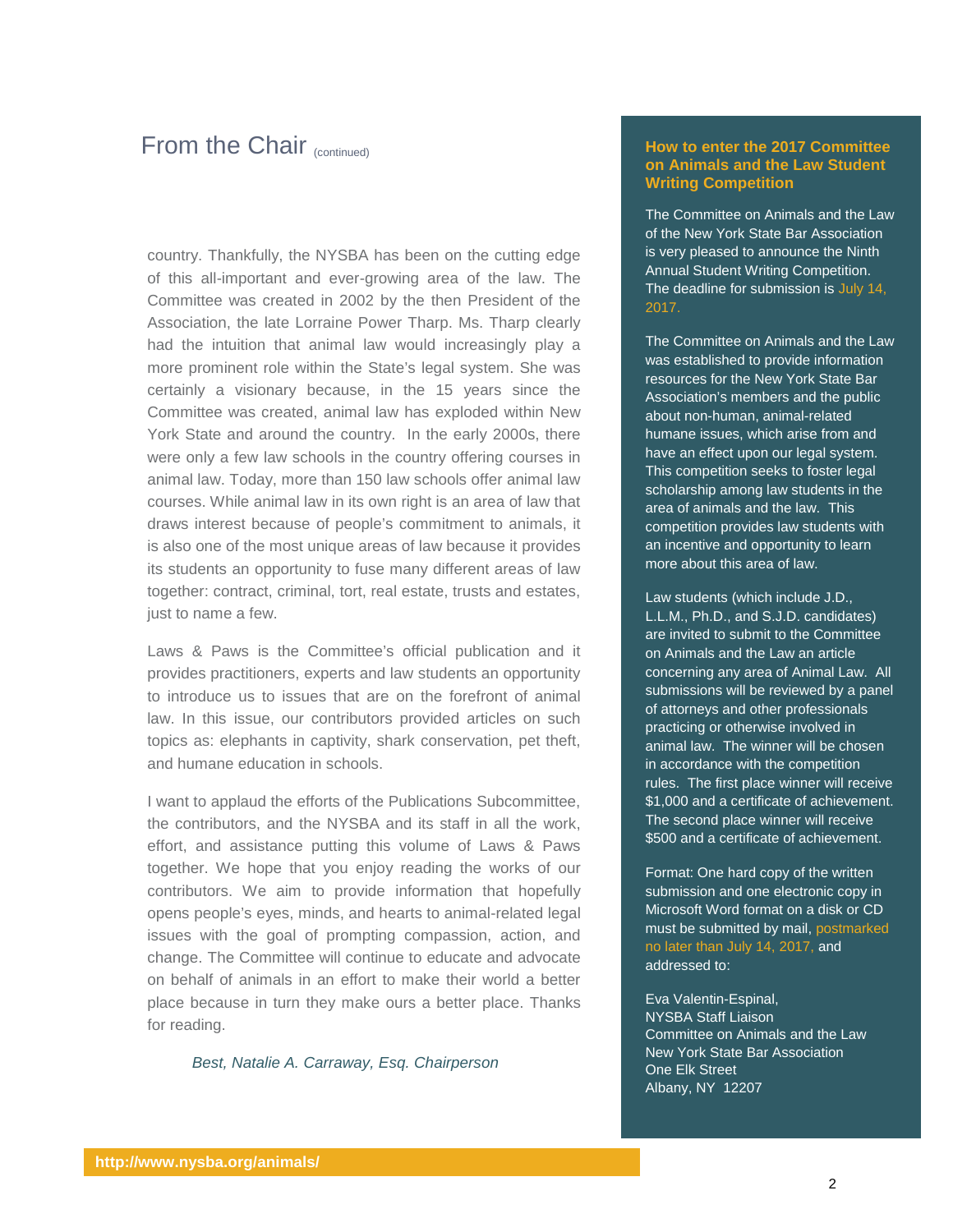## Committee on Animals and the Law 2017 Annual Meeting

On January 25, 2017 the Committee on Animals and the Law held its annual CLE program "Practicing Animal Law: What Every Attorney Needs To Know About How Laws Impact The Animals in Our Homes and Lives." The program, presented by experts in their fields, offered a practical discussion of laws relating to animals. Topics discussed included planning for an animal's care after the owner's death or incapacity; conflict resolution with respect to animal custody upon dissolution of relationships; and laws that focus on service and emotional support animals.



## The Student Writing **Competition**

This issue of Laws and Paws includes the 2016 Student Writing winning articles, First Place: Giant Injustice: The Illegality of Elephants in Captivity, by Laura Beth Jackson and Second Place: Fearsome and Fragile: The Paradox Challenging Shark Conservation Law, by Erin Brady.

Natalie A. Carraway, Esq., Committee Chairperson Amy Pontillo, Esq., Committee Vice Chairperson Kirk Passamonti, Esq., Publications Subcommittee Chairperson Charis Nick-Torok, Esq., Secretary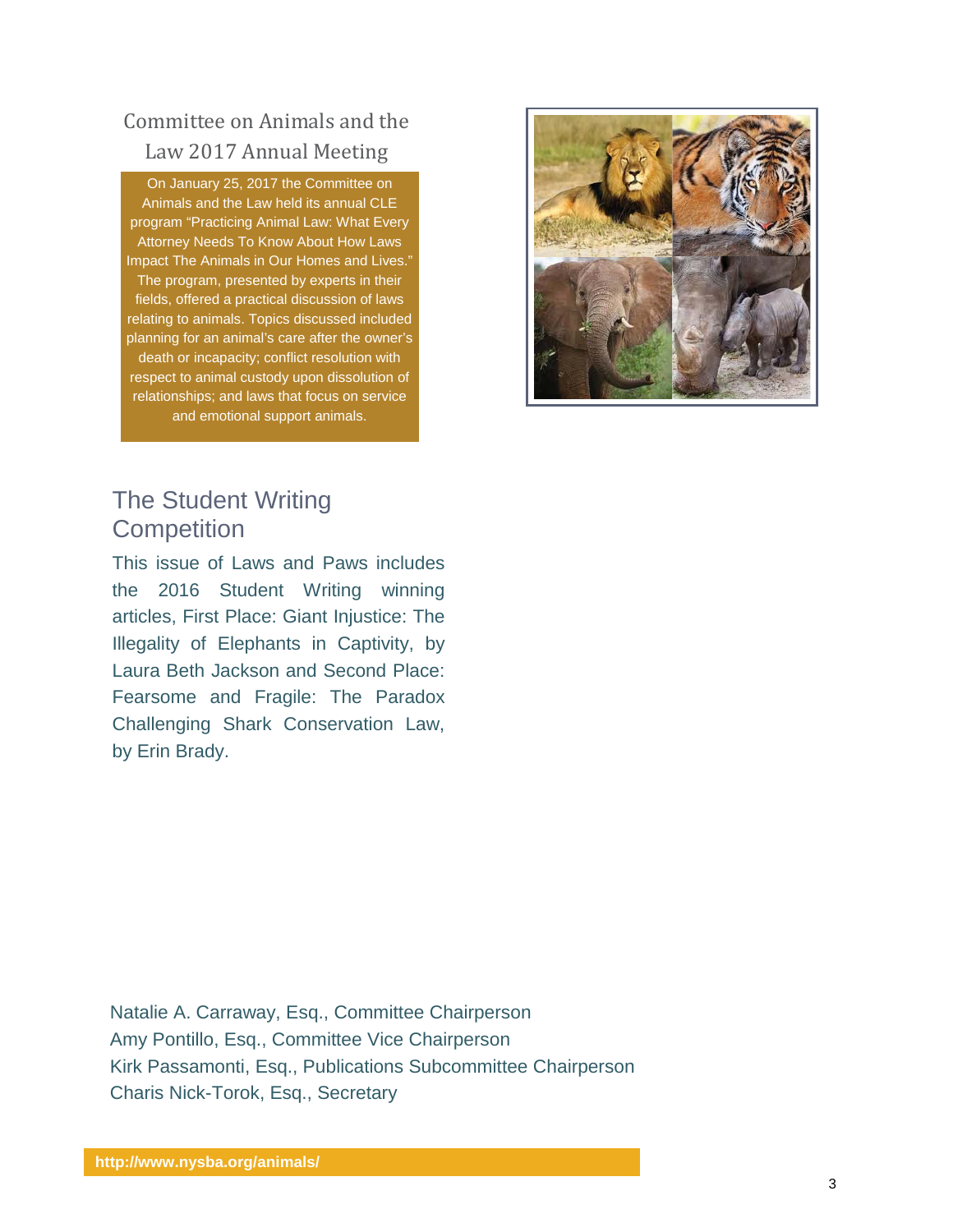Giant Injustice: The Illegality of Elephants in Captivity

> Laura Beth Jackson Emory University School of Law Class of 2016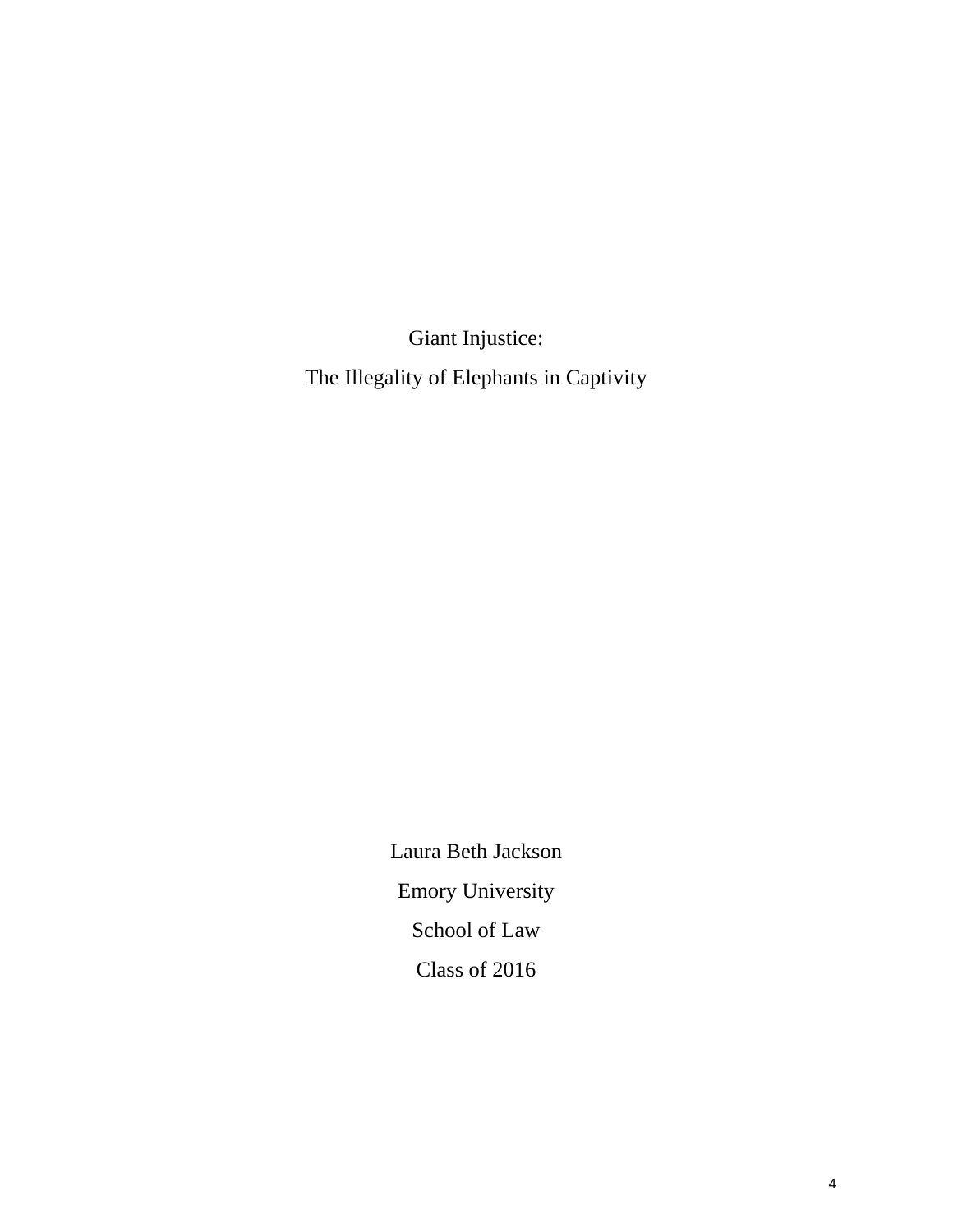#### **GIANT INJUSTICE: THE ILLEGALITY OF ELEPHANTS IN CAPTIVITY**

#### **I. INTRODUCTION**

**"Perhaps the most important lesson I learned is that there are no walls between humans and elephants except those that we put up ourselves, and that until we allow not only elephants, but all living creatures their place in the sun, we can never be whole ourselves."1** 

Lawrence Anthony was a world-renowned conservationist, environmentalist, explorer and author who founded Thula Thula, an enormous game reserve in Zululand, South Africa. $^2$  He engaged in bold animal conservation initiatives such as the rescue of animals at the Baghdad Zoo during the 2003 invasion of Iraq;<sup>3</sup> and eventually, at Thula Thula, took in a herd of rogue elephants that were slated to be culled.<sup>4</sup> Years later, upon Mr. Anthony's death in 2012, the herd of 20 elephants made a 12-mile journey from their habitat to Mr. Anthony's house on the edge of the reserve.<sup>5</sup> Mr. Anthony's son, Jason, said the elephants had not visited the compound for a year and a half – but they arrived shortly after Mr. Anthony's death and stayed for two days.<sup>6</sup> This "vigil" was their way of saying goodbye to the man that saved them.<sup>7</sup>

Modern African elephants are the largest land mammals on the planet.<sup>8</sup> According to scientists, elephants are "just as brilliant as they are big,"<sup>9</sup> and the elephant as a species is no-

<sup>&</sup>lt;sup>1</sup> Lawrence Anthony & Graham Spence, *The Elephant Whisperer: My Life With the Herd in the African Wild*, St. Martin's Griffin, (Reprint Edition May 2012).

<sup>&</sup>lt;sup>2</sup> Robert Stokes, *The Grief of Elephants*, Conn. Post, August 10, 2012, http://www.ctpost.com/opinion/article/Thegrief-of-elephants-3778603.php. <sup>3</sup> *Id.* 

 $^{4}$  See Anthony, *supra* note 1.<br> $^{5}$  See Stekes, *supra* pote 2.

See Stokes, *supra* note 2.

<sup>6</sup> *Elephants Who Appeared to Mourn Their Human Friend Remain Protected,* CBC.com, July 25, 2012, http://www.cbc.ca/strombo/news/saying-goodbye-elephants-hold-apparent-vigil-to-mourn-their-human-friend.ht <sup>7</sup> <sup>7</sup> See Stokes, *supra* note 2.

Lisa Kane, *A Case Study of African Elephants' Journey from Swaziland to US Zoos in 2003: A Question of* 

*Commerce and a Tale of Brinkmanship*, 6 J. Animal L. 51, 53 (May 2010). Ferris Jabr, *The Science Is In: Elephants Are Even Smarter Than We Realized*, Scientific American, February 26, 2014, http://www.scientificamerican.com/article/the-science-is-in-elephants-are-even-smarter-than-we-realizedvideo/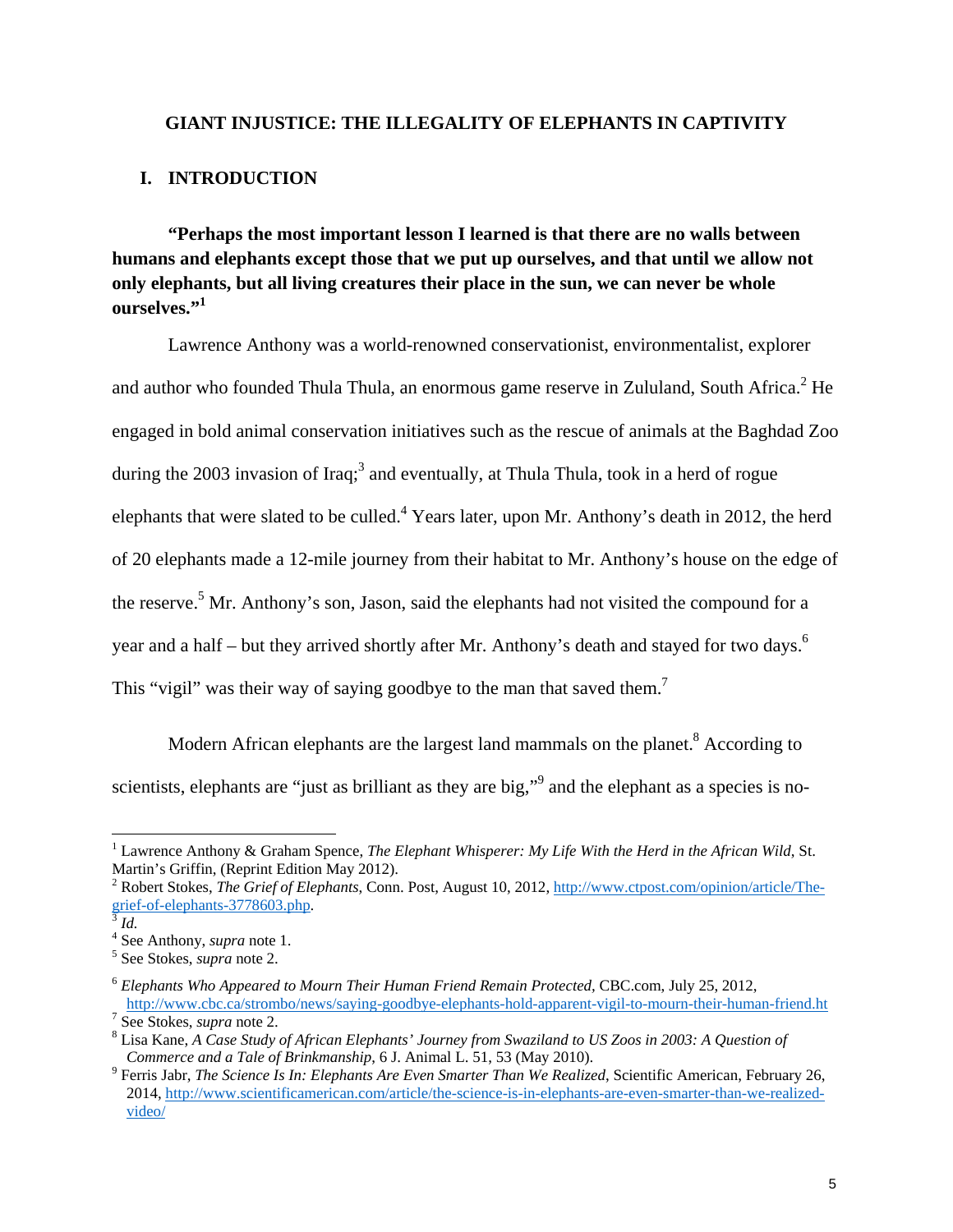doubt highly intelligent, belonging to the small, elite group of "self-aware" species of animals that includes only humans, cetaceans, and non-human primates.<sup>10</sup> Both humans and elephants infiltrated African forests and savannas at the same time, subsequently emigrating to Europe and Asia.11 Both species kept evolving into complex societies and both developed communication systems and increased brain sizes.<sup>12</sup>

Elephants were around long before human beings, and they survived and evolved *despite* the challenges they faced from increased human populations. The current elephant species' populations did not start to seriously decline in numbers until the last 500 years,  $^{13}$  with the main reasons being habitat loss and ivory poaching – both problems caused by humans.<sup>14</sup> The African elephant population was estimated at approximately 26 million in the  $1500s$ .<sup>15</sup> By 1989, the population was down to a bare 600,000.16

#### **Elephants in the United States**

The phenomenon of shrinking populations is nothing new, and neither is the conservationist movement in the United States.<sup>17</sup> The United States responded to shrinking wildlife populations with the Endangered Species Act ("ESA") of 1973, the "most comprehensive legislation for the preservation of endangered species ever enacted."18 The ESA

<sup>&</sup>lt;sup>10</sup> Interview: All Things Considered with Robert Siegel, interview with Joshua Plotnik, *Elephants Have a Concept of Self, Study Suggests*, NPR Research News, October 31, 2006,

<sup>&</sup>lt;sup>11</sup> Jabr, *supra* note 11.<br><sup>12</sup> *Id. Key Milestones in Elephant Conservation*, Great Elephant Census (last visited April 9, 2016), <sup>13</sup> *Key Milestones in Elephant Conservation*, Great Elephant Census (last visited Apri

http://www.greatelephantcensus.com/background-on-conservation/<br><sup>14</sup> *Threats to African Elephants*, World Wildlife Fund (Last visited April 9, 2016)<br>http://wwf.panda.org/what we do/endangered species/elephants/african elep

<sup>&</sup>lt;sup>15</sup> Great Elephant Census, *supra* note 16.<br><sup>16</sup> Id.<br><sup>17</sup> Shannon Petersen, Comment, *Congress and Charismatic Megafauna: A Legislative History of the Endangered Species Act,* 29 Envtl. L. 463, 467 (1999) <sup>18</sup> *See Id.,* at 464.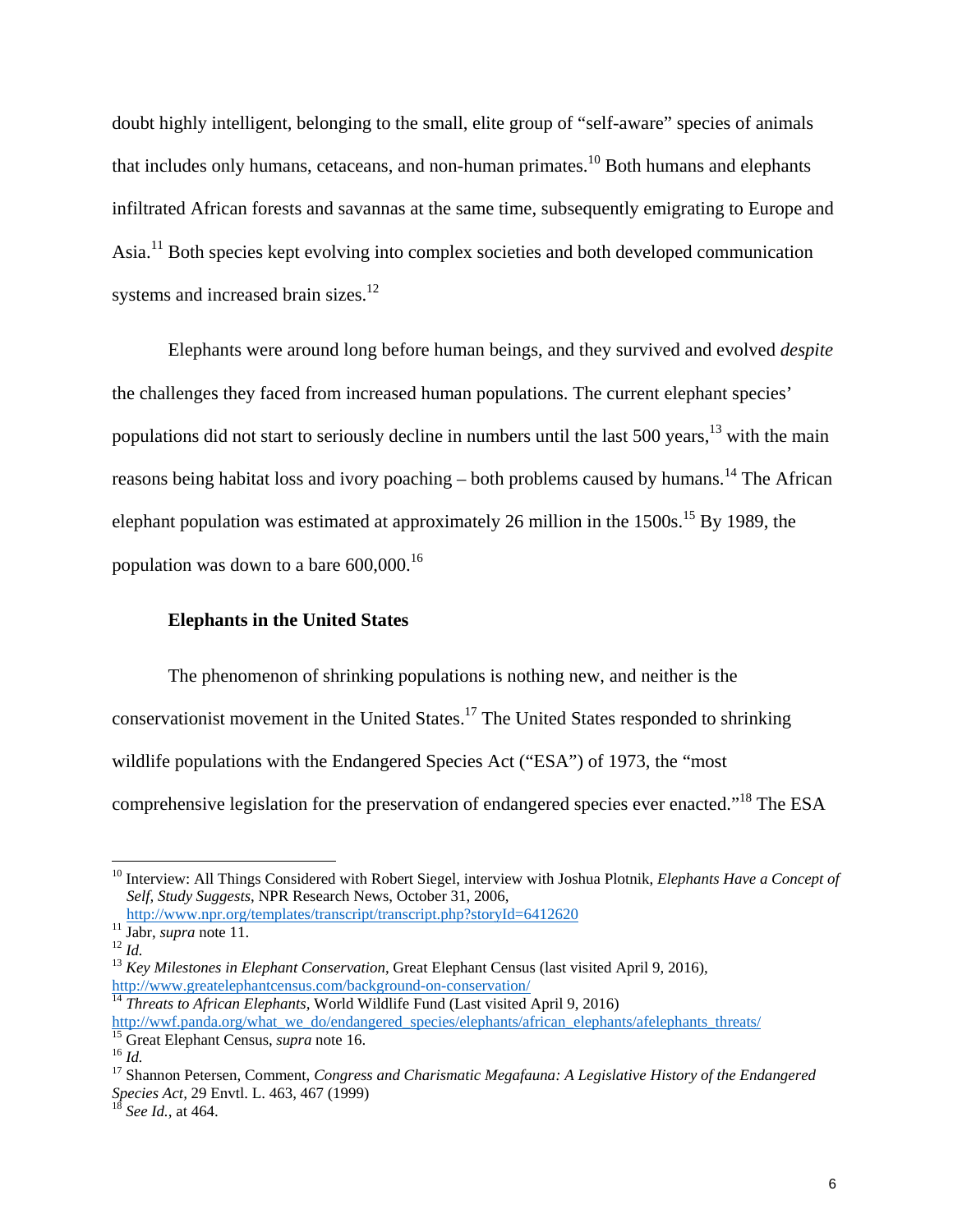provides for the listing of endangered and threatened species by the Secretaries of the Interior and Commerce, and subsequent laws and regulations protecting those species.<sup>19</sup> In Part II, this paper will focus primarily on the fact that zoo captivity of the elephant species is immoral. In Part III, I will discuss how captivity violates the ESA, because the inherently harmful conditions to which elephants are subjected in captivity constitutes a prohibited "taking" under the Act. In Part IV, I will discuss why the same institutions violate the Animal Welfare Act ("AWA"), a more detailed set of laws that governs the treatment of animals under human control. Finally, in Part V, I propose three actions that should be taken to address the plight of currently captive elephants. The first suggestion is to relocate current zoo elephants to certified sanctuaries in the U.S., Africa, and Asia. The second is to increase the funding and implementation of the African and Asian Elephant Conservation Acts. The third suggestion is to bring suits on the elephants' behalf first, pursuant to the ESA, and second, by filing writs of *habeas corpus.*

#### **II. MORAL OBLIGATIONS TO ELEPHANTS**

A writer in Los Angeles described visiting the zoo as a "rite of passage."20 He was worried that closing the elephant exhibit at the L.A. Zoo – an exhibit comprised of only 0.57 acres – would negatively impact his children's ability to have that same rite of passage.<sup>21</sup> The only elephant left at the zoo, Billy, suffered from infections, premature aging, and a head tic caused by extreme duress.22 Regardless, the writer described the zoo as "a window into the larger

<sup>&</sup>lt;sup>19</sup> *Id.*, at 464-65.<br><sup>20</sup> Hector Tobar, *Zoo without elephant would be a loss for the children of L.A.*, LA Times, Dec. 9 2008, <br>http://www.latimes.com/local/la-me-tobar9-2008dec09-story.html.<br><sup>21</sup> *Id.* 

<sup>&</sup>lt;sup>22</sup> Lori Marino, Gay Bradshaw & Randy Malamud, *Zoos without elephants: A lesson in compassion*, LA Times, Dec. 15, 2008, http://www.latimes.com/opinion/la-oew-marino15-2008dec15-story.html.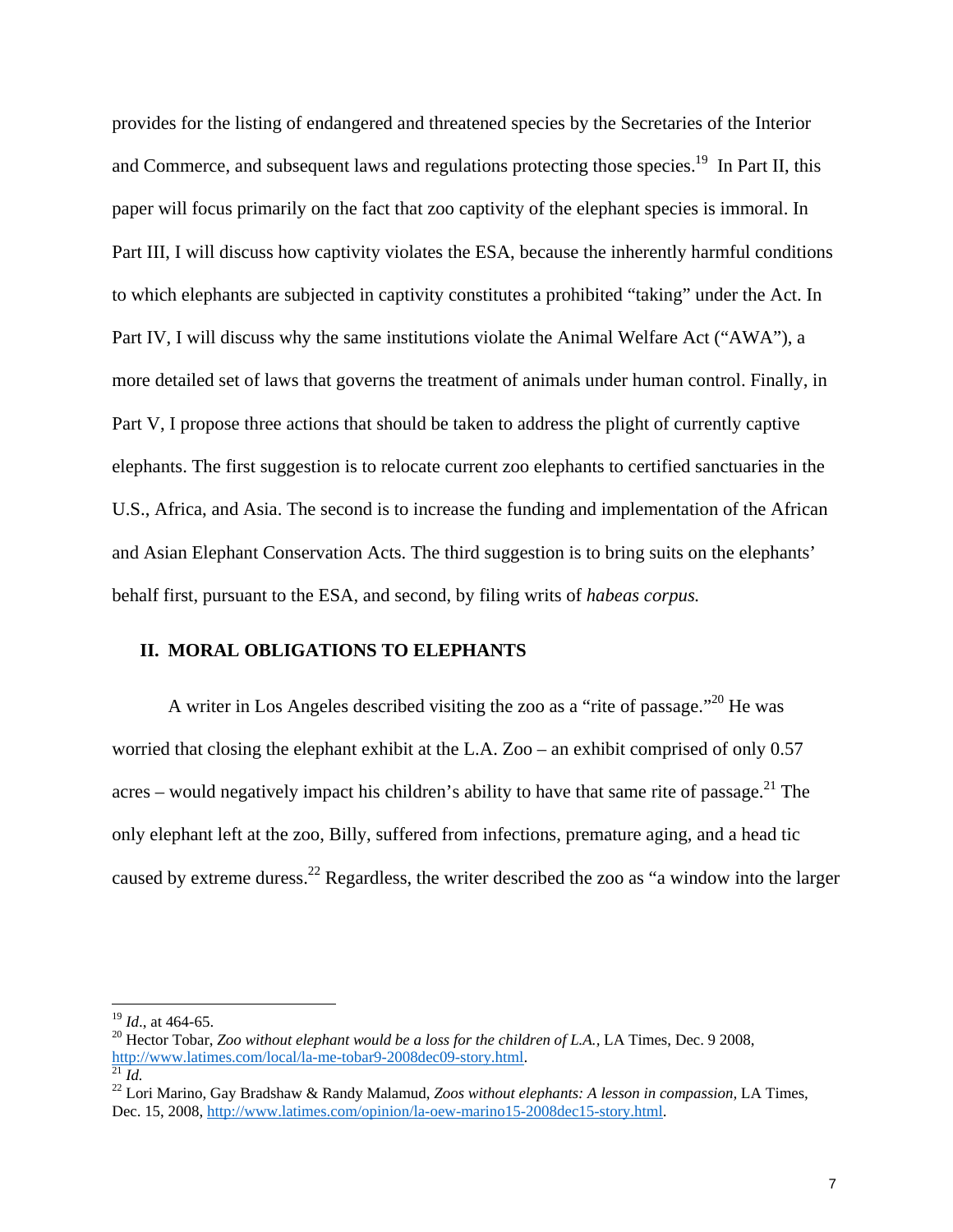world we want our children to know," and protested the zoo closing even though he admitted that a sanctuary "probably would have been better for Billy."<sup>23</sup>

Zoos all over the United States are in this same ethical dilemma. In 2005, the Detroit Zoo became the first zoo to close its elephant exhibit on purely ethical grounds.<sup>24</sup> Speaking on the decision, zoo director Ron Kagan stated that life in captivity causes physical and psychological problems for elephants; he cited boredom, stress, and chronic health problems as significant factors.25 He also said that zoo visitors expect the animals they view to "have a good life," and the zoo simply could not provide that for its two elephants.<sup>26</sup> The idea that zoo visitors want to see the animals having a good life speaks to our inherent ideals of humanity, but contradicts the idea of the father in Los Angeles who wanted the lone elephant to stay locked up.<sup>27</sup> Finally, Mr. Kagan said that elephants "are the only animals at the zoo for which there is a great disparity between what they need and what we can provide. In the future, there may very well be more species that we'll look back and say, 'We just didn't understand."<sup>28</sup>

If we take Billy and the writer as a small representation of the larger ethical dilemma of zoos, how do we balance their competing interests? On one hand, parents of children may want their children to be able to see a live elephant, like the parents were able to do when they were children. On the other hand, zoo elephants suffer – continuously and tremendously. As humans, we have laws that protect our fundamental right to bodily liberty, or to be free from suffering.

<sup>&</sup>lt;sup>23</sup> See Tobar, *supra* note  $22$ .

<sup>&</sup>lt;sup>23</sup> See Tobar, *supra* note <u>22</u>.<br><sup>24</sup> Detroit Zoo to Send Elephants to Refuge, USA Today, May 20, 2004,

http://usatoday30.usatoday.com/news/nation/2004-05-20-detroit-zoo-elephants\_x.htm#.<br><sup>25</sup> *Id.* <sup>26</sup> *Id.* <sup>27</sup> See Tobar, *supra* note 22. <sup>28</sup> *Id.* <sup>28</sup> *Id.*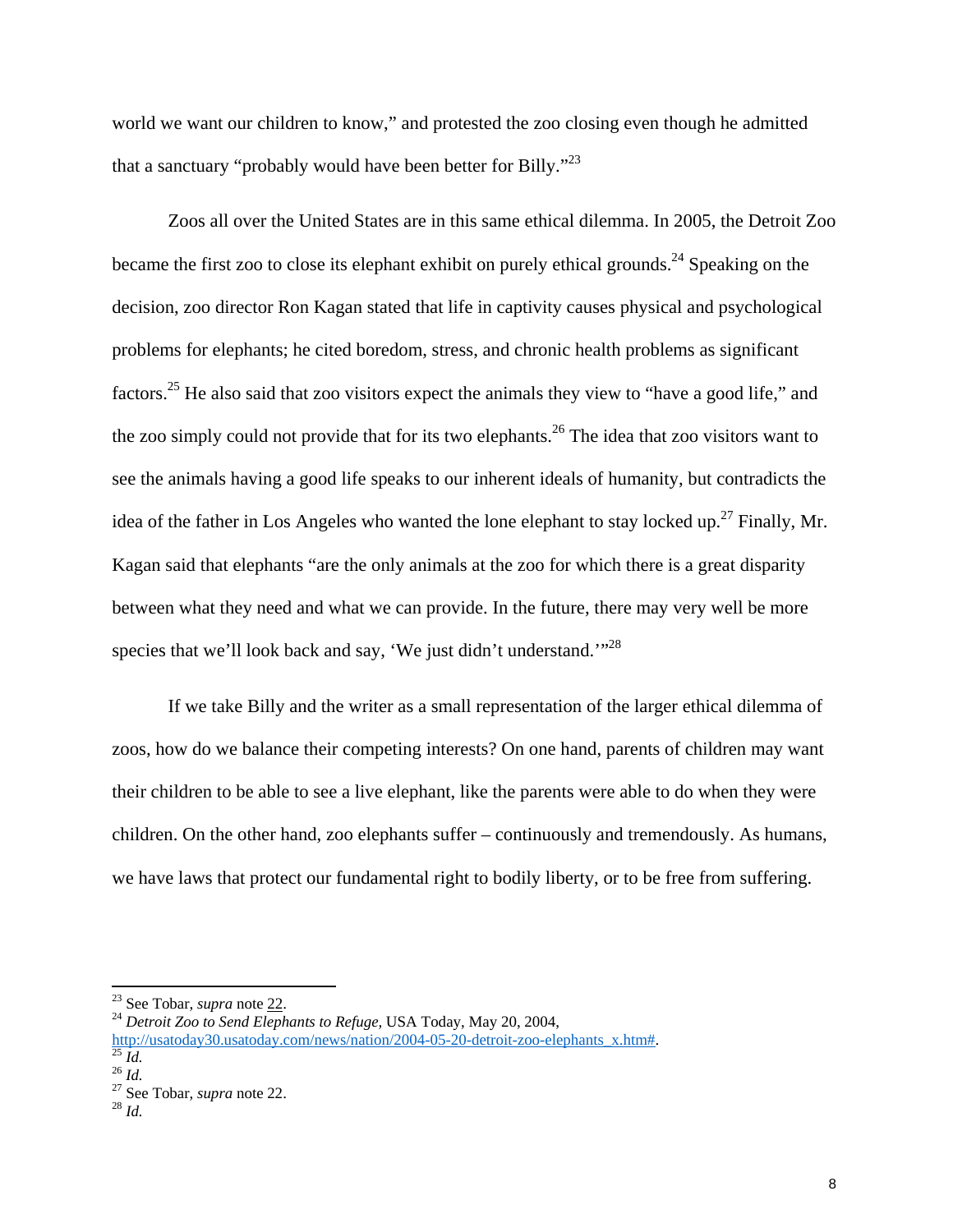And, it goes without saying that animals can suffer. They clearly do. Why are their interests not covered under the law? How are we supposed to think about animals in that context?

Peter Singer's utilitarian "equal consideration of interests" theory sheds some light on the gap in our thinking about animal rights.<sup>29</sup> The main premise of this theory is equality.<sup>30</sup> Singer suggests that any assessment of whether an act should take place should consider the interests of all of those affected by the action, weighing these interests equally.<sup>31</sup> To be entitled to equal consideration of one's interests, one must have the ability to suffer.<sup>32</sup> Applying this theory to animals, Singer says that the interests that non-human animals have in not suffering outweigh the many marginal interests of their use for human benefit.<sup>33</sup>

We know that animals have the ability to suffer. Elephants not only feel physical pain, but they experience emotional trauma as well.<sup>34</sup> Gay Bradshaw is a well-published psychologist that studies elephant neuroscience at Oregon State University.35 Her research has highlighted the similarities between human and elephant brains. Bradshaw says "elephants are suffering and behaving in the same ways that we recognize in ourselves as a result of violence," and that "it is entirely congruent with what we know about humans and other mammals."<sup>36</sup> For example, elephants mourn their dead – and not only dead members of their herd. Elephants will cover exposed carcasses or bones of an unrelated elephant that the herd passes in the wild, and will

<sup>&</sup>lt;sup>29</sup> Peter Singer, *Animal Liberation* 2-20, HarperCollins, Updated Ed. 2009 (1973)<br><sup>30</sup> David A. Fennell, *Tourism, Animals and Utilitarianism*, Tourism Recreation Research Vol. 37(3) 239-249, Tourism and Animal Ethics Series – II, 2012.<br> $\frac{31}{1}$  *Id.* 

<sup>31</sup> *Id.* <sup>32</sup> *Id.* <sup>33</sup> *Id.* 34 G.A. Bradshaw & Lorin Lindner, *Post-Traumatic Stress and Elephants in Captivity,* Elephants.com, http://www.elephants.com/joanna/Bradshaw&Lindner\_PTSD-rev.pdf.<br><sup>35</sup> Seibert, *supra* note 15.<br><sup>36</sup> *Id.*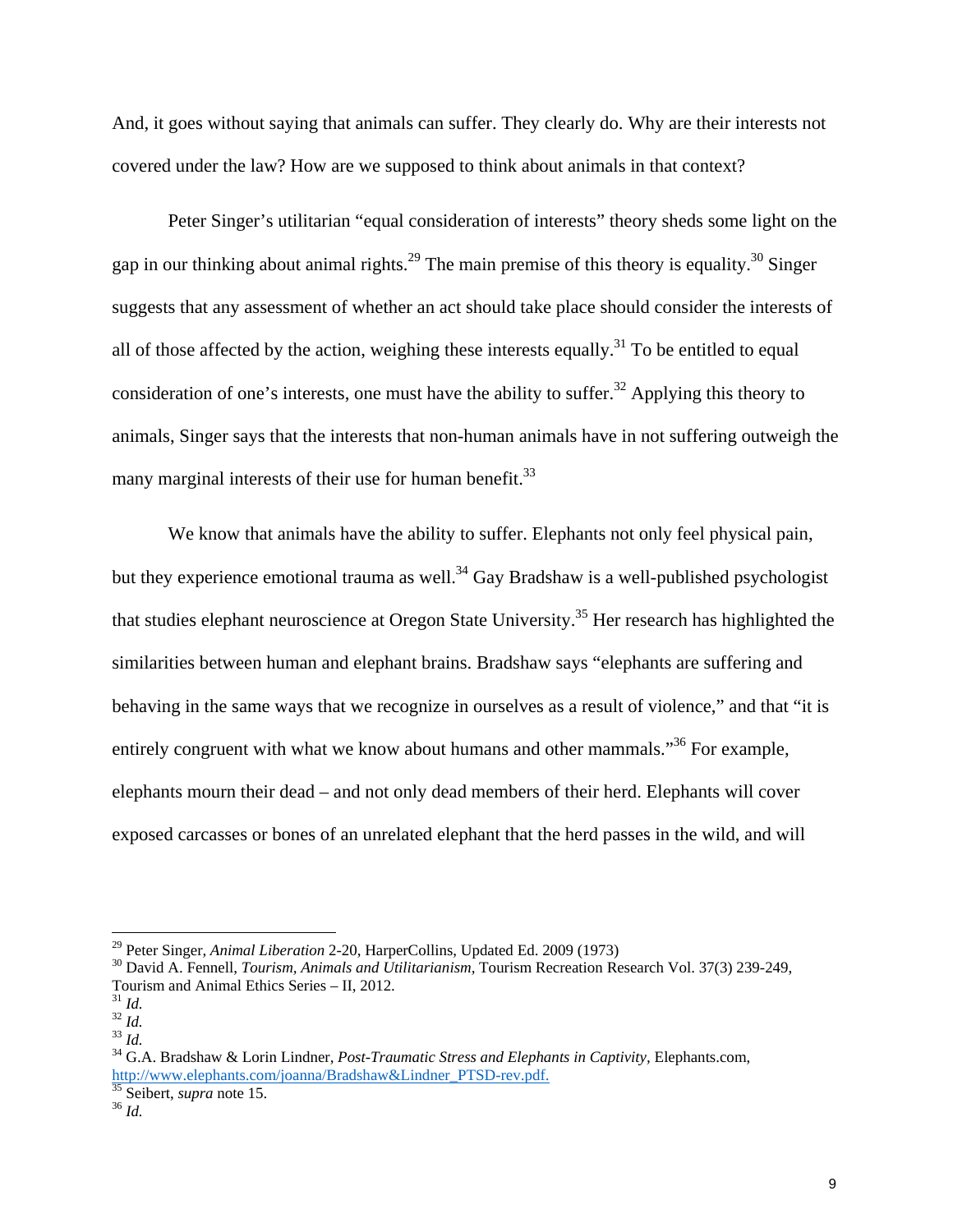hang around longer at these sites than they will at, say, a rhinoceros carcass or pile of bones.<sup>37</sup> Further, animal behaviorists have identified the behaviors that elephants exhibit when they are experiencing emotional or psychological trauma. Similar to a human pacing in a jail cell, elephants in small enclosures sway back and forth, bob their heads, and gnaw on metal bars.<sup>38</sup> These behaviors are not exhibited in the wild.<sup>39</sup>

## **"Zoos are, first and foremost, for people, not animals**."40

The problem with the L.A. writer's balancing of his children's interests against Billy the elephant's interests is that it is not equal. The writer was speaking from his own perspective and failed to take into account that of the elephant. Billy was clearly suffering emotional and physical harm in the zoo. This is a result of captivity that the writer's children *would not suffer* were Billy to be released. Sure, they may be disappointed, but the point is that the absence of an elephant from a zoo does not cause the zoo-goer physical harm. The marginal annoyance that the zoo-goer will suffer pales in comparison to the negative quality of life an elephant is constantly experiencing in a zoo exhibit.

In fact, the writer acknowledges that when he says that a sanctuary "would probably be better for Billy."41 What the writer in this analysis suffers from is "speciesism," meaning the writer gives greater weight to the interests of members of his own species (here, his children) when there is a clash between their interests and the interests of members of another species

http://www.slate.com/blogs/wild\_things/2014/06/20/animal\_madness\_zoochosis\_stereotypic\_behavior\_and\_proble ms\_with\_zoos.html

<sup>37</sup> Jabr, *supra* note 11. 38 See Bradshaw & Lindner, *supra* note 49.

<sup>39</sup> *Id.* 40 Laura Smith, *Zoos Drive Animals Crazy,* Slate.com, June 20, 2014,

<sup>41</sup> See Tobar, *supra* note 22.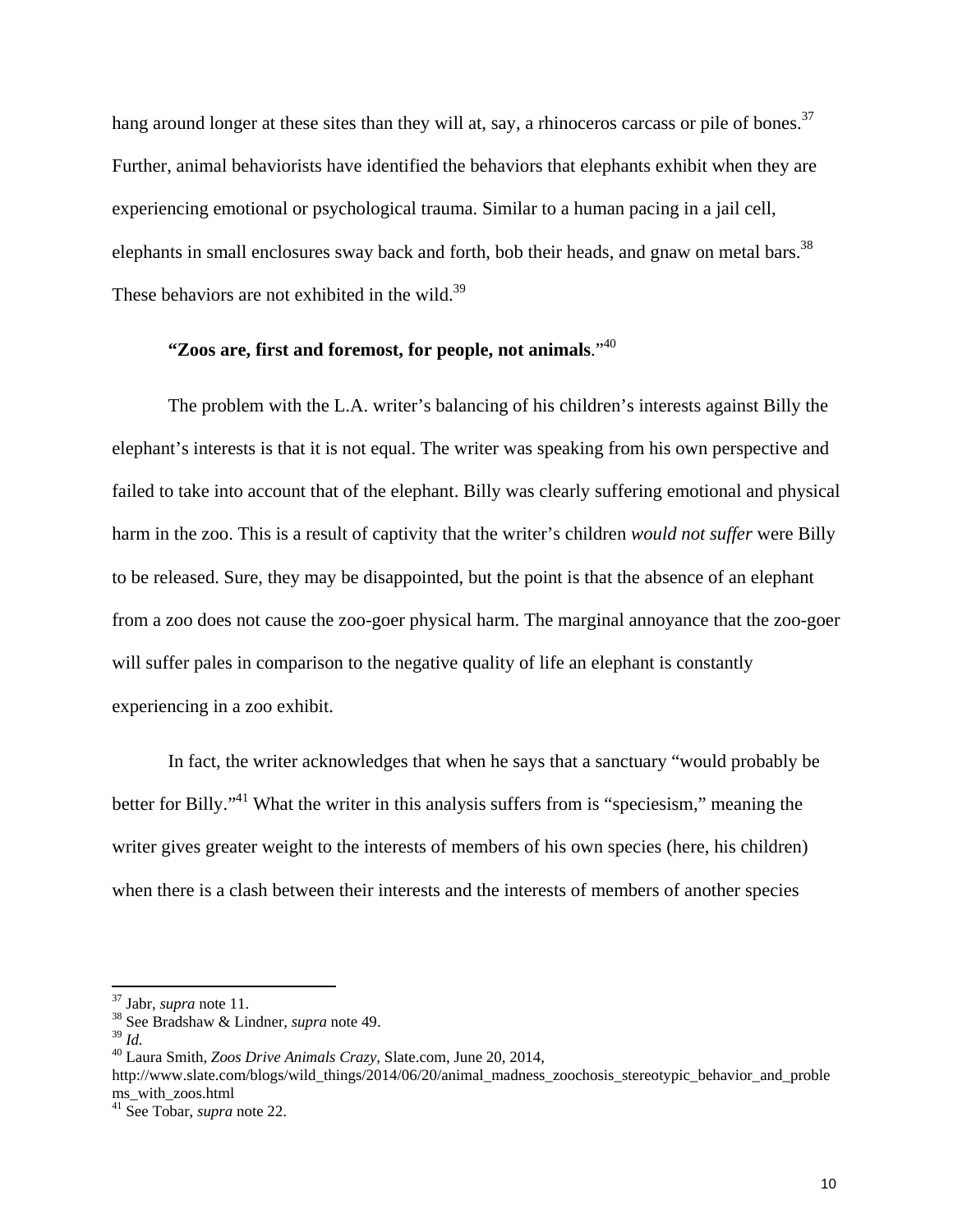(here, the elephant species).<sup>42</sup> So, if elephants must endure pain and suffering in a zoo, and if the interests of humans in simply observing the elephants in zoos arbitrarily take precedence over the interests of the animals – as they do in the writer's mind – zoos should then be considered immoral according to Singer's theory.<sup>43</sup>

## **"It would be comforting to believe that they [animals in zoos] are happy there, delighted to receive medical care and grateful to be sure of their next meal. Unfortunately, … there is no evidence to suppose that they are."<sup>44</sup>**

By arbitrarily considering human interests as weightier than animal interests when it comes to zoos, we are serving to "sustain the legacy of human domination over animals via the zoo."45 Sure, we can improve the zoo animals' welfare – increasing cage size and so on – but that is simply not enough when balancing interests.<sup>46</sup>

The question remains, then, *why should we care*? What if the ability to suffer is not enough for moral consideration? One answer is a question of our humanity – How can we be justified in ignoring the pain of another being?<sup>47</sup> Given the body of science that has emerged regarding the complexity of elephant emotions, their pain is hard to ignore. Ethologist Marc Bekoff, co-founder with primatologist Jane Goodall of Ethologists for the Ethical Treatment of Animals, points out that, "not unlike humans, animal sentience has a dark side."<sup>48</sup> He says that elephants, as well as great apes and other animals, suffer from mood and anxiety disorders when

<sup>42</sup> See Singer, *Practical Ethics*, *supra* note 47.<br><sup>43</sup> See Fennell, *supra* note 43.<br><sup>44</sup> *Id.*, quoting Masson & McCarthy, *When Elephants Weep: The Emotional Lives of Animals*, New York. Delta.  $rac{(1995)}{45}$  *Id.* 

<sup>45</sup> *Id.* <sup>46</sup> *Id.* <sup>47</sup> *Id.*, quoting Matheny, *Utilitarianism and Animals,* in Singer, *In Defense of Animals: The Second Wave,* Oxford, (2006)

<sup>48</sup> Maureen Nitra, *Animals Are Persons, Too,* Earth Island Journal,

http://www.earthisland.org/journal/index.php/eij/article/animals\_are\_persons\_too/.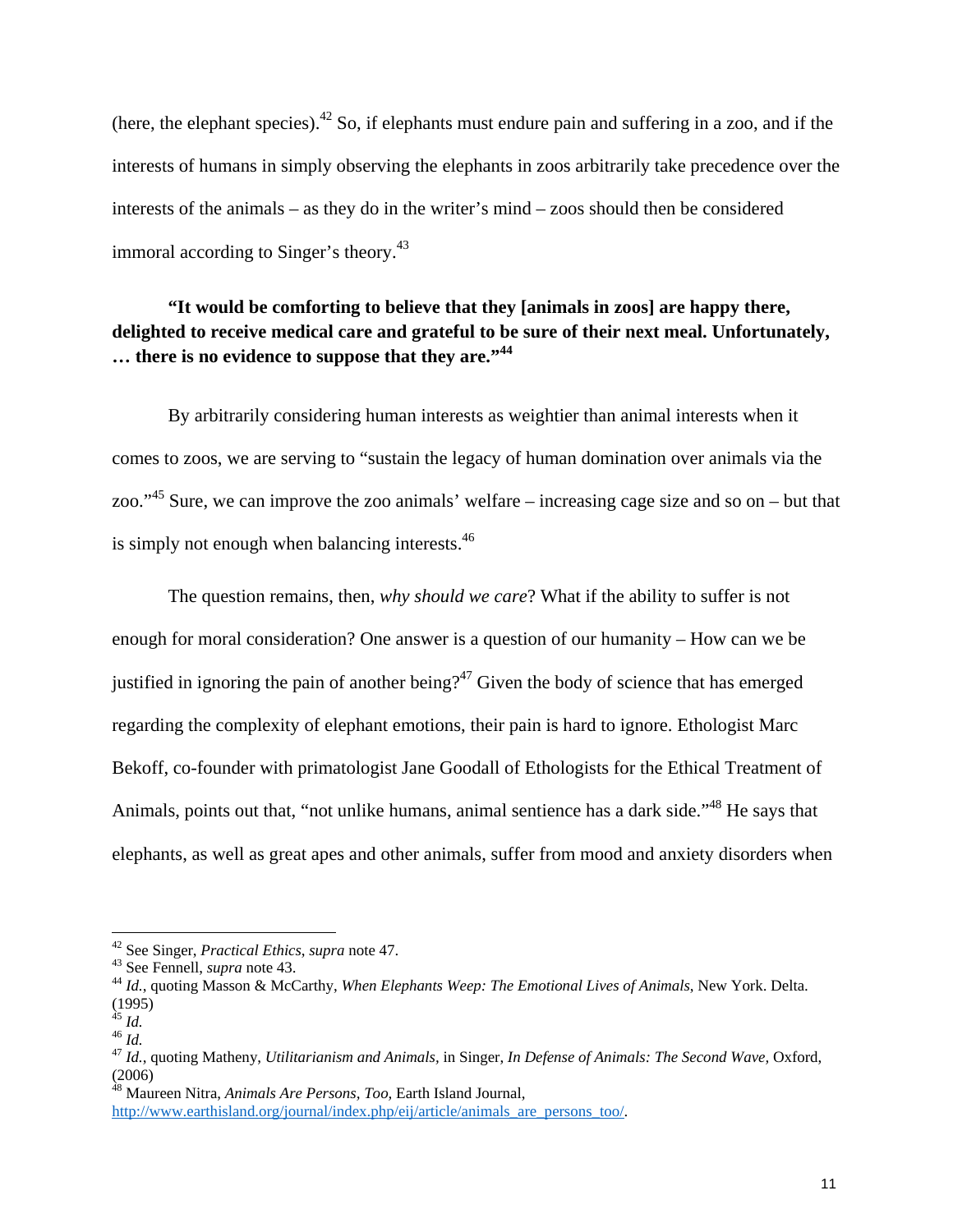faced with adversity.49 Captive animals, harmed by their situations, engage in such behaviors as self-mutilation, repetitive rocking, ceaseless pacing, and loss of appetite.<sup>50</sup> Indeed, many elephants have died in American zoos due to complications from loss of appetite, and weakness that manifested itself in the elephants' being unable to stand.<sup>51</sup> We, as observant and, hopefully, empathic human beings, should not need laws to spell out for us when an animal is suffering.

Lawrence Anthony described what he learned while rehabilitating the African elephant herd: that all life forms are important to each other in our common quest for happiness and survival, and that there is more to life than just yourself, your own family, or your own kind.<sup>52</sup> As a species, humans are often unable to take into account the interests of those least like us. With elephants, however, that should not be so difficult, because they are actually a lot like us. That concept is easy to forget, though, and when human moral convictions fail to protect animals, the law should intervene.

## **III.ZOO CONFINEMENT OF ELEPHANTS VIOLATES THE ENDANGERED SPECIES ACT**

#### **Overview**

In response to declining wildlife populations, the ESA contains vast protections designed to save certain species from extinction.<sup>53</sup> Section 9(a)(1)(B) prohibits the "taking" of a species listed as endangered or threatened by the Secretary.<sup>54</sup> A "taking" is defined in Section 3(19) of the Act as any action that intends to "harass, harm, pursue, hunt, shoot, wound, kill, trap, capture,

<sup>49</sup> *Id.* <sup>50</sup> *Id.* <sup>51</sup> *Elephant Deaths at Facilities Accredited by the Association of Zoos and Aquariums (AZA),* Peta.org, visited April 9, 2016, <u>http://www.peta.org/issues/animals-in-entertainment/zoos/elephant-deaths/</u><br><sup>52</sup> See Anthony, *The Elephant Whisperer, supra* note 1.<br><sup>53</sup> See Petersen, 29 Envtl. L. at 464.<br><sup>54</sup> Babbitt v. Sweet Home Ch. of Comt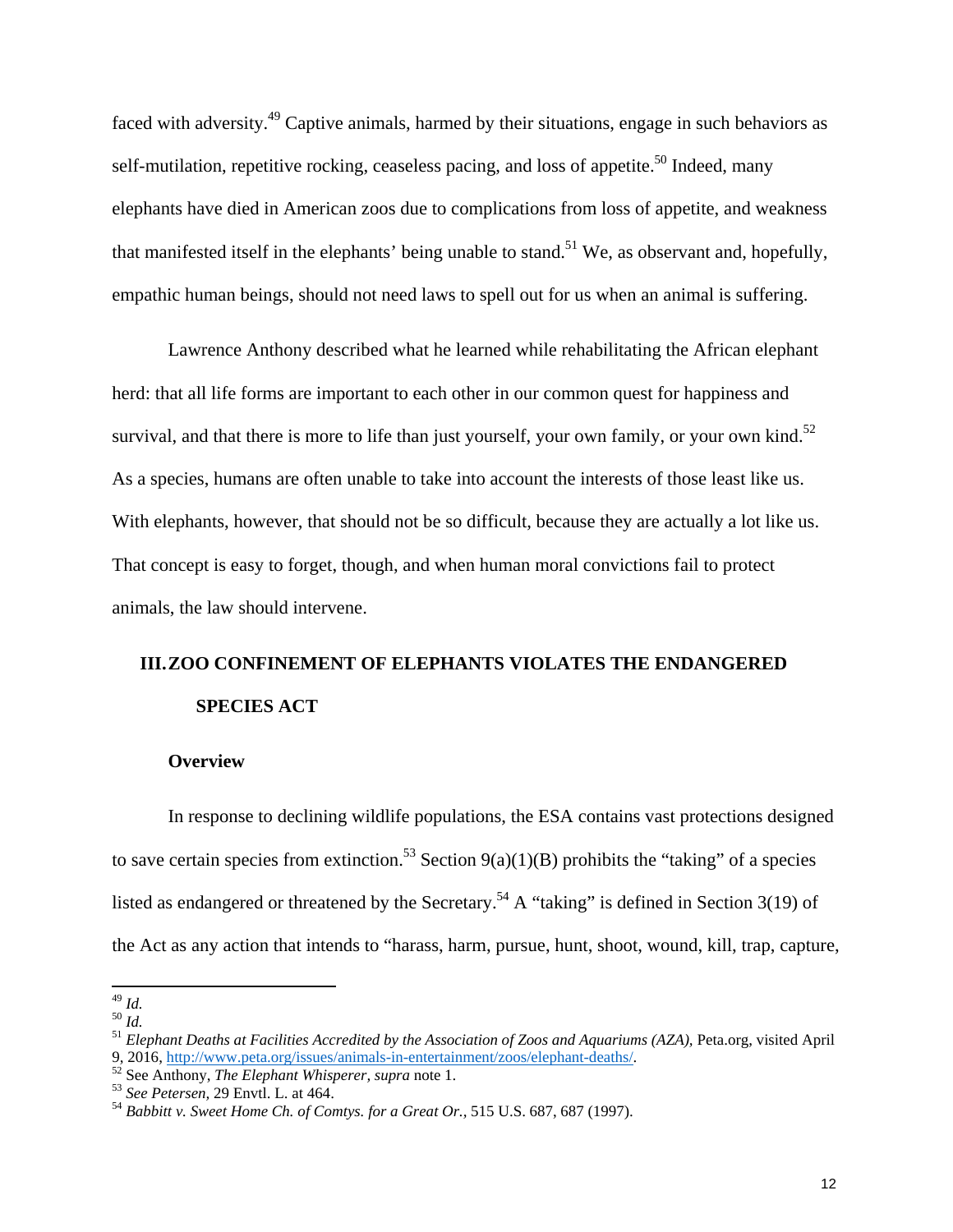or collect," or attempt to engage in any of those actions.<sup>55</sup> The term "harm," specifically as it is included in the definition of "take," is defined at 50 CFR Section 17.3 as "an act which actually kills or injures wildlife," even including habitat modification.<sup>56</sup> "Harass" is defined as "an intentional or negligent act or omission" creating the "likelihood of injury to wildlife" such that it will disrupt normal behavioral patterns.<sup>57</sup>

Because elephants are listed by the Secretary as endangered (the Asian Elephant) and threatened (the African Elephant), zoos operate under "Section 10" permits to import elephants for captivity.58 This provision does not cover animals *born* in captivity. Section 10 of the Act allows the Secretary to authorize these imports, which are otherwise prohibited by Section 9, where the Secretary determines the import will "enhance the propagation or survival" of the species in question.<sup>59</sup> However, once the elephants are in captivity, they are still covered by the Act's prohibitions on takings.<sup>60</sup> Permitting zoos to house elephants violates the Act because it constitutes a "taking" under Section 9 that cannot be authorized by FWS, since zoos do nothing to enhance the survival of the elephant species.

Unsurprisingly given the broad interpretation of the Act, the term "take" is not limited to direct applications of force against a protected species.<sup>61</sup> The Supreme Court has held that the term "take" should be interpreted as broadly as possible to protect endangered species.<sup>62</sup> Zoos that house elephants harm them in many ways, the most significant being causing severe foot

<sup>55</sup>*Id.* <sup>56</sup> *Id.* 57 50 C.F.R. 17.3 (West 2016)

<sup>58</sup> Anne Haas, Comment, *Interpreting "Enhancement of Survival" In Granting Section 10 Endangered Species Act Exemptions to Animal Exhibitors,* 32 Pace Envtl. L. Rev. 956, 956 (2015).

<sup>&</sup>lt;sup>59</sup> See Haas, *supra*, citing § 1539(a)(1)(A) of the Endangered Species Act, 7 U.S.C. § 1539 (West 2015).<br><sup>60</sup> 80 Fed. Reg. 7380, 7385 (Feb. 10, 2015) (captive members of a listed species are also subject to the relevant

provision of section 9 of the ESA as warranted).

<sup>61</sup> *Babbitt,* 515 U.S. at 697. 62 *See Babbitt,* generally.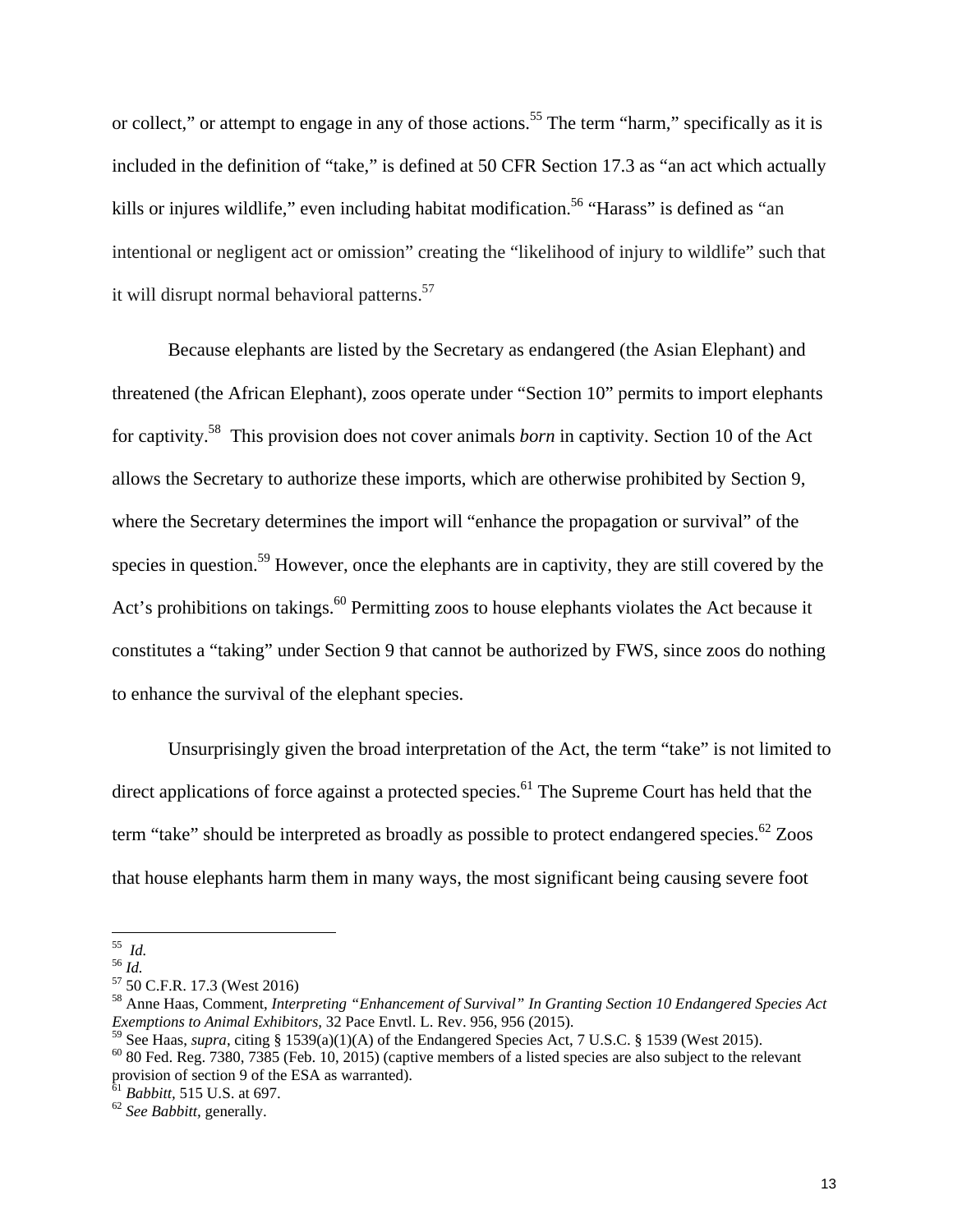injuries to the elephants that often result in their euthanasia.<sup>63</sup> Zoos harass elephants as well, the most significant example being the psychological harm elephants experience in captivity as a result of poor social structures, boredom, and too little space.<sup>64</sup>

#### **Zoo Captivity Harms Elephants**

Elephants are severely harmed in zoos because of the inevitable foot problems they experience there for two reasons: first, being forced to stand on hard surfaces causes the elephants pain and irreversible damage to their feet; and second, zoos are inherently unable to give elephants enough physical room to walk, which prevents their blood to flow from their feet and causes severe health problems.<sup>65</sup>

Hours standing on hard surfaces causes foot infections and arthritis, which is the leading cause of death for captive elephants.<sup>66</sup> The Pittsburgh Post-Gazette, in 2006, documented the foot problems that plagued the elephants at the Pittsburgh  $Zoo<sup>67</sup>$  The newspaper interviewed experts and discovered that the foot of an elephant is "a masterful piece of evolutionary development" that is designed for walking long distances daily.<sup>68</sup> Elephants walk on tiptoe, with soft, wedgelike soles for support.<sup>69</sup> When zoo elephants stand around, they get fat and their nails grow.<sup>70</sup>

<sup>63</sup> Symposium, *International Wildlife Trafficking: Law and Policy: Changing the Dialogue About Elephants,* 33 Quinnipiac L. Rev. 485, 489 (2015).<br><sup>64</sup> See Jabr, *supra* note 11.

<sup>&</sup>lt;sup>65</sup> Barry Newman, *Zoo Confinement Gvies Elephants Problem Feet*, The Wall Street Journal, November 17, 2006, http://www.post-gazette.com/news/nation/2006/11/17/zoo-confinement-gives-elephants-problem-

feet/stories/200611170141.<br><sup>66</sup> See *Changing the Dialogue About Elephants*, *supra* note 85, at 487.<br><sup>67</sup> See Newman, *supra* note 87.<br><sup>69</sup> *Id.* <sup>69</sup> *Id.* <sup>70</sup> *Id.*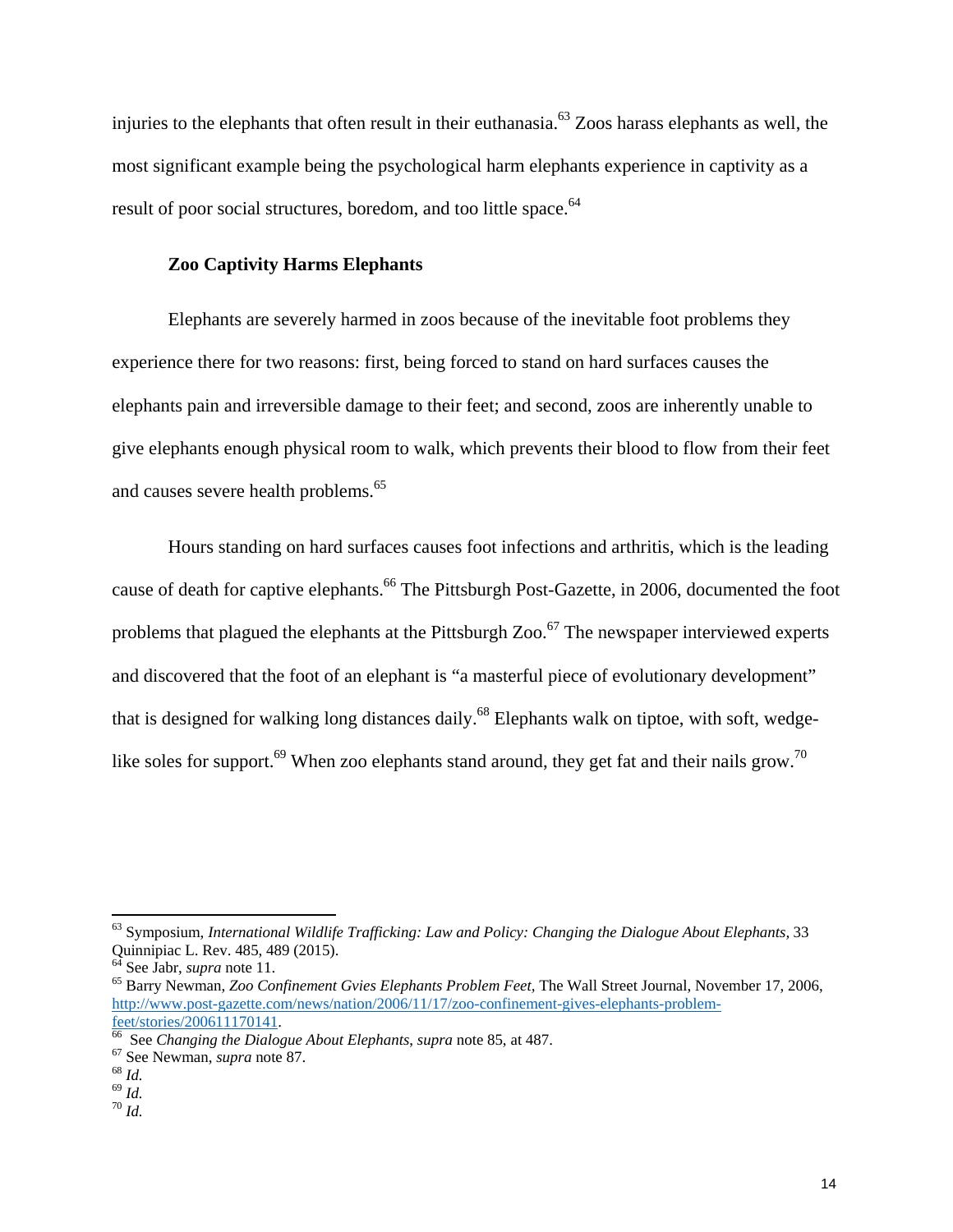When a fat, long-nailed elephant takes a step on concrete, his or her nails crack.<sup>71</sup> Water or waste seeps into the cracks and results in infections that are, in most cases, fatal.<sup>72</sup>

Further, simply not walking enough will cause fluid build-up in an elephant's extremities that leads to infections and other foot maladies.<sup>73</sup> Elephants in the wild walk between 10 and 30 miles a day, foraging for food.<sup>74</sup> This constant movement allows the thick pads in an elephant's feet to expand and contract, "pumping" blood and fluids through its body. Theoretically, an elephant in a zoo enclosure could pace around a tiny enclosure for days on end, but elephants tend not to move without a purpose.<sup>75</sup> In a zoo, elephants need not forage for food, and as a result, no matter how much space a zoo gives an elephant, the elephant will simply not exercise enough to be healthy.

#### **Case Study: the Oregon Zoo**

In 1998, the Oregon Zoo, in response to early deaths of its elephants, held the first-ever North American Conference on Elephant Foot Care and Pathology.76 The organizer of the conference was Blair Csuti, the biologist that ran the zoo's conservation programs from 1997 to 2006.77 The conference concluded that "lack of exercise, long hours standing on hard substrates and contamination resulting from standing in their own excreta are major contributors to elephant foot problems," and that "irresolvable foot infection and arthritis are the major reasons for euthanizing elephants."78 Csuti further states that "elephants don't really belong in zoos."79

<sup>71</sup> *Id.* <sup>72</sup> *Id.* 73 Allan Classen, *No Place for Elephants,* NW Examiner, last visited April 11, 2016, http://nwexaminer.com/no**place-for-elephants.**<br>
<sup>75</sup> *Id.*<br>
<sup>75</sup> *Id.*<br>
<sup>77</sup> *Id.*<br>
<sup>78</sup> Classen, *supra* note 94.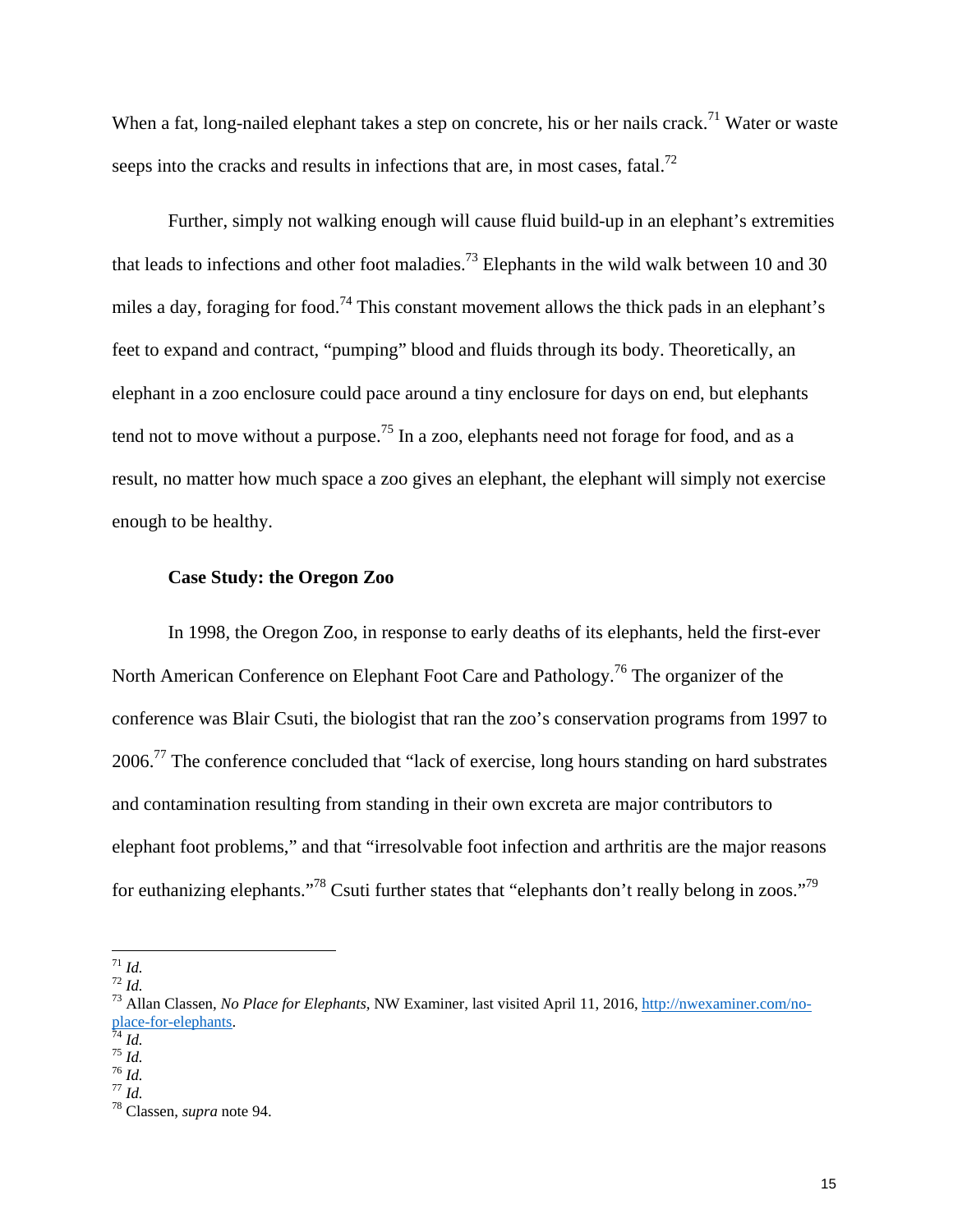The zoo's own veterinarian wrote a book documenting the ill effects of keeping elephants in zoos. Michael Schmidt was employed as the zoo's veterinarian for 25 years beginning in 1973.80 In 2002, he wrote in Jumbo Ghosts: "As the joints and feet become progressively injured by life spent on a concrete floor, the pain elephants feel makes them reluctant to move around as much on their sore legs and feet. This creates a vicious circle and downward spiral of pain, followed by less movement, causing further injury... etc. It is a slow gradual process that does its damage bit by bit and this damage continues hourly, daily, weekly, monthly and through the long decades of a zoo elephant's life."<sup>81</sup>

Instead of taking this information and applying it, the Oregon Zoo has ignored the conference's findings and is instead trying to expand its elephant exhibit by a meager 6.25 acres – with only 2 acres actually going to the elephants.<sup>82</sup> Moreover, Csuti states that the elephants will still be "locked up in a barn for 15 hours a day."<sup>83</sup> The project is estimated to cost \$53 million.<sup>84</sup>

#### **Zoo Captivity Harasses Elephants**

Animal scientists have found that an animal's psychological health is essential to its overall physical well-being.<sup>85</sup> Qualities that make large animals models for understanding humans are the same qualities that make them equally vulnerable to pain and suffering.<sup>86</sup> Elephants are actually susceptible to their own form of Post-Traumatic Stress Disorder, and one

 <sup>79</sup> *Id.* <sup>80</sup> *Id.* <sup>81</sup> *Id., citing Jumbo Ghosts.* <sup>82</sup> *Id.* <sup>83</sup> *Id.* <sup>84</sup> *Id.* <sup>85</sup> *See Petersen*, 29 Envtl. L. at 959. 86 See Bradshaw & Lindner, *supra* note 49.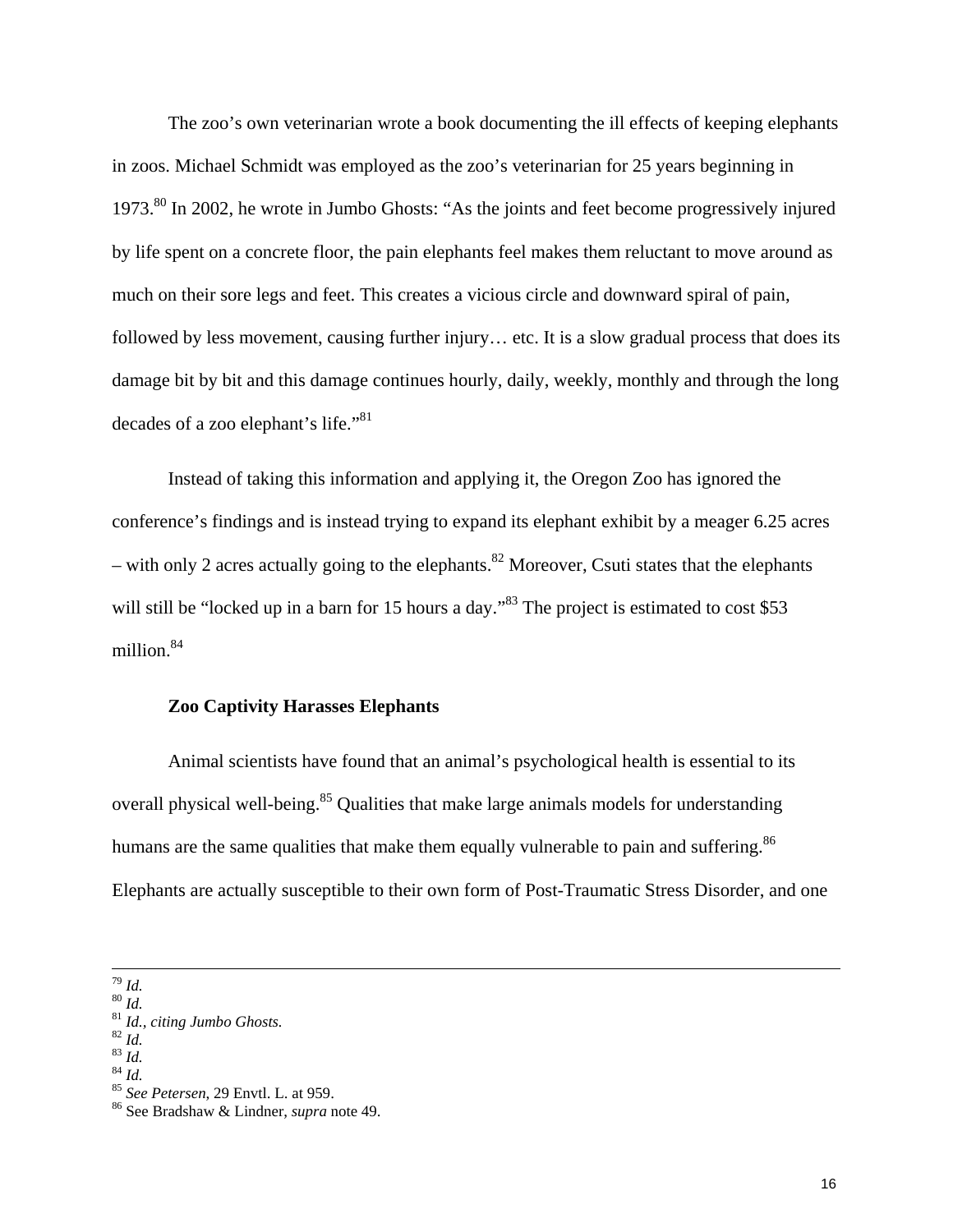of the main events that underlies its development is "forced incarceration," or captivity.87 An elephant in captivity has likely experienced one or more of the other events listed: threat of death; physical abuse; deprivation; torture; isolation; and witnessing the loss, death, or threat of death to a loved one.<sup>88</sup> Because individual elephants are separated from the rest of their herd by the time they reach a zoo, they lack the cohesive community that helps them cope with traumatic events in the wild.<sup>89</sup> As a result, elephants that experience any stressful event in captivity will experience more resulting stress than an elephant experiencing the same event in the wild.

One of the most significant ways an elephant in captivity is harassed psychologically is by being separated from its family. Elephants are almost never imported as a herd, and even if a herd is imported to the United States, the individual elephants will likely be sent to different zoos.<sup>90</sup> Captivity leaves no choice to an elephant but to co-exist with other elephants with which it may not be compatible.<sup>91</sup> Breeding programs in zoos will move an elephant around the country while the programs attempt to identify a "genetically suitable mate" for the animal.<sup>92</sup> This is especially stressful to elephants given how strong their family structures are in the wild. Elephants in the wild live in strict matriarchal groups, and stay together for life.<sup>93</sup> Male elephants usually leave the herd once they reach puberty, but join all-male herds upon leaving. <sup>94</sup> The suffering that ensues from the lack of family structure in captivity is "on display most starkly in

<sup>87</sup> *Id.* 88 *Id.* 

<sup>89</sup> *Id.* 

<sup>90</sup> Christina Russo, *Why the U.S. is Allowing Zoos to Import Wild Elephants From Africa,* National Geographic, Feb. 18, 2012, http://news.nationalgeographic.com/2016/02/160218-elephants-zoos-swaziland-cites-fish-and-wildlife-

service/. 91 Ed Stewart, *No Ethical Way to Keep Elephants In Captivity,* National Geographic Voices: A Forum for Discussion, May 3, 2013, http://voices.nationalgeographic.com/2013/05/03/no-ethical-way-to-keep-elephants-incaptivity/. 92 See Smith, *supra* note 55.

<sup>93</sup> See *Changing the Dialogue*, *supra* note 85, at 494.

<sup>94</sup> See Jabr, *Elephants Are Smarter Than We Realized*, *supra* note 11.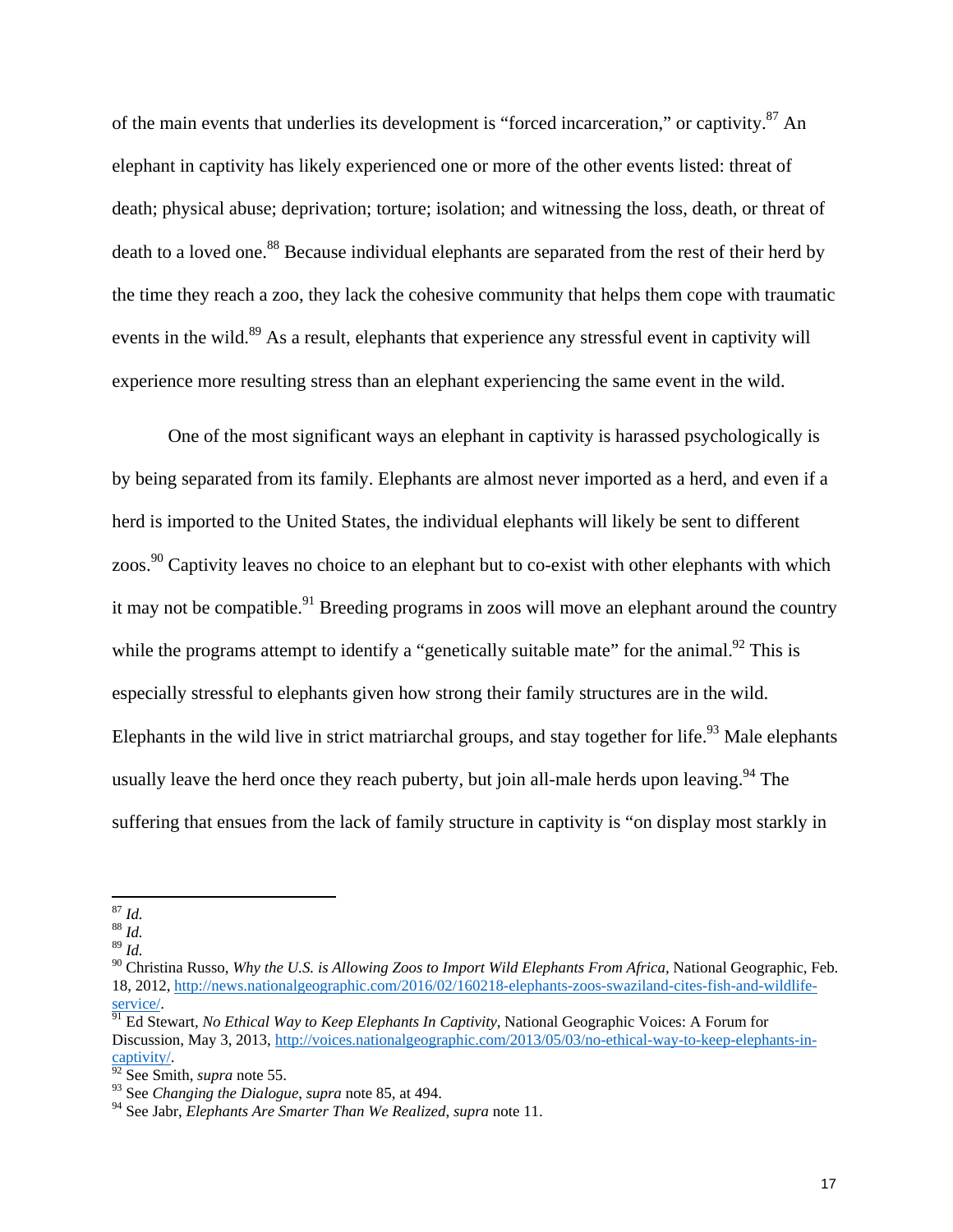zoos."95 Stereotypic stressful behavior manifests itself in elephants in the form of head-bobbing, gnawing on the bars of their enclosures, swaying, and aggression, among others.<sup>96</sup>

#### **Zoos do not enhance survival of the elephant species**

The sobering reality is that zoo elephants, despite veterinary care and absence of predators, live only half as long as those in wild populations.<sup>97</sup> A recently published study in the journal *Science* shed light on the short lifespans of zoo elephants.<sup>98</sup> The five authors of the study compiled date from over 4,500 individual elephants and concluded that, particularly with Asian elephants, stress and/or obesity contributes to an elephant's "compromised survivorship" in zoos, a trait that may be passed prenatally.<sup>99</sup>

Another reason elephants in zoos die prematurely is because of a deadly, widespread virus called elephant endotheliotropic herpes virus, or EEHV, which causes massive internal bleeding.<sup>100</sup> EEHV has taken about one-fourth of the elephants born in North American Zoos in the past three decades.<sup>101</sup> Martha Fischer, who manages the elephant program at the St. Louis Zoo, said that they "assume [the virus] will strike," but they continue with breeding programs anyway.102 Breeding elephants in the midst of the existence of such a virus is a futile exercise, the main purpose of which is to bring in more visitors and money.<sup>103</sup> Breeding elephants does not

<sup>&</sup>lt;sup>95</sup> See Smith, *supra* note 55.<br><sup>96</sup> See Bradshaw & Lindner, *supra* note 49.<br><sup>97</sup> Sandy Bauers, *Elephant Populations Decline in the Wild, but Zoos May Not Be the Answer*, Phys.org News,<br>January 4, 2009, <u>http://phys.org</u>

<sup>&</sup>lt;sup>98</sup> Ros Clubb, Marcus Rowcliffe, Phyllis Lee, Kyne U. Mar, Cynthia Moss & Georgia J. Mason, *Compromised Survivorship in Zoo Elephants*, Science Vol. 322, Issue 5908, pp. 1549 (Dec. 12, 2008), available at:<br>
<u>http://science.sciencemag.org/content/322/5908/1649.abstract</u>.

<sup>&</sup>lt;sup>99</sup> Id.<br><sup>100</sup> Diane T. Keaggy, *St. Louis Zoo Continues to Breed Elephants Despite Protests, St. Louis Post-Dispatch, Mar.*  $^{26, 2013.}_{^{101}$  *Id.* 

<sup>101</sup> *Id.* 102 *Id.* 103 *Id.*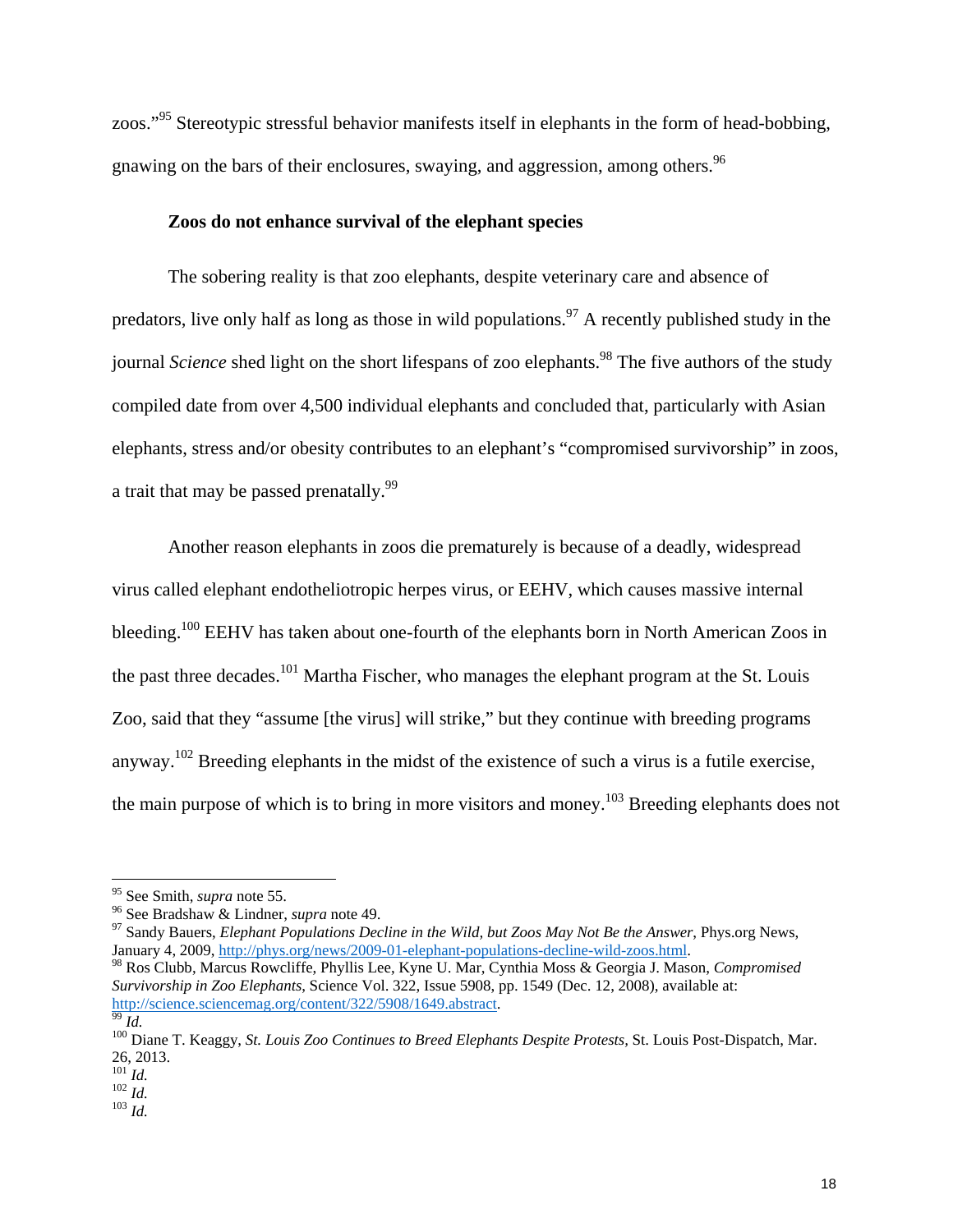contribute to conservation because those elephants are never released back into the wild.<sup>104</sup> Even the management at the St. Louis zoo agreed that fewer zoos should attempt to house and breed elephants.105

#### **Case Study: Chai**

In 1980, Thai Airways International gifted a baby Asian elephant named Chai to Seattle's Woodland Park Zoo.<sup>106</sup> Immediately prior to this, the zoo's elephant exhibit was slated to close because of the poor conditions.<sup>107</sup> After Chai arrived, attendance at the zoo skyrocketed, and the next year another baby Asian elephant, named Sri, joined Chai.<sup>108</sup> These two babies, along with two teenage elephants, shared two small rooms: an 8-by-18-foot room and a 20-by-42-foot room.109 The conditions were so poor that the zoo's highly regarded habitat architect, David Hancocks, resigned, prompting the zoo to update the elephant habitat.<sup>110</sup> When the update was completed in 1989, the zoo decided to breed Chai.<sup>111</sup> Instead of transferring Chai to another zoo for her to breed naturally, which would cost the zoo money and attention, the zoo decided to artificially inseminate Chai, which required painful chaining to train Chai to stand still for long periods of time.<sup>112</sup> After 91 failed attempts and four years, Woodland decided to send Chai to Dickerson Park Zoo, which had recently experienced a deadly outbreak of EEHV.<sup>113</sup> Despite the

<sup>104</sup> *Id.* <sup>105</sup> *Id.* 106 Michael Berens, *Elephants are dying out in America's zoos*, Seattle Times, last modified December 4, 2012, available at: <u>http://old.seattletimes.com/html/nationworld/2019809167\_elephants02m.html</u>.<br><sup>107</sup> *Id.*<br><sup>108</sup> *Id.*<br><sup>108</sup> *Id.* 

<sup>109</sup> *Id.* 110 *Id.* 111 *Id.* 112 *Id.* 113 *Id.*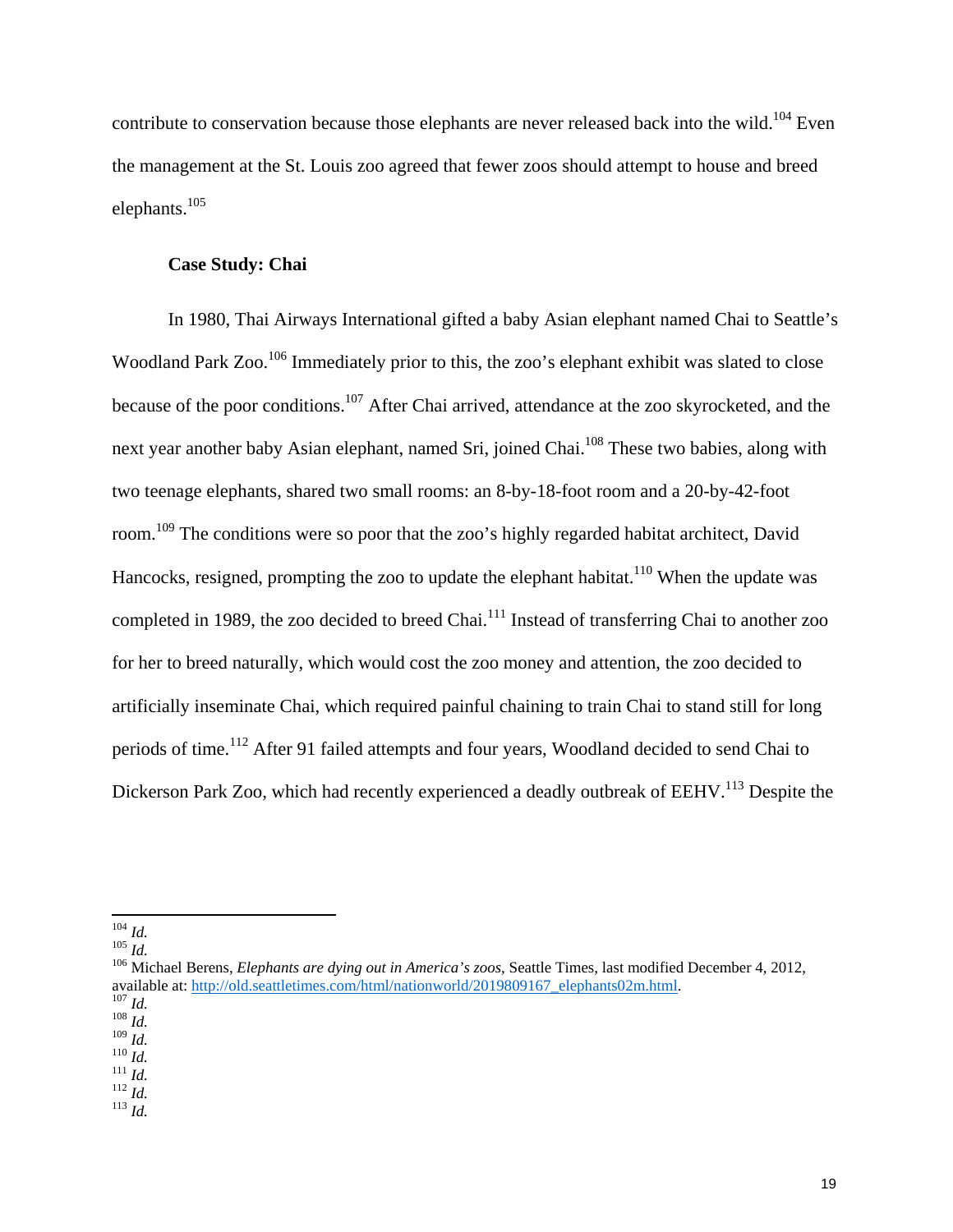horrific outbreak, the Association of Zoos and Aquariums, the national zoo accreditation body, approved the transfer.<sup>114</sup>

At Dickerson, a zoo that practiced violent "free contact" training between handlers and zookeepers, Chai was chained and beaten, and as a result showed irregular aggression.<sup>115</sup> Free contact means that the handlers have no barriers between them and the elephants, so the elephants are "controlled" by the use of restraints and bullhooks – fire-poker-like tools used to "mold behavior" and "establish who is in charge."<sup>116</sup> The herd at Dickerson did not accept Chai, and at times physically attacked her.<sup>117</sup> One herd elephant even bit off a piece of Chai's tail. The experience was so stressful to Chai that she had to be given Valium, and lost over 1,300 pounds.118 However, the Woodland Park Zoo got its wish, and Chai gave birth to a baby elephant named Hansa in November 2000. Two months after Chai left Dickerson, a baby elephant there died from EEHV. Six years after that, the virus killed Hansa.<sup>119</sup>

Mr. Hancocks spoke out: "Elephants don't thrive in zoos. We didn't understand elephants very well in the 1970s or 80s. But there is overwhelming scientific evidence today that shows the harmful impact of captivity."<sup>120</sup> Mr. Hancocks was not speaking specifically about the treatment of Chai, but about captive elephants in general. This treatment, and the similar treatment of countless other elephants in American zoos, is an egregious, repetitive violation of not only the text of the ESA, but is a violation of the humane, conservationist principles that the ESA represents.

<sup>&</sup>lt;sup>114</sup> *Id.* <sup>115</sup> Berens, *supra* note 138.<br><sup>116</sup> See Berens, *supra* note 138.<br><sup>117</sup> *Id.* <sup>119</sup> *Id.* <sup>119</sup> *Id.* 

 $120$  *Id.*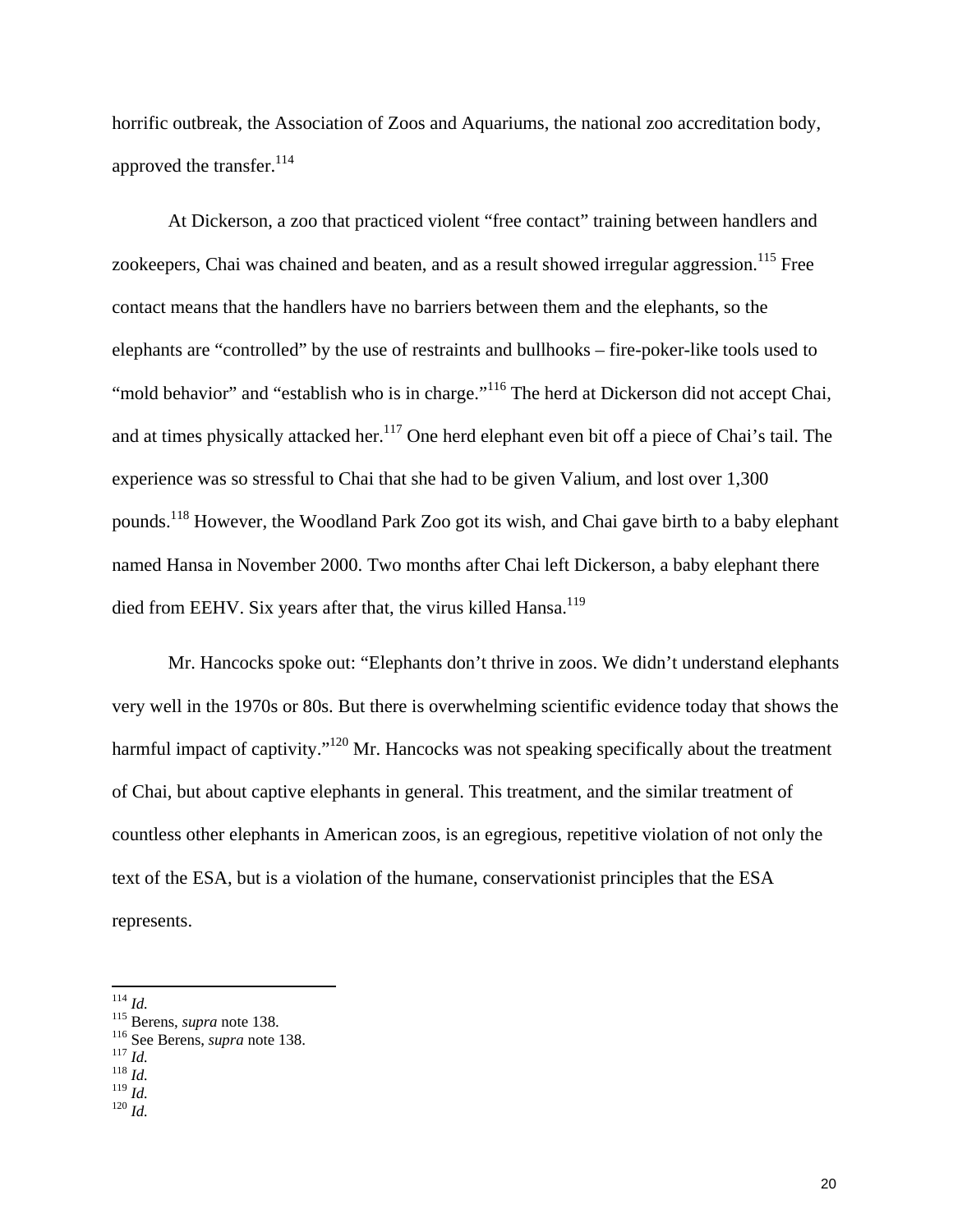## **IV.ZOO CONFINEMENT OF ELEPHANTS VIOLATES THE ANIMAL WELFARE ACT**

 Codified at 7 U.S.C. § 2131, the Animal Welfare Act ("AWA") was originally enacted in 1966 to address the problem of cats and dogs being illegally sold to research facilities.<sup>121</sup> The 1970 Amendments brought more entities under the purview of the AWA, including animal exhibitors (i.e., zoos), and also protected a greater number of animal species, including elephants.122 Exhibitors are defined as including "carnivals, circuses, and zoos exhibiting such animals" whether operated for profit or not. $123$ 

Although filled with good intentions, the AWA contains little more than those.<sup>124</sup> The Endangered Species Act and the AWA work together: the prohibition on "taking" in the ESA contains exceptions for "animal husbandry practices that meet or exceed the minimum standards for facilities and care under the AWA," including breeding procedures and exhibition.<sup>125</sup> There are two main issues with the AWA. First, it is not enforced – the Department of Agriculture lacks sufficient resources to enforce it, $126$  and the lack of a citizen-suit provision leaves enforcement discretion essentially "unchecked."<sup>127</sup> Second, the AWA only sets forth minimum care standards for individual zoo animals and fails to take into account the psychological well-

<sup>&</sup>lt;sup>121</sup> David Favre, Animal Law: Welfare, Interests & Rights 352, Aspen Publishers, March 2008.

<sup>&</sup>lt;sup>122</sup> *Id.*<br><sup>123</sup> 7 U.S.C. § 2132(f).<br><sup>124</sup> Emily A. Beverage, Comment, *Abuse Under the Big Top: Seeking Legal Protection for Circus Elephants After* ASPCA v. Ringling Brothers, 13 Vand. J. Ent. & Tech. L. 155 (Fall 2010).<br><sup>125</sup> See Haas, *supra* note 78, at 963.<br><sup>126</sup> Cass R. Sunstein & Martha C. Nussbaum, *Animal Rights: Current Debates and New Directions* 252, Oxford

University Press (November 2005).

<sup>127</sup> See Beverage, *supra* note 154, at 158-59.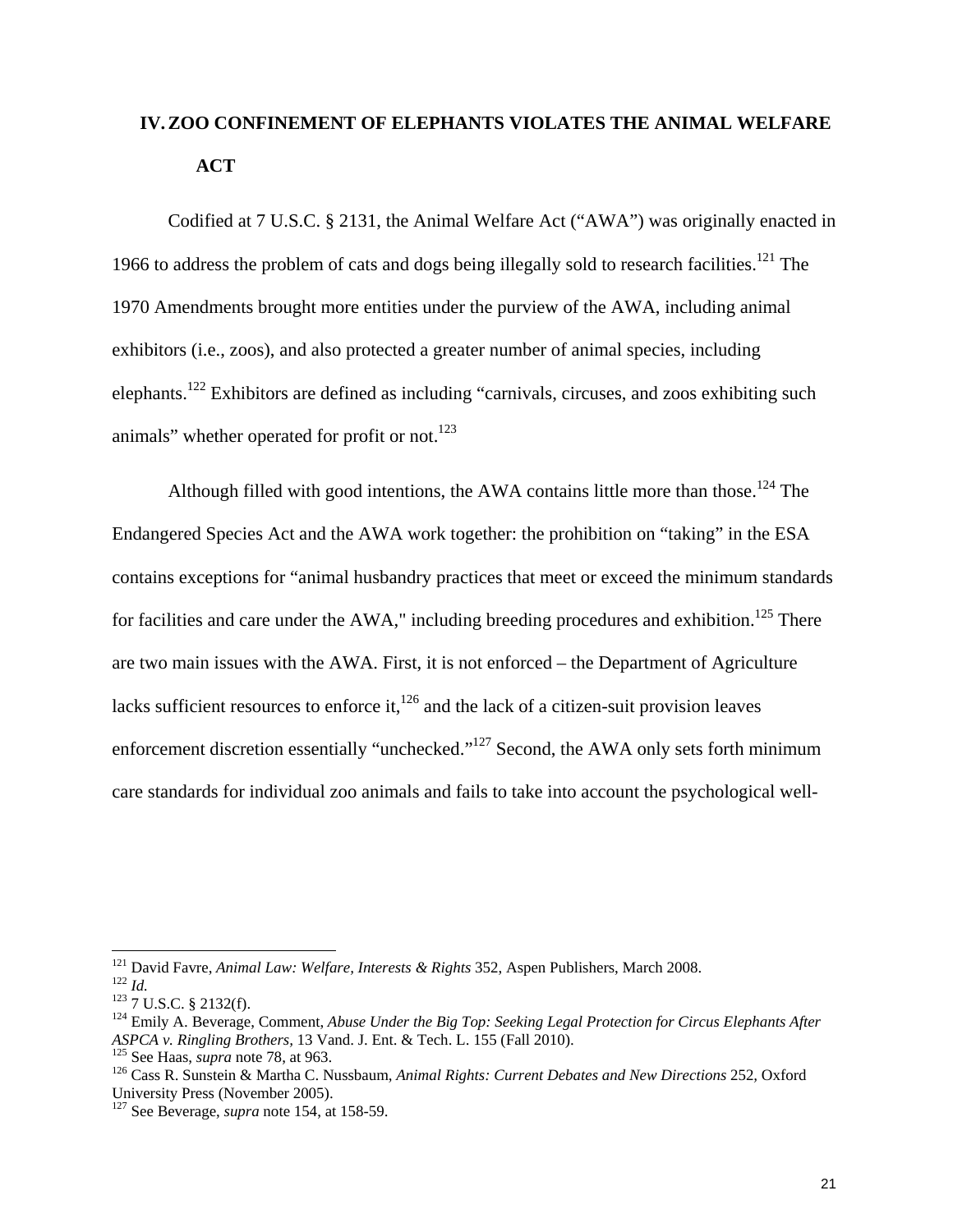being of the animals, $128$  with an exception for the psychological well-being of non-human primates.<sup>129</sup>

#### **Inhumane Conditions**

The AWA sets threadbare standards for the humane housing of zoo animals. The standards set forth by the USDA require little more than that animals be kept in "reasonably clean and safe enclosures that allow them to make 'species-appropriate postural adjustments."<sup>130</sup> While zoos could technically meet the standard of clean and safe enclosures, they still are inherently unable to meet the broader requirement of the AWA that is presented in its Congressional Statement of Policy: that exhibited animals are treated humanely.<sup>131</sup>

#### **Inhumane Treatment**

In *A Detailed Look at the Laws Affecting Zoos,* Kali Grech discusses the directive in the AWA that states that animals shall only be exhibited consistent with their "well-being."<sup>132</sup> While this is a very vague directive, no matter how narrowly or broadly we construe the term "wellbeing," zoos lose every time.

In captivity, elephants are deprived of their social companions and family members.<sup>133</sup> Young are separated from their mothers when they are still at a nursing age, and are typically kept with no more than two to five elephants with whom they may not even be compatible.<sup>134</sup> Therefore, zoos are inherently incapable of providing an atmosphere conducive to positive

 128 See Haas, *supra* note 78, at 965.

<sup>&</sup>lt;sup>129</sup> See Sunstein & Nussbaum, *supra* note 156, at 239.<br>
<sup>130</sup> Mariann Sullivan, *The Animal Welfare Act* -- *What's That?*, 79-Aug N.Y. St. B.J. 17, 18 (July/August, 2007).<br>
<sup>131</sup> Animal Welfare Act (AWA) of 1966, 7 US

https://www.animallaw.info/article/detailed-discussion-laws-affecting-zoos.<br><sup>133</sup> *Id.* <sup>134</sup> *Id.*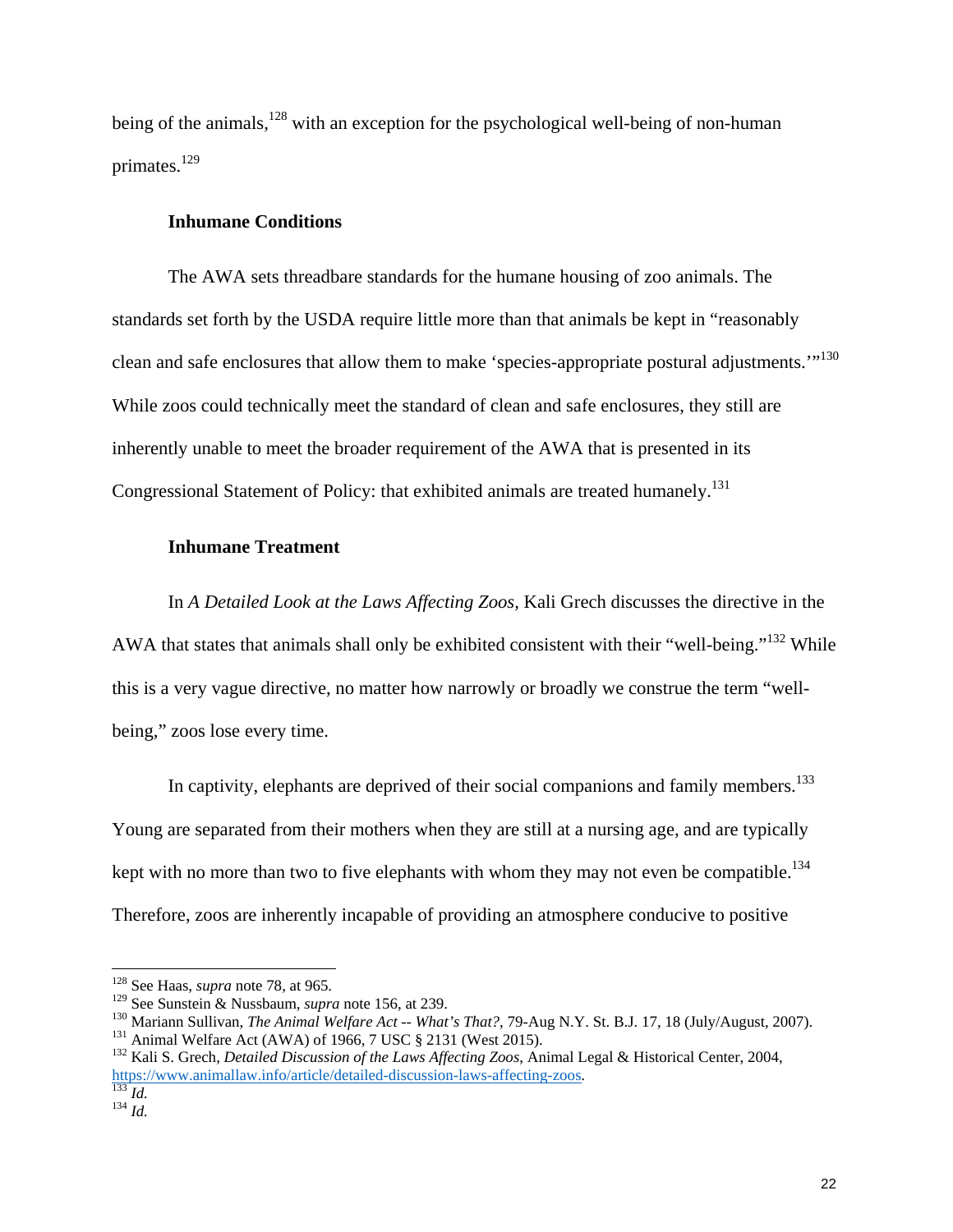elephant well-being and thus violate, at the very least, the tenets of the Animal Welfare Act as it relates to zoos.

This inhumane treatment is entrenched in the hierarchy of accreditation and regulation. The AZA's suggestions for housing elephants are inhumane as well. The AZA Standards for Elephant Management and Care, which was last updated in 2012, frequently cite "lack of information" regarding standards of housing and care, despite the fact that there are scientists, researchers, and countless organizations dedicated to studying the elephant species.<sup>135</sup> The regulations, in Section 2.2.1.1: "Group Composition," suggest that each zoo holding elephants must have  $\ldots$  the space to hold three females.<sup>136</sup> This particular regulation not only makes an easy, obvious exception for zoos that house elephants in isolation, but says nothing about keeping families or companions together, except that "multigenerational groups must be maintained when possible."<sup>137</sup>

The well-publicized incidents at the San Francisco Zoo serve as a painful reminder that zoos are not run with the welfare of large animals in mind. Tinkerbelle, an elephant known for hurting a veterinary technician in the nineteen-nineties due to painful training practices; and Lulu, another elephant, were kept in solitary confinement in separate lots of less than half an acre each.<sup>138</sup> They had each previously had one other elephant companion, but those two elephants died the previous year, within two months of each other.<sup>139</sup> The zoo was forced to give up Tinkerbelle and Lulu to sanctuaries after pressure from animal rights groups and the disapproval

<sup>135</sup> See *AZA Standards for Elephant Management and Care* (last updated April 2012), https://www.aza.org/uploadedFiles/Accreditation/AZA%20Standards%20for%20Elephant%20Management%20and

<sup>%20</sup>Care.pdf, at Section 1.4.1.2.<br><sup>136</sup> *Id.* at 2.2.1.1.<br><sup>137</sup> See *AZA Standards*, at section 2.2.1.6.<br><sup>138</sup> *Id* 

<sup>139</sup> See Grech, *supra* note 162.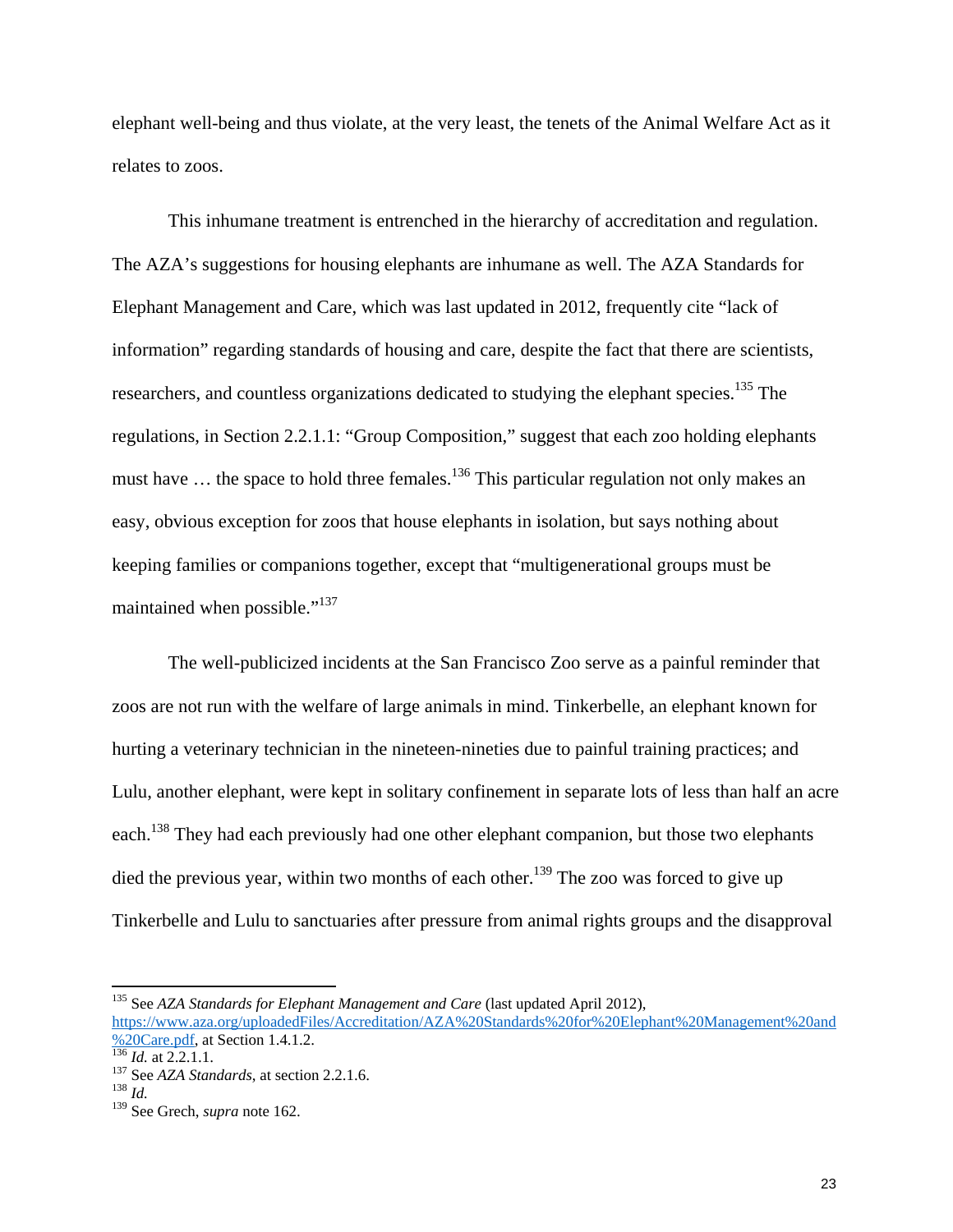of the San Francisco County Board of Supervisors.140 Unfortunately, Tinkerbelle had to be euthanized only four months after arriving at the sanctuary due to the joint disease and foot problems she developed at the San Francisco  $Z_{00}$ <sup>141</sup>

#### **V. PROPOSED ACTIONS**

#### **Send elephants to sanctuaries and stop importing them.**

Zoos should simultaneously and immediately end the importation of elephants for any reason and transport currently captive elephants to sanctuaries. There is no reason, other than the zoo's desire to display the elephants for the public, for the practice of importation to continue. The Dallas Zoo; the Sedgwick County Zoo in Wichita, Kansas; and the Henry Doorly Zoo in Omaha, Nebraska; paid \$450,000 for the eighteen elephants that were recently imported from Swaziland.<sup>142</sup> While they were claiming to be "saving" the elephants from being culled, the truth is that zoos cannot rely on their current elephant populations to breed, and must turn to global trade to continue to house elephants here.<sup>143</sup> The Amboseli Trust for Elephants in Kenya provides just \$500,000 per year to Amboseli National Park as well as the Kenyan farmers nearby to care for elephants– that is barely more than what the zoos paid, not including transportation.<sup>144</sup> If zoos truly care about the conservation of this species, they will send money they currently spend housing elephants to conservation efforts that could, with the right amount of funding, actually make a difference for the species.

<sup>140</sup> Associated Press, *S.F. Zoo gives up its last elephant*, Science on NBCNews.com, December 13, 2004, http://www.nbcnews.com/id/6707666/ns/technology\_and\_science-science/t/sf-zoo-gives-its-last-elephant/#.Vw2-

<sup>0</sup>DbsHEx. <sup>141</sup> *Elephant Deaths at Facilities Accredited by the Association of Zoos and Aquariums (AZA),* Peta.org, visited April

<sup>9, 2016,</sup> http://www.peta.org/issues/animals-in-entertainment/zoos/elephant-deaths/.<br><sup>142</sup> Christina Russo, *U.S. Says Yes to Importing 18 Elephants from Swaziland*, National Geographic, January 22,<br>2016. http://news.nation

<sup>&</sup>lt;sup>143</sup> See Kane, *supra* note \_\_.<br><sup>143</sup> http://www.peta.org/issues/animals-in-entertainment/zoos/get-elephants-zoos/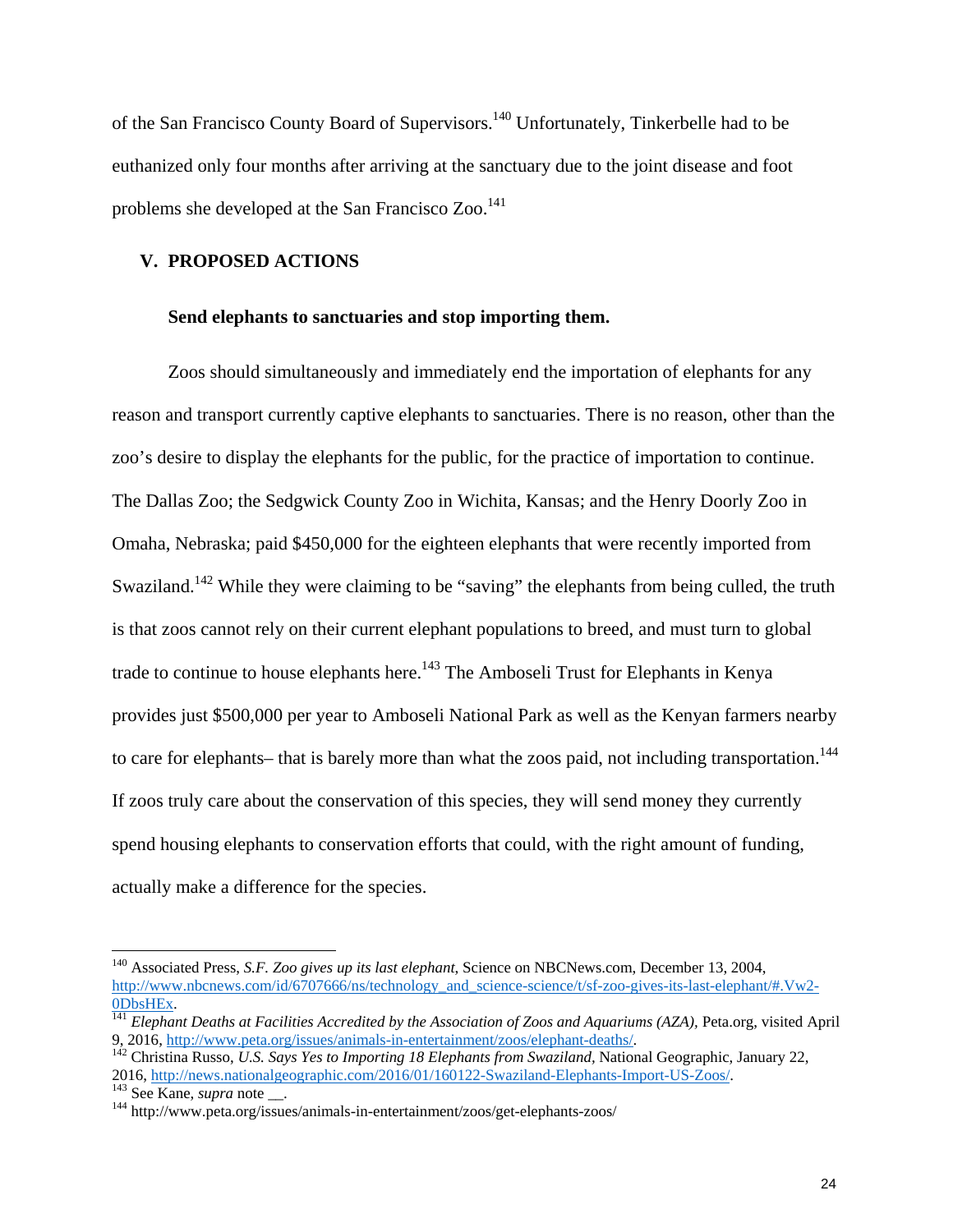#### **Increase federal funding of foreign conservation**

The African Elephant Conservation Act of 1988 and Asian Elephant Conservation Act of 2012 established funds to provide assistance to the respective elephant species in both African and Asian countries for research and conservation projects.<sup>145</sup> Because these statutes lack enforcement mechanisms, they are currently of little use.<sup>146</sup> In 2014, both the African and Asian elephant funds were appropriated \$1.4 million each by Congress.<sup>147</sup> The following table illustrates the progress made in 2015 by both funds:

| <b>African Elephant Conservation Fund 2015</b> <sup>148</sup>  |             |  |
|----------------------------------------------------------------|-------------|--|
| <b>Total Number of Grants Awarded</b>                          | 17          |  |
|                                                                |             |  |
| <b>Total Funds Distributed Through Grants</b>                  | \$1,798,623 |  |
| <b>Total Partner Contributions Leveraged by Grants</b>         | \$3,087,300 |  |
| <b>Total Number of Countries that Received Program Support</b> | 13          |  |
| <b>Asian Elephant Conservation Fund 2015</b> <sup>149</sup>    |             |  |
| <b>Total Number of Grants Awarded</b>                          | 33          |  |
| <b>Total Funds Distributed Through Grants</b>                  | \$1,759,070 |  |
| <b>Total Partner Contributions Leveraged by Grants</b>         | \$1,994,195 |  |
| <b>Total Number of Countries that Received Program Support</b> | $7*$        |  |
| *Not including regional projects                               |             |  |

<sup>145</sup> *Multinational Species Conservation Acts,* U.S. Fish & Wildlife Service: International Affairs, last visited April 16, 2016, http://www.fws.gov/international/laws-treaties-agreements/us-conservation-laws/multinational-speciesconservation-acts.html. 146 See Haas, *Enhancement of Survival, supra* note 78, at 964. 147 *African Elephant Conservation Fund,* U.S. Fish & Wildlife Service, last visited April 16, 2016,

http://www.fws.gov/international/wildlife-without-borders/african-elephant-conservation-fund.html; *Asian Elephant Conservation Fund,* U.S. Fish & Wildlife Service, last visited April 16, 2016,

http://www.fws.gov/international/wildlife-without-borders/asian-elephant-conservation-fund.html. 148 See *African Elephant Conservation Fund*, FWS.org.

<sup>149</sup> See *Asian Elephant Conservation Fund*, FWS.org.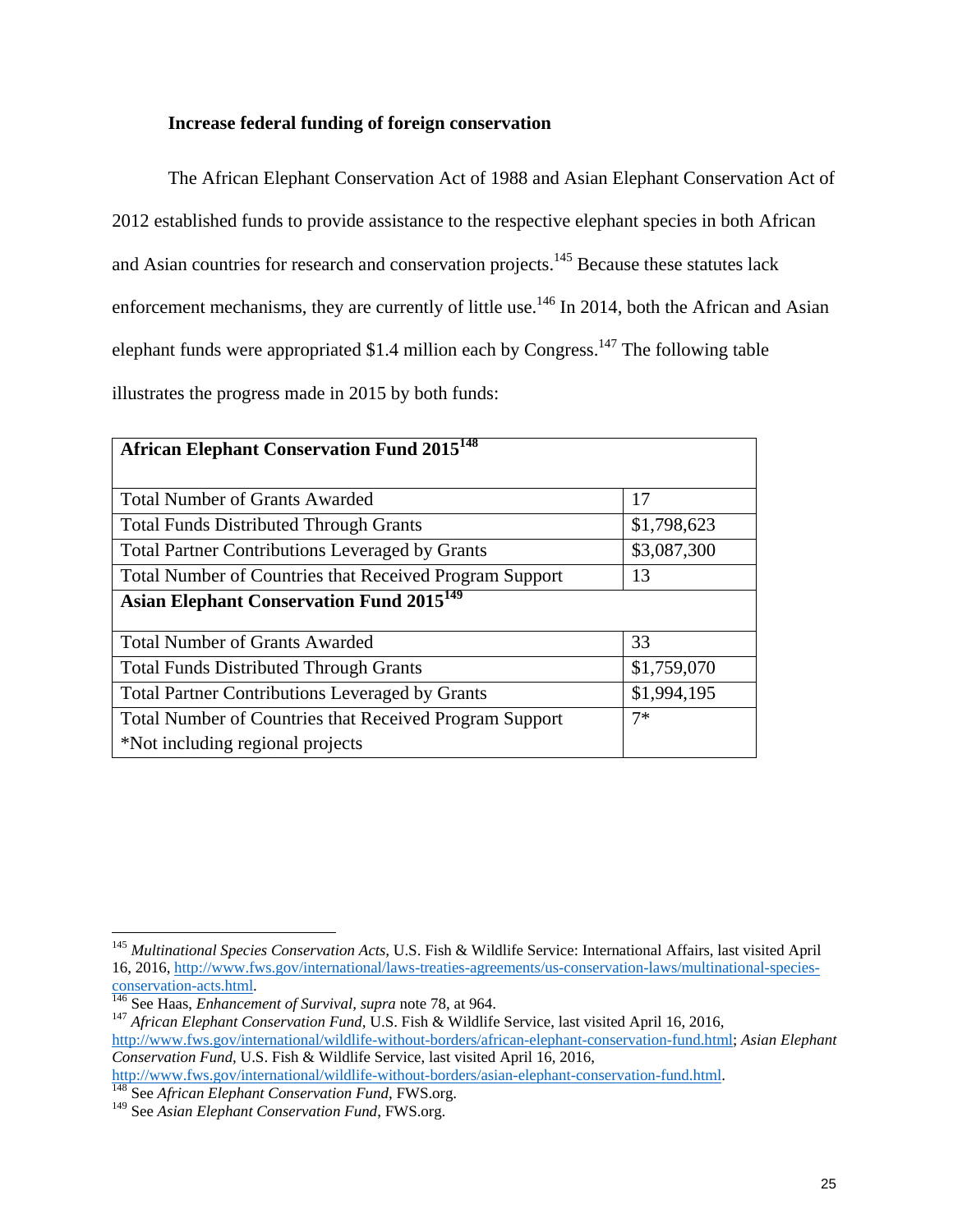In the past decade, Western zoos have spent or committed about \$500 million to improve exhibits for just over 200 individual elephants.<sup>150</sup> These amounts are worrying because they are "staggering compared to what it would take to conserve these animals better in the wild."<sup>151</sup>

The money spent housing elephants in zoos could do much more good going to projects funded by these two funds.<sup>152</sup> Congress should appropriate more money, if available, to these funds so that elephants can be better protected in their natural habitats. Some zoos are private, but some are tax-payer funded.<sup>153</sup> The money it takes to fund an elephant exhibit – for example, the \$53 million expansion to the Oregon Zoo exhibit – should instead be used for conservation projects in the elephants' homelands.

#### **Litigation to release currently captive elephants to sanctuaries**

Litigation on behalf of elephants can be instituted in two contexts: first, suits can be brought pursuant to the Endangered Species Act; and second, *habeas corpus* petitions can be filed with the end goal of releasing elephants from their "prisons." In *Animal Legal Defense Fund v. Glickman*, the U.S. Court of Appeals for the District of Columbia Circuit found standing in such a suit where the plaintiff claimed injury from seeing a primate living in inhumane conditions at a zoo.<sup>154</sup> If animal welfare organizations were to bring suit on elephants' behalf, they would likely have standing to sue under this precedent. These suits are brought claiming an injury to humans, though, and not the animals – the ones actually being harmed.

<sup>&</sup>lt;sup>150</sup> See Bauers, *supra* note 129.

<sup>151</sup> *Id.*<br><sup>152</sup> See Fennell, *supra* note 43.<br><sup>152</sup> See Fennell, *supra* note 43.<br><sup>153</sup> Keith Wade, *It's a Jungle Out There! What We Can Learn from the Privatization of Zoos, Foundation for* Economic Education, Aug. 1, 1998, https://fee.org/articles/its-a-jungle-out-there-what-we-can-learn-from-theprivatization-of-zoos/.

<sup>154 154</sup> F.3d 426 (D.C.Cir. 1998)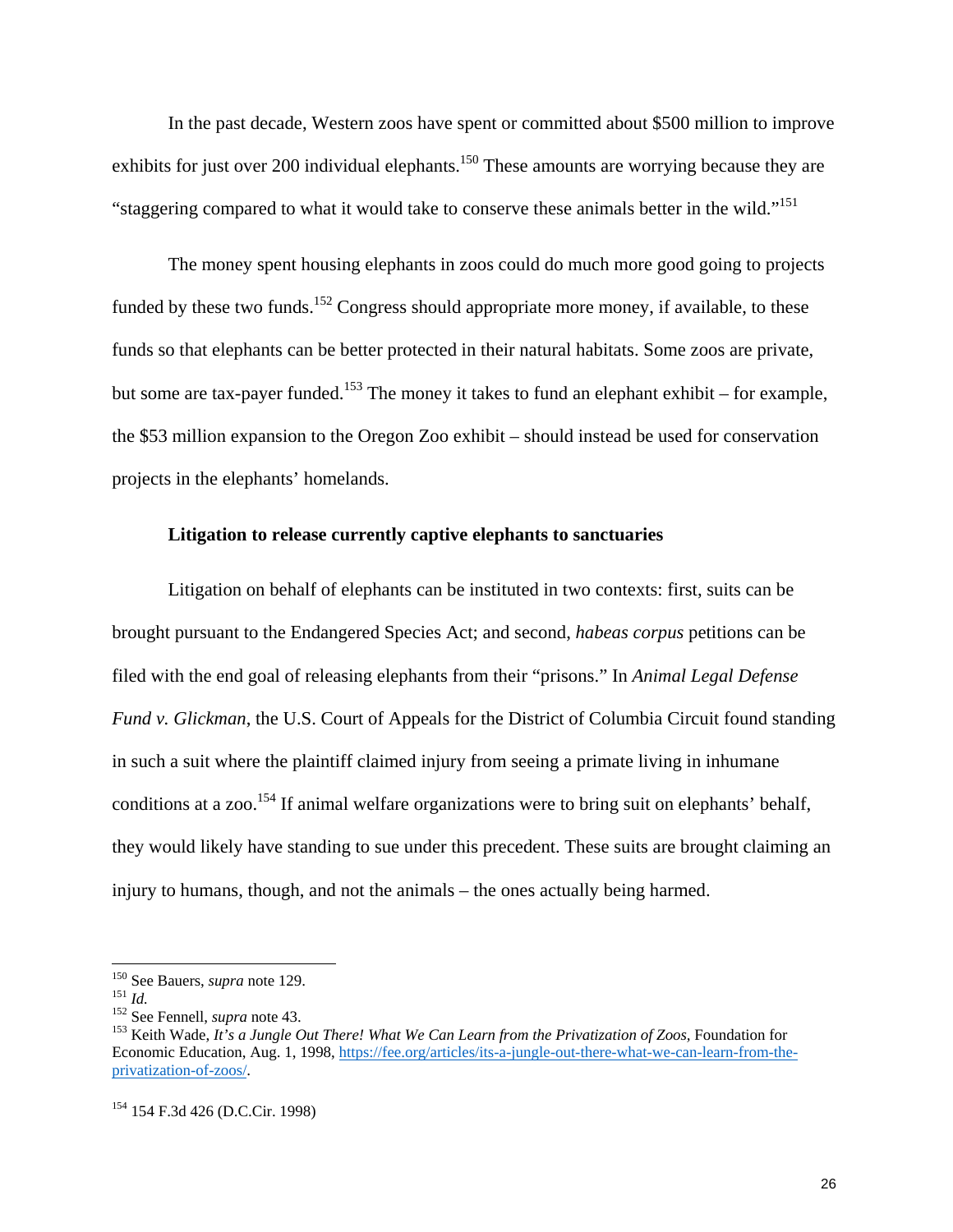The other type of lawsuit that can be brought would recognize that the injury is to the animal, not to humans. The Nonhuman Rights Project ("NhRP") is relying on *habeas corpus* to fight for the rights of captive primates, currently, and the strategy could easily apply to elephants.155 Steve Wise is the founder of NhRP, and argues that self-aware, autonomous nonhuman animals deserve to be recognized as having certain fundamental rights.<sup>156</sup> His lawsuits demand four actions from American courts: first, that the courts declare that nonhuman animal plaintiffs are common law "persons" who possess the capacity for fundamental rights such as bodily integrity and bodily liberty; second, that the violation of their rights be halted; third, that a guardian ad litem be appointed to represent the plaintiff-animals' interests; and fourth, that the plaintiff be transferred back to the wild, or, if that is not possible or feasible, that the plaintiff be transferred to a place of rehabilitation or a sanctuary.<sup>157</sup>

#### **VI.CONCLUSION**

**"You need look no further than National Geographic's own articles and films documenting elephants' large, extended families, intricate web of social relationships, and wide-ranging movement in vast home ranges, to see that life in captivity cannot satisfy their most basic needs."158**

Given the information about housing these gentle giants, ending the importation of elephants is clearly not only the right thing to do, it is also the easiest. Morality and the law both support the notion that keeping elephants in zoos is immoral and violates federal law. Ending their importation, releasing currently captive elephants, increasing funding for international

<sup>155</sup> http://www.nonhumanrightsproject.org/2013/03/23/how-we-go-about-filing-our-cases-2/ <sup>156</sup> http://www.nonhumanrightsproject.org <sup>157</sup> *How We Go About Filing Our Cases,* NhRP*,* March 23, 2013,

http://www.nonhumanrightsproject.org/2013/03/23/how-we-go-about-filing-our-cases-2/ 158 See Stewart, *supra* note 115.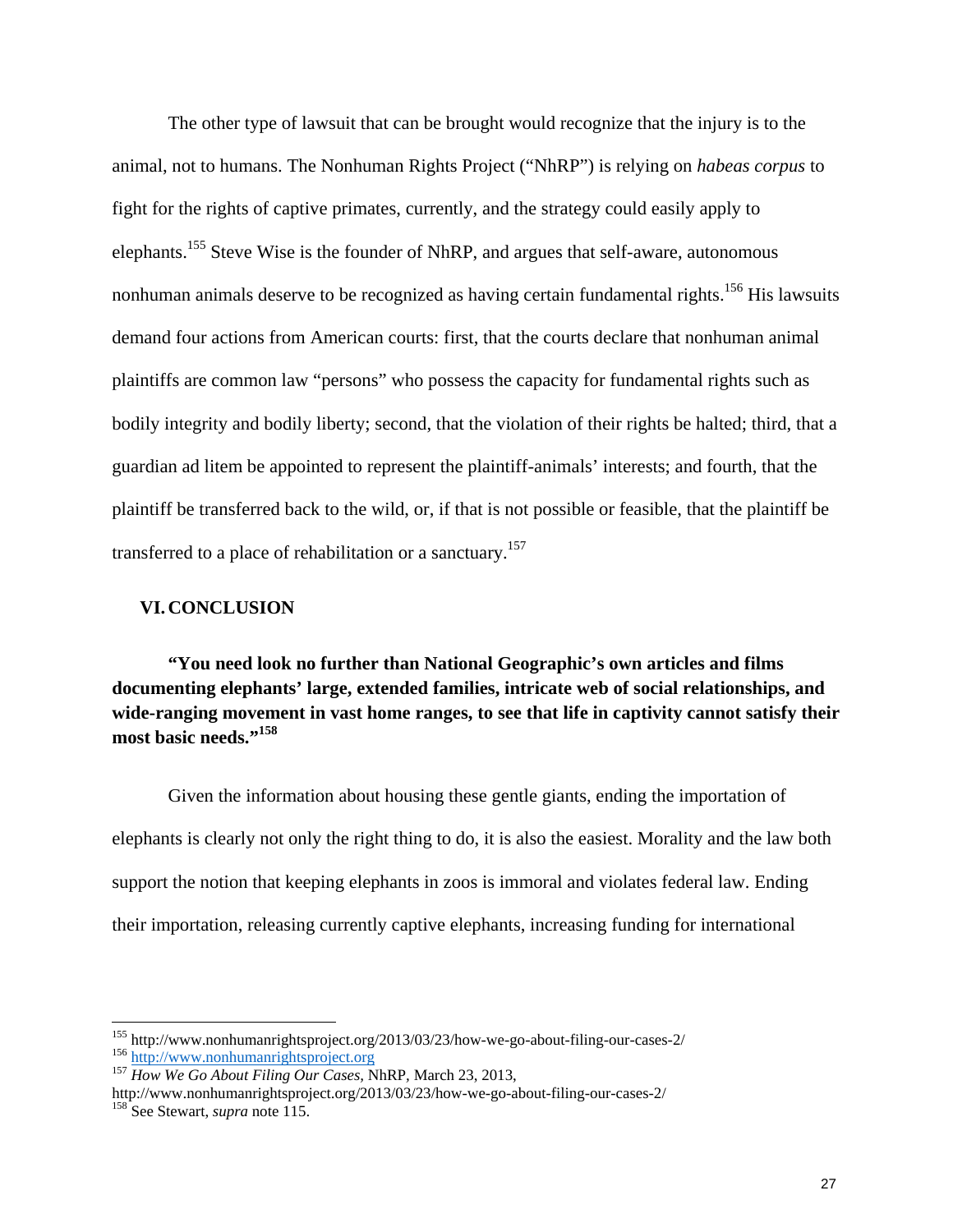conservation, and taking legal action on captive elephants' behalves are all steps that should immediately be taken to address this issue.

When Lawrence Anthony accepted his herd of elephants on Thula Thula on short notice, he intentionally kept human interaction with the elephants to a bare minimum.<sup>159</sup> Besides ensuring the elephants did not escape the barriers of the reserve, he did not allow significant human interaction with them unless a baby needed to be rescued, because it was important to provide as a natural a habitat as possible to make the elephants comfortable.<sup>160</sup> Another reason for the distance was that too much interaction with humans dilutes the feral qualities demanded in the wilderness, which would result in the elephants being ill-equipped in a wild habitat.<sup>161</sup> Over the years, as new generations of elephants were born on the reserve, Mr. Anthony's interactions with the herd grew fewer and farther between, as the older elephants started teaching the younger elephants to stay away from the outside barrier, and other things that Mr. Anthony had taught them.<sup>162</sup> At the end of his book, Mr. Anthony says that sometimes the older elephants would still briefly approach him, but the younger elephants always ignored him. At first, he sounded sad about this, stating, "I am an outsider. The relationships I had with their grandmothers will never be repeated."163 Then, his tone changes. "That's the way it should be. They are going to grow up just as I wanted my original group to. Wild."<sup>164</sup>

<sup>159</sup> See Anthony, *The Elephant Whisperer.* <sup>160</sup> *Id.* <sup>161</sup> *Id.* <sup>162</sup> *Id.* <sup>163</sup> *Id.* <sup>164</sup> *Id.*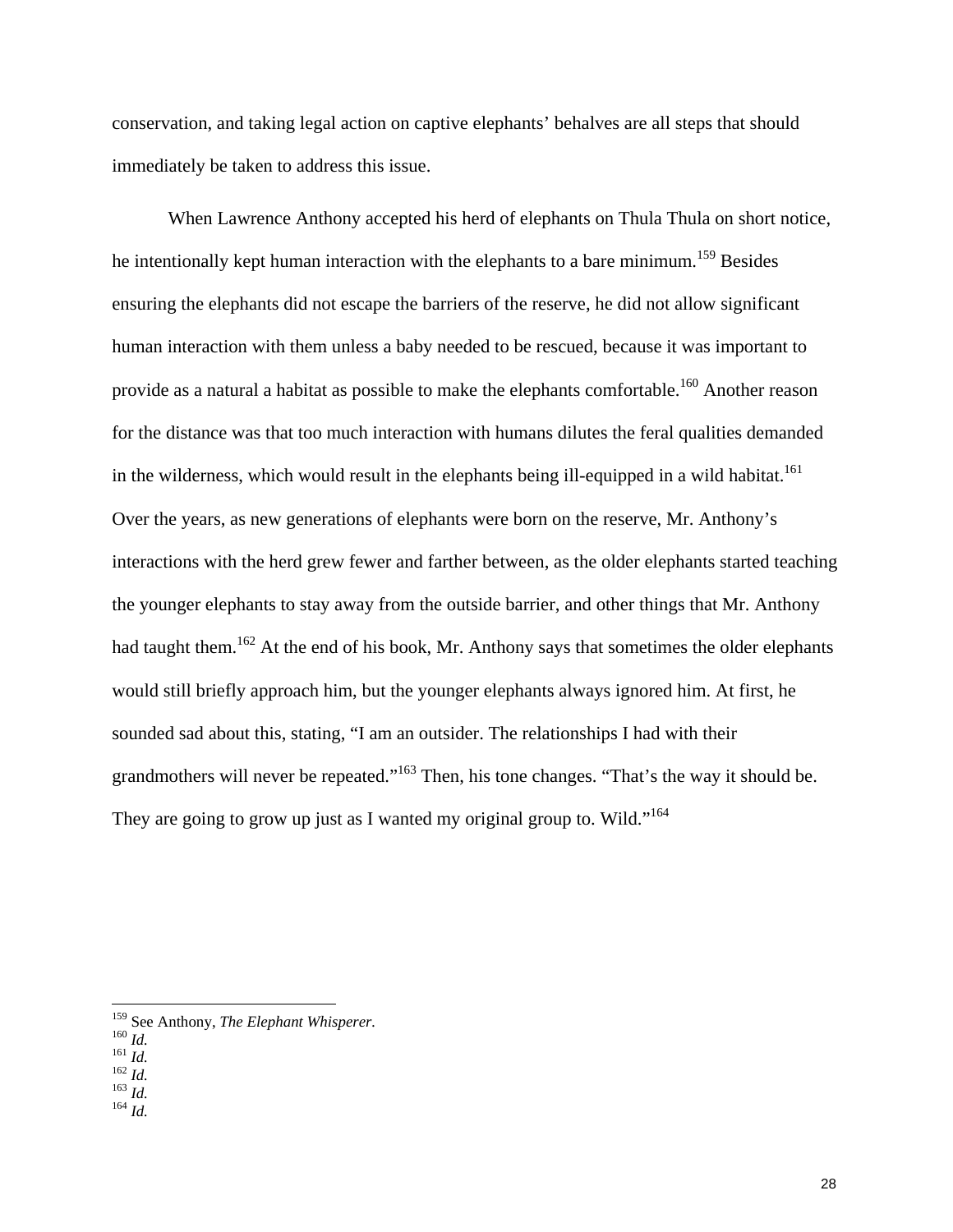Fearsome and Fragile: The Paradox Challenging Shark Conservation Law

> Erin Brady University of Texas School of Law Class of 2016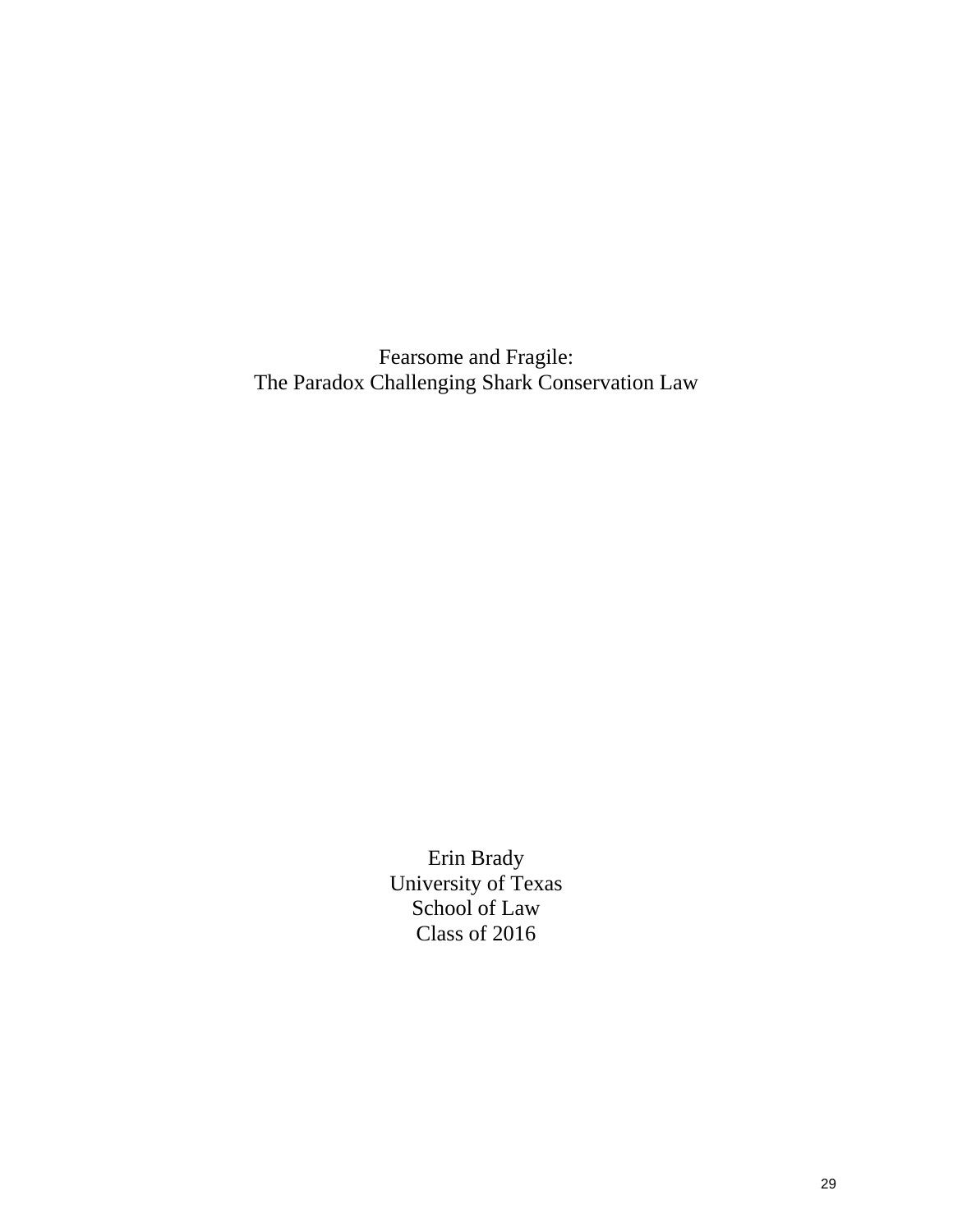#### **Fearsome and Fragile: The Paradox Challenging Shark Conservation Law**

#### **Introduction**

Long before man or law existed, sharks were swimming through the Earth's oceans. For most of their existence, sharks reigned as the sea's apex predators and had little need for protection from anything. In the last century, humans have increasingly crossed into the sharks' domain, and in the process have undermined their supremacy in the sea. Today, humans are the greatest threat to sharks' survival as human activity, primarily overfishing, has caused a steep decline in shark populations.

This paper seeks to provide a comprehensive look at the web of laws governing shark conservation as well as the individuals and organizations trying to use and create shark conservation legislation. Part one will examine how legal systems have been used to protect sharks historically and where the law stands today. Part two will explore how the unique nature of sharks influences their treatment under the law. Finally, part three will consider how the law might be used more effectively to protect sharks in the future.

#### **I. Shark conservation law continues to evolve in the United States and abroad.**

Because sharks are found in oceans, and occasionally rivers, across the globe, a wide system of laws have developed to help conserve and protect them. The United States has both federal and state laws related to shark conservation, and many other countries have also enacted laws to protect sharks in their waters. In addition to domestic legislation, and in some cases the motivation behind it, there is important international law aiding the dwindling shark population.

#### **a. The dual approach to shark conservation legislation in the United States has led to a number of new laws, but also some conflict.**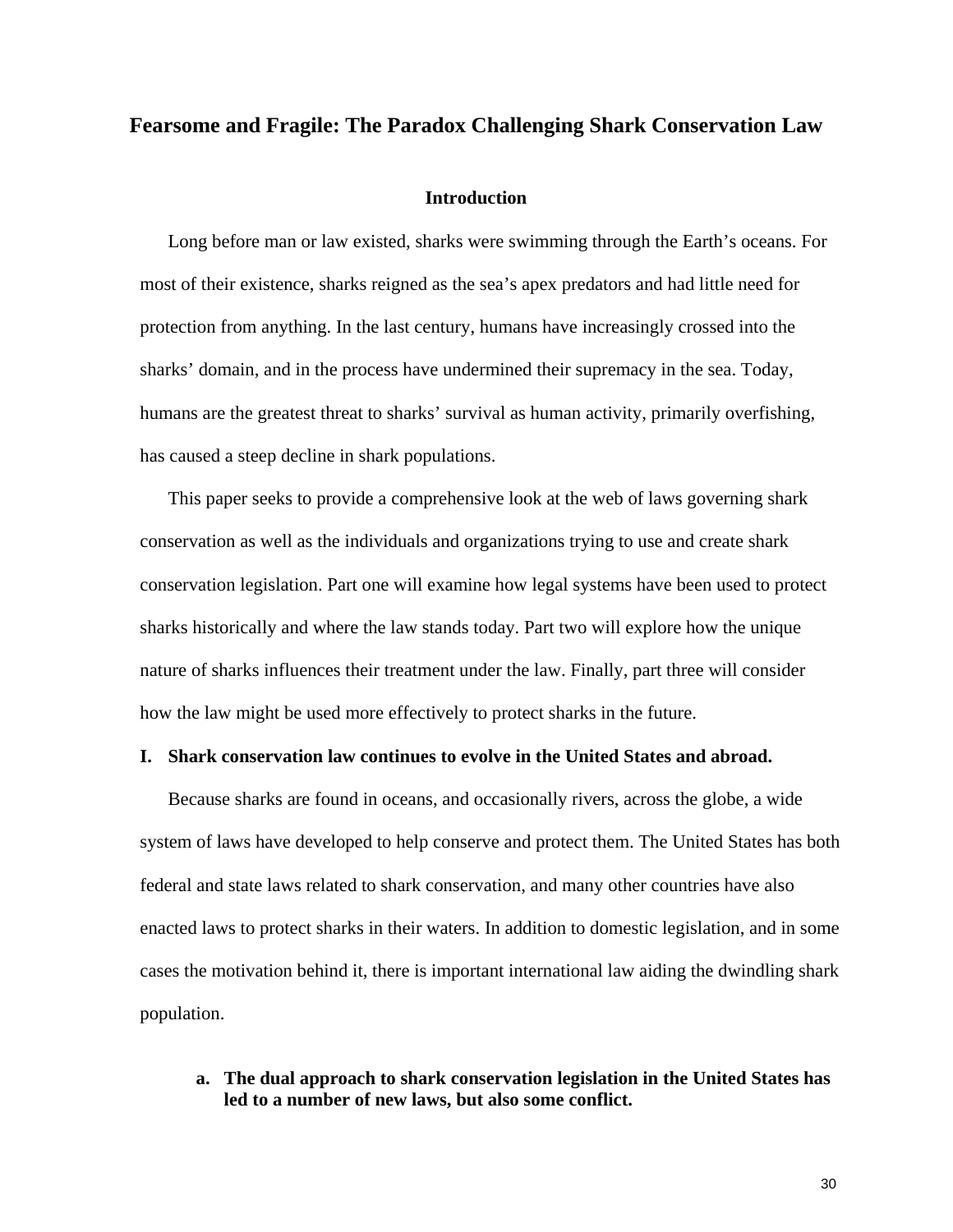### **i. In the United States, shark conservation law grew from regulation of federal fisheries to legislation specifically protecting sharks.**

The Magnuson-Stevens Fishery Conservation and Management Act, originally called the U.S. Fisheries Conservation and Management Act of 1976, was the first federal law passed to govern federal fisheries. The primary motivation behind the law was a significant increase in foreign fishing in U.S. waters.<sup>1</sup> The law greatly increased federal management authority over fisheries by increasing federal jurisdiction from 12 miles off the coast to 200 miles, $^2$  and it also instituted mandatory conservation and management measures for federal fisheries.<sup>3</sup> It stressed that the 200-mile conservation zone was limited to the purposes of conservation and management of fishery resources.<sup>4</sup> In March 1983, this limitation was seemingly dismissed when President Reagan declared the 200-mile zone an Exclusive Economic Zone (EEZ).<sup>5</sup>

Some conservationists have criticized the Magnuson-Stevens Act. Critics feel that it has not done enough to prevent overfishing because although it ousted foreign competition, domestic fishers are still permitted to deplete the resources.<sup>6</sup> There are no blanket bans on fishing particular species under the law, instead it prevents overfishing by limiting catch numbers to the optimum sustainable levels.<sup>7</sup> The idea behind this approach is that fish are a valuable commodity, both for purposes of food production and recreational activities. Therefore, the optimum yield is meant to be the greatest amount of fish that can be caught while sustaining the

<sup>1</sup> Wilder, *supra* note 1, at 91, 156.

<sup>&</sup>lt;sup>2</sup> ROBERT JAY WILDER, LISTENING TO THE SEA 81 (Bert A. Rockman ed., 1998).

<sup>3</sup> *Shark Conservation in the United States and Abroad*, NOAA FISHERIES (last visited Apr. 17, 2016) http://www.nmfs.noaa.gov/stories/2013/07/7\_15\_13shark\_conservation\_us\_and\_abroad.html.  $4$  Fishery Conservation and Management Act, 16 U.S.C. §1801 (1976).

<sup>5</sup> Wilder, *supra* note 1, at 81.

<sup>6</sup> *Id.* at 156.

<sup>7</sup> *Id.* at 95.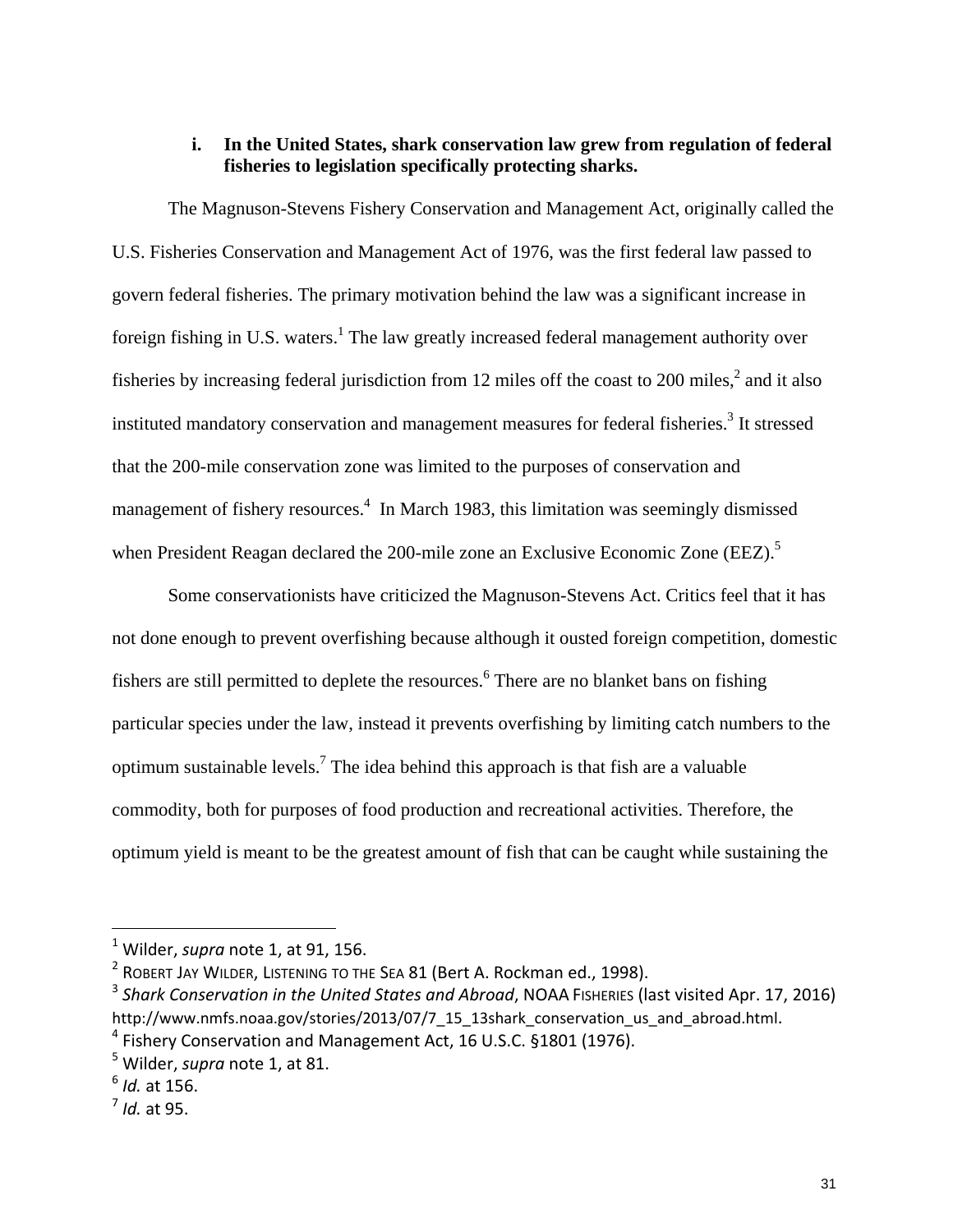resource for future use.<sup>8</sup> In this way, the law seems to be more about economics than conservation. Nevertheless, it's passage was an important first step for shark conservation.

The Shark Finning Prohibition Act (SFPA), which amended the Magnuson-Stevens Act, was passed in 2000. Its purpose is "to eliminate the wasteful and unsportsmanlike practice of shark finning."<sup>9</sup> Shark finning is the practice of removing the fins of a shark and dumping the rest of the shark's body back into the sea, often while it is still alive. Prior to the law's enactment, finning had already been prohibited in the federal waters of the Atlantic, the Gulf of Mexico, and the Caribbean, but the SFPA extended this ban to the Pacific.<sup>10</sup> Additionally, the SFPA required the Secretary of Commerce to begin international negotiations to learn more about finning abroad and to encourage other nations to adopt similar laws.<sup>11</sup>

In 2010, the U.S. again aimed to improve shark's legal protections by passing the Shark Conservation Act (SCA). The SCA amended the High Seas Driftnet Fishing Moratorium Protection Act and the Magnuson-Stevens Act. The law strengthened the finning prohibition of the SFPA by outlawing the removal of shark fins at sea even if the carcass was not thrown overboard.12 The SCA also closed a loophole that had hindered the effectiveness of the SFPA. The loophole had been solidified by the case *United States v. Approximately 64,695 Pounds of Shark Fin*, in which the court held that the prohibition on possessing shark fins at sea only applied to fishing vessels.<sup>13</sup> The decision meant that fishers could use a process reminiscent of a money laundering scheme to turn seemingly illegally obtained fins into legal catch. To do so, a

 $8$  *Id.* 

<sup>&</sup>lt;sup>9</sup> Shark Finning Prohibition Act, 16 U.S.C. § 1822 (2000).

<sup>10</sup> Jacqueline Baker, *Plight of an Ocean Predator: The Shark Conservation Act of 2010 and the Future of Shark Conservation Legislation in the United States*, 38 Environs Envtl. L. & Pol'y J. 67, 14 (2014).

 $11$  Shark Finning Prohibition Act, 16 U.S.C. § 1822 (2000).

<sup>12</sup> *Id.* at 16.

<sup>13</sup> *Id.* at 19.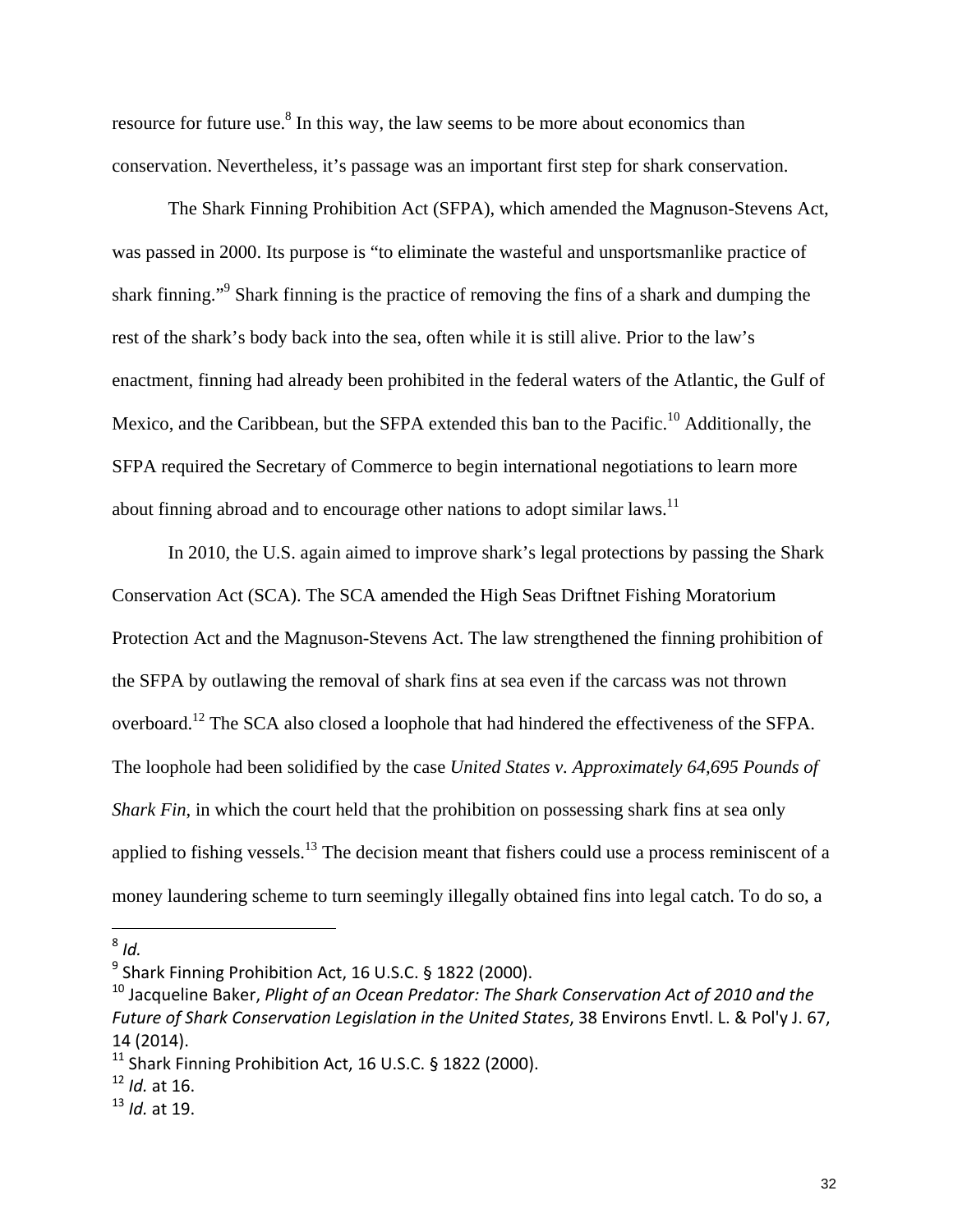fishing vessel would meet a cargo vessel at sea, receive fins from the cargo vessel, and then bring the fins to shore for sale. Because the law only applied to fishing vessels and did not outlaw the transfer of fins from one vessel to another, fishers using this method could continue to support the finning trade without violating the law.

#### **ii. Sharks in U.S. waters also benefit from a federally-created safe haven, the national marine sanctuary system.**

National marine sanctuaries are another component in the federal government's efforts to conserve and protect marine life. The National Marine Sanctuaries Act was passed in 1972 to create marine sanctuaries in U.S. waters.14 The purpose of these sanctuaries is to protect marine species and culturally significant resources, and they are valued for the research and tourism opportunities they provide. To date, 13 sanctuaries have been created under the law.

Of these national sanctuaries, two are particularly important for great white shark conservation: the Greater Farallones National Marine Sanctuary and the Monterey Bay National Marine Sanctuary. The waters of the Farallones sanctuary shelter a globally significant white shark population<sup>15</sup>, and the Monterey Bay sanctuary is the largest in the national system and has prime great white shark habitat.<sup>16</sup> The sanctuaries were officially designated in 1981 and 1992 respectively.17 Both are located off the California coast. While tourism is a valued element of the national sanctuary system, both the Farallones and Monterey Bay sanctuaries prohibit visitors

<sup>14</sup> *Greater Farallones National Marine Sanctuary*–*About Us*, NOAA NATIONAL MARINE SANCTUARIES (last updated Feb. 12, 2016), http://farallones.noaa.gov/about/.  $15$  *Id.* 

<sup>16</sup> *Monterey Bay National Marine Sanctuary 2009 Condition Report*, NOAA NATIONAL MARINE SANCTUARIES (last updated Sept. 29, 2015),

http://sanctuaries.noaa.gov/science/condition/mbnms/.

<sup>17</sup> *National Marine Sanctuaries History Timeline*, NOAA NATIONAL MARINE SANCTUARIES (last updated Oct. 5, 2015), http://sanctuaries.noaa.gov/about/history/.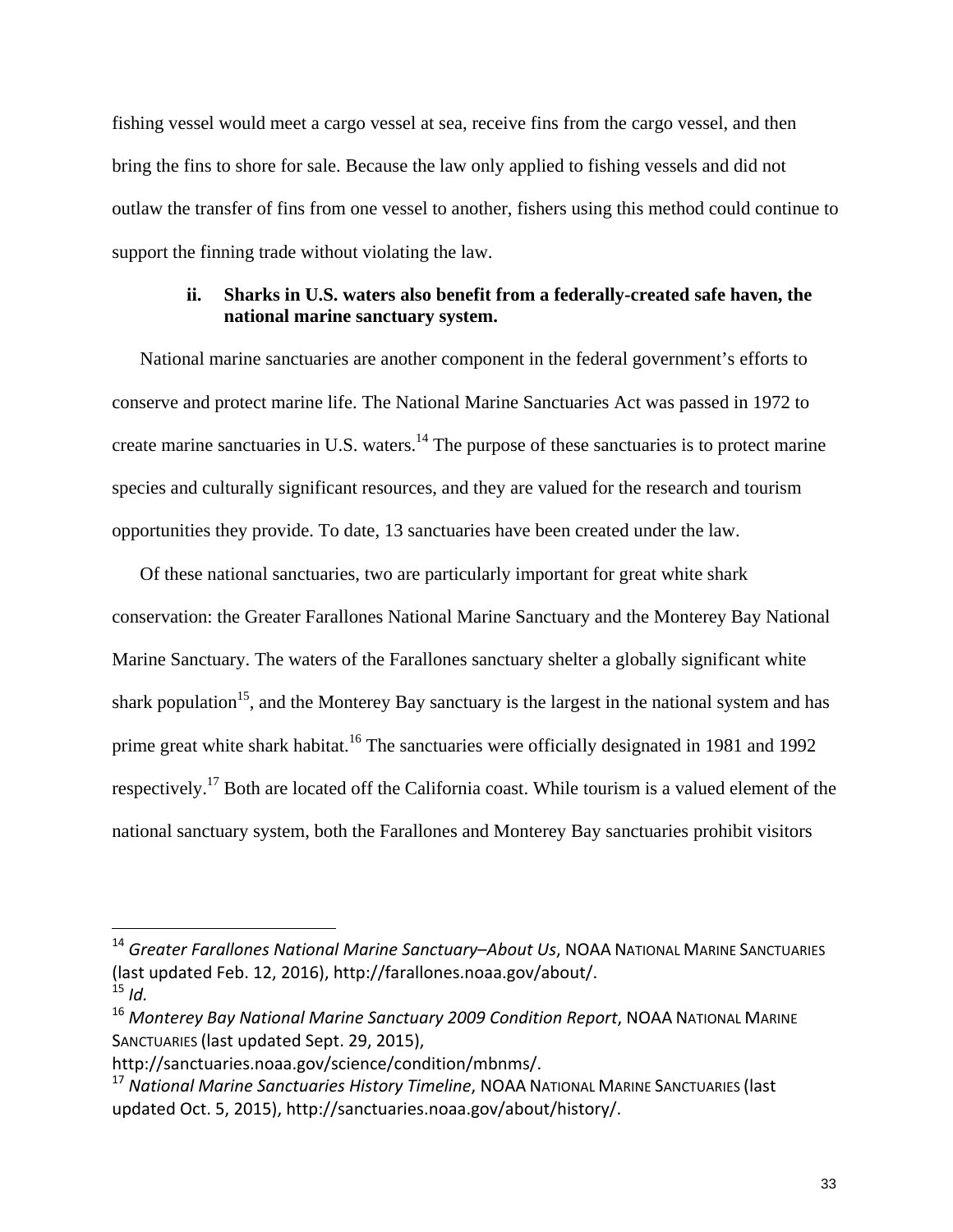from purposefully attracting great white sharks to their boats.18 Additionally, in the Farallones sanctuary, vessels may not approach within 164 feet of great white sharks.<sup>19</sup> These measures were instituted to prevent human activity from interfering with the sharks' natural behavior.

## **iii. In the last two decades, many states have passed laws prohibiting shark finning.**

States have also played an active role in shark conservation, with a particular focus on the issue of finning. The states have gone beyond adopting their own finning prohibitions; they have also banned the sale of shark fins. Hawaii was the first state to adopt such a law, which is not surprising given the cultural importance of sharks in native Hawaiian culture.<sup>20</sup> In the following years, California, Delaware, Illinois, Maryland, Massachusetts, New York, Oregon, Texas, and Washington have all passed laws banning finning and the sale of shark fins.<sup>21</sup> Some states have drafted their finning laws to address the demand for shark fin soup. Restaurants are prohibited from possessing shark fins in Hawaii and California, and Washington prohibits the possession of shark fins for the purpose of consumption.<sup>22</sup> High demand for the expensive soup has been a major factor behind the rise in finning in recent years. It is considered a delicacy by many and became a status symbol often served at weddings and business functions, particularly in the

<sup>18</sup> *Status of Great White Sharks in US Waters and Protection*, SHARKSTEWARDS.ORG (last updated Apr. 16, 2016), http://sharkstewards.org/scienceeducation/status‐of‐great‐white‐sharks‐in‐us‐ waters‐and‐protection/.

 $19$  *Id.* 

<sup>20</sup> Baker, *supra* note 9, at 6.

<sup>21</sup> *National Laws, multi‐lateral agreements, regional and global regulations on shark protection and shark finning*, HUMANE SOCIETY INTERNATIONAL (last updated Sept. 2015), http://www.hsi.org/assets/pdfs/shark finning regs 2014.pdf.

<sup>22</sup> Baker, *supra* note 9, at 32.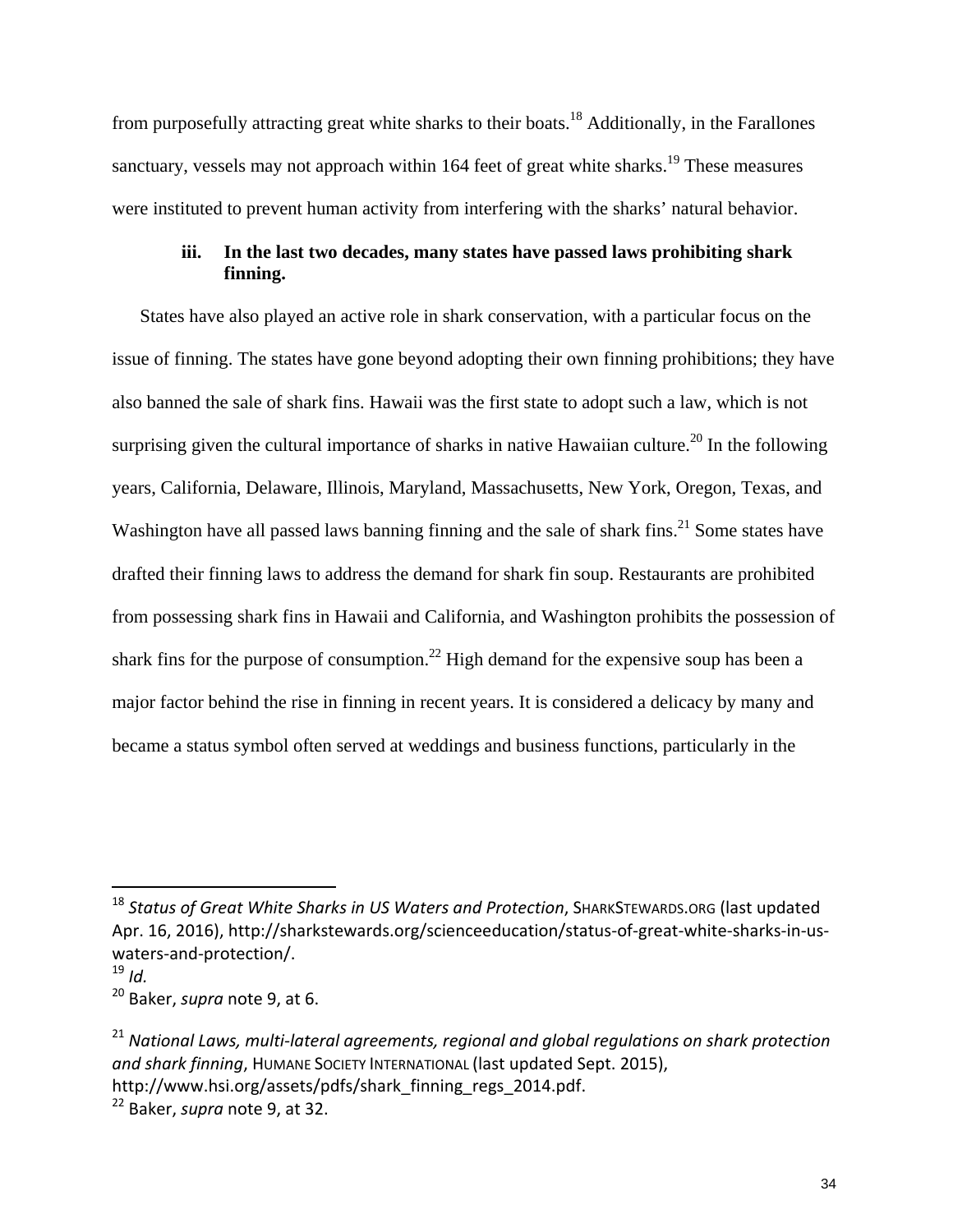Asian community.<sup>23</sup> Hong Kong is the top trading hub for shark fins<sup>24</sup>, but there has also been a substantial market for fins in the U.S. $^{25}$ 

In addition to their finning law, California has taken action to specifically protect the great white shark. Since 1994, the state has prohibited the commercial or recreational taking of great white sharks in California waters.<sup>26</sup>

### **iv. The expanding state shark conservation legislation sparked a reaction from the federal government.**

Stringent state laws on finning have clashed with federal shark finning legislation. The conflict came to a head when the National Oceanic and Atmospheric Administration (NOAA) proposed a rule stating that the SCA preempted state finning legislation.<sup>27</sup> The following language in the proposed rule was the source of the controversy: "State and territorial statutes that address shark fins are preempted if they are inconsistent with the Magnuson-Stevens Act as amended by the Shark Conservation Act of 2010, regulations under this part, and applicable federal fishery management plans and regulations."28 Supporters of the state laws feared that the

<sup>23</sup> Lauren Smith, *Shark fin soup: a dangerous delicacy for humans and sharks alike*, THE GUARDIAN (Mar. 10, 2016), https://www.theguardian.com/science/blog/2016/mar/10/shark‐fin‐soup‐a‐ dangerous‐delicacy‐for‐humans‐and‐sharks‐alike.

<sup>24</sup> Joshua S. Reichert & John E. Scanlon, *Protecting Sharks, Enforcing CITES: A Global Effort*, A brief from the Pew Charitable Trusts, Aug. 2015, at 9.

<sup>25</sup> Alan Boyle, *How Shark Fin Soup is Turning Sour, and Why That's Sweet for Us Humans*, NBCNEWS.COM (July 17, 2014, 2:30 PM), http://www.nbcnews.com/storyline/sharkwatch/how‐ shark‐fin‐soup‐turning‐sour‐why‐thats‐sweet‐us‐n158476.

<sup>26</sup> *Status of Great White Sharks in US Waters and Protection*, SHARKSTEWARDS.ORG (last updated Apr. 16, 2016), http://sharkstewards.org/scienceeducation/status-of-great-white-sharks-in-uswaters‐and‐protection/.

<sup>27</sup> *Shark Conservation in the United States and Abroad*, NOAA FISHERIES (last visited Apr. 17, 2016),

http://www.nmfs.noaa.gov/stories/2013/07/7\_15\_13shark\_conservation\_us\_and\_abroad.html ; Carrie A. Laliberte, *Cutting the Fins off of Federal Shark Laws: A Cooperative Federalism Approach to Shark Finning Legislation*, 46 Ariz. St. L.J. 979, 982 (2014).

<sup>&</sup>lt;sup>28</sup> Implementation of the Shark Conservation Act of 2010, 78 Fed. Reg. 25685 (May 2, 2013).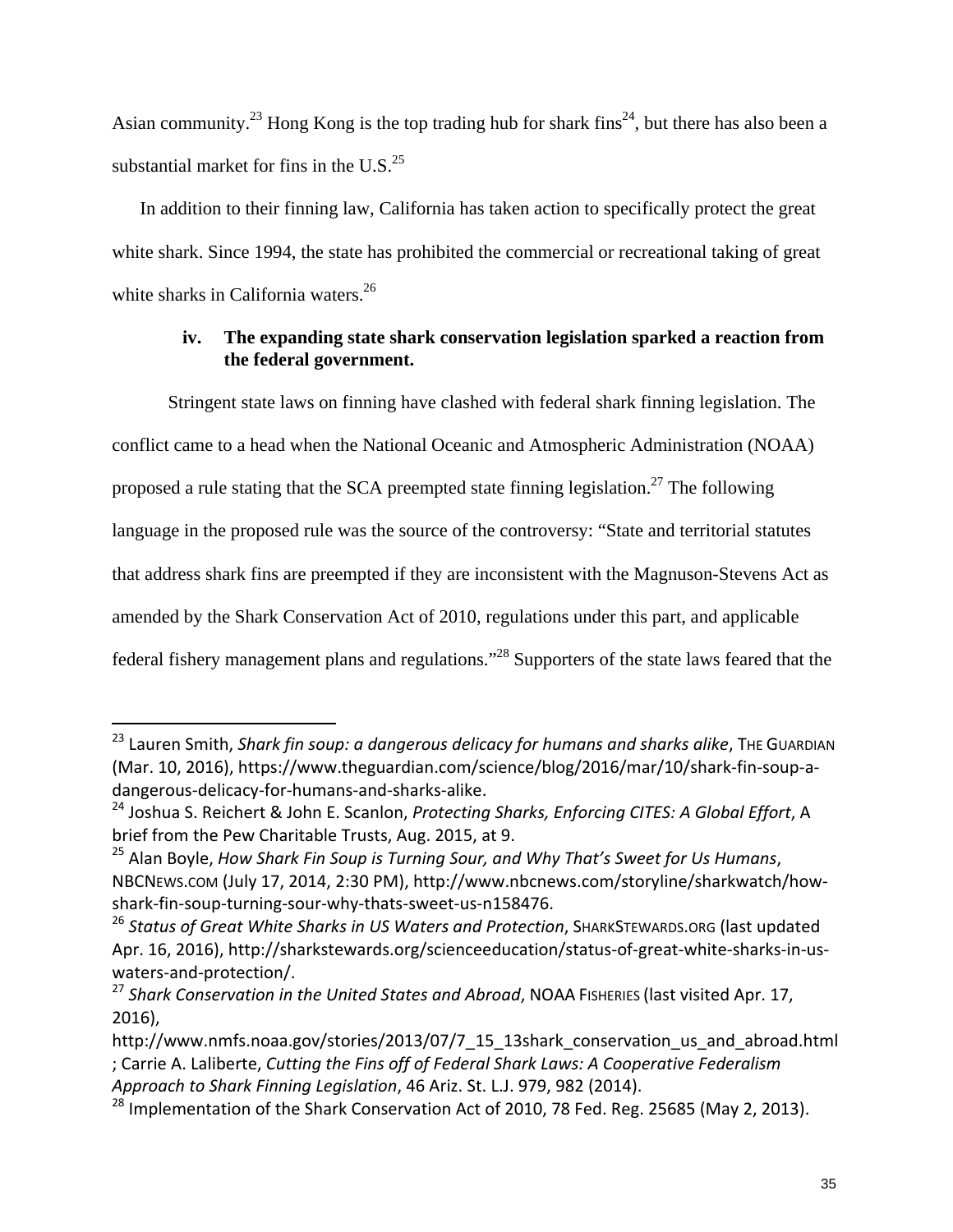rule would undercut the state bans on shark fin sales.<sup>29</sup> NOAA was concerned that the state bans would interfere with the management of federal fisheries.<sup>30</sup> NOAA interpreted the SCA's purpose to be eliminating the practice of shark finning, not banning all trade in shark fins.<sup>31</sup> The rule was proposed in 2013, but by early 2014 NOAA had decided to back away from challenging the state laws.32 This change of direction resulted from discussions between NOAA and the states, in which NOAA was assured that the state laws would not interfere with legal fishing.<sup>33</sup>

### **b. Like the U.S., foreign countries have used statutes and sanctuaries to protect sharks.**

Canada was the first country to adopt a domestic regulation concerning shark finning. In 1994, Canada's Department of Fisheries and Oceans issued regulations banning finning in Canadian waters.<sup>34</sup> Since then, more than 40 countries have implemented domestic regulations on finning, and more than 20 countries have banned shark fishing in their waters.35

Designating their waters as shark sanctuaries is another way coastal and island nations have acted to protect sharks. Generally, establishing a shark sanctuary means that all commercial shark fishing, retention of sharks caught as bycatch, and possession, trade or sale of shark

<sup>29</sup> January Jones & Andrew Sharpless, *NOAA Could Undermine State Shark Fin Bans*, THE HUFFINGTON POST (last updated Jan. 25, 2014), http://www.huffingtonpost.com/january‐ jones/noaa-shark-fin-ban\_b\_4337841.html.

 $30$  Implementation of the Shark Conservation Act of 2010, 78 Fed. Reg. 25685 (May 2, 2013).  $31$  *Id.* 

<sup>32</sup> Suzanne Goldenberg, *US retreats from bid to overturn shark fin bans*, THE GUARDIAN (Feb. 5, 2014, 4:17 AM), http://www.theguardian.com/environment/2014/feb/05/us‐retreats‐shark‐ fin‐ban.

 $33$  *Id.* 

<sup>34</sup> Baker, *supra* note 9, at 13; *Shark Finning*, ANIMAL JUSTICE (last visited Apr. 13, 2016), http://www.animaljustice.ca/issues/shark‐finning/.

<sup>35</sup> *National Laws, multi‐lateral agreements, regional and global regulations on shark protection and shark finning*, HUMANE SOCIETY INTERNATIONAL (last updated Sept. 2015), http://www.hsi.org/assets/pdfs/shark finning regs 2014.pdf.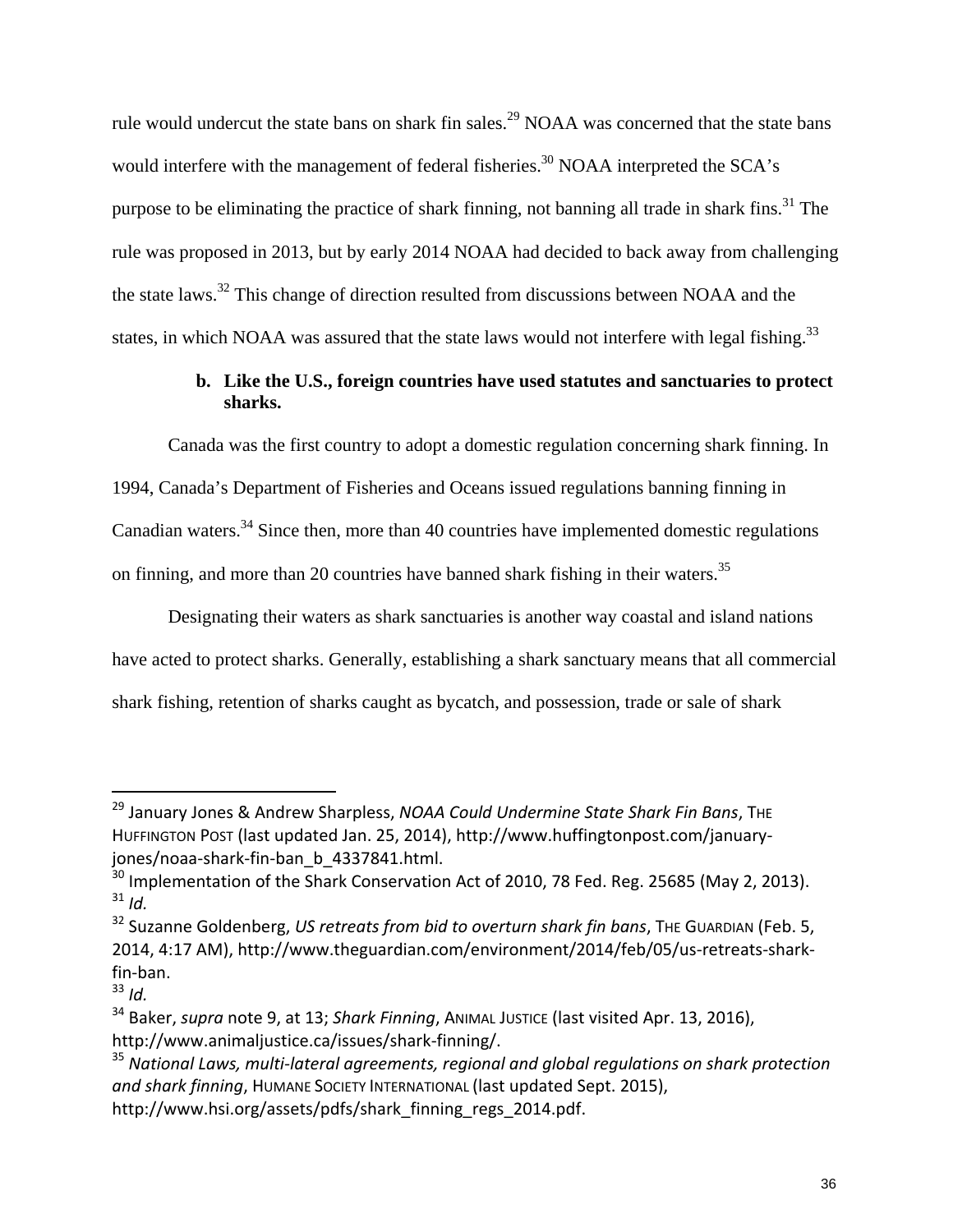products are prohibited activities in the nation's  $EEZ<sup>36</sup>$  In 2009, Palau was the first country to establish a shark sanctuary. Eleven more sanctuaries have been established since then, and today more than 5.96 million square miles of ocean waters are protected as shark sanctuaries.<sup>37</sup> Aside from acknowledging the growing public support for shark conservation, countries have been motivated to create sanctuaries after realizing the economic value of sharks. Palau is one example. The country's robust shark-diving industry likely influenced its decision to create a shark sanctuary. This belief was supported by a 2011 study, which determined that one reef shark in Palau's waters was worth \$1.9 million over its lifetime, whereas a reef shark sold at market was only worth \$108<sup>38</sup>. For many countries, protecting sharks is good business.

In 2015, a group of nations in the western Pacific Ocean took a new approach when they established a regional sanctuary.39 The regional sanctuary was completed when the Federated States of Micronesia passed legislation establishing a shark sanctuary in their EEZ.<sup>40</sup> The action was revolutionary because it linked together the protected waters of Palau, the Marshall Islands, and the U.S. territories of Guam and the Commonwealth of the Northern Marianas Islands.<sup>41</sup> Sharks can now swim throughout the waters of these nations without leaving the safety a sanctuary offers. Because many species of sharks are highly mobile and travel through vast

<sup>38</sup> Joshua S. Reichert & John E. Scanlon, *Protecting Sharks, Enforcing CITES: A Global Effort*, A brief from the Pew Charitable Trusts, Aug. 2015, at 19.

<sup>40</sup> Press Release, The Pew Charitable Trusts, Pew Commends Federated States of Micronesia Action to Protect Sharks, http://www.pewtrusts.org/en/about/news‐room/press‐

releases/2015/03/02/pew‐commends‐federated‐states‐of‐micronesia‐action‐to‐protect‐sharks (Mar. 2, 2015).

<sup>36</sup> *Shark Sanctuaries Around the World*, A fact sheet from the Pew Charitable Trusts, Mar. 2016, at 1.

 $37$  *Id.* 

<sup>39</sup> *Shark Sanctuaries Around the World*, A fact sheet from the Pew Charitable Trusts, Mar. 2016, at 1.

 $^{41}$  *Id.*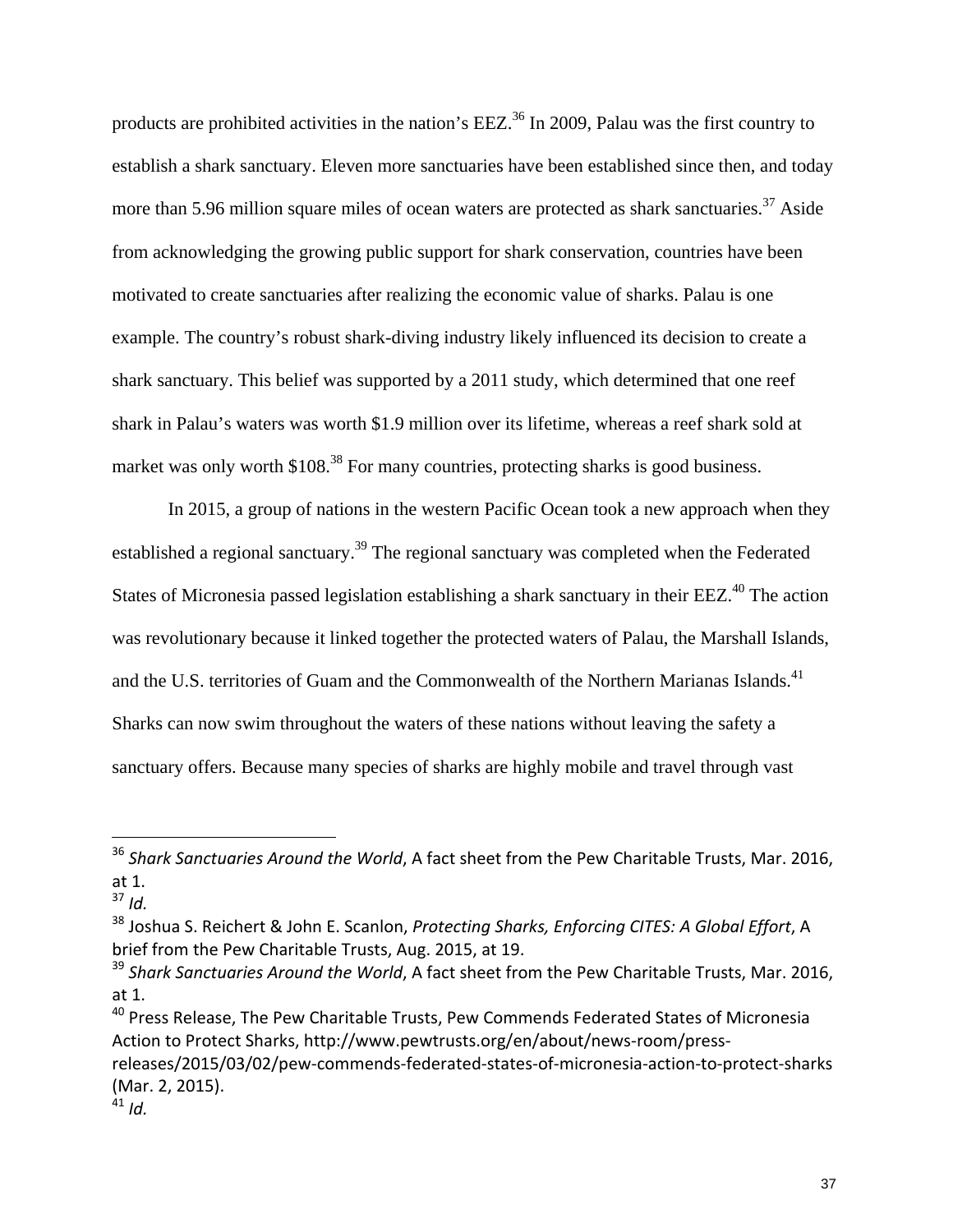expanses of ocean, this type of contiguous sanctuary system is vitally important to ensuring effective protection.

#### **c. Two key conventions have lead the way in international shark conservation.**

The United Nation's Conferences on the Law of the Sea (UNCLOS I, II, and III) were fundamental in the development of the international law of the sea, which primarily derives from customary law and treaties.42 In 1958, UNCLOS I adopted 4 conventions, including the Convention on Fishing and Conservation of the Living Resources of the High Seas,<sup>43</sup> but conservation wasn't a significant issue until UNCLOS III. A series of environmental disasters involving oil tankers preceding UNCLOS III played a large role in society's increased interest in the protection of the marine environment.<sup>44</sup> By far the most extensive conference, UNCLOS III spanned 11 sessions held between 1973 and 1982.<sup>45</sup> A key feature of the final convention was recognition of the 200-mile EEZ. UNCLOS III gave coastal states sovereign rights in the EEZ regarding natural resources and certain economic activities as well as jurisdiction over marine science research and environmental protection.<sup>46</sup> Despite taking an active role in UNCLOS III, the U.S. has never ratified the convention.<sup>47</sup> Nevertheless, the UNCLOS III convention has been

<sup>42</sup> YOSHIFUMI TANAKA, THE INTERNATIONAL LAW OF THE SEA 9 (2d ed. 2015).

<sup>43</sup> *Id.* at 22.

<sup>44</sup> *Id.* at 25.

<sup>45</sup> *Id.* at 26.

<sup>46</sup> *United Nations Convention on the Law of the Sea of 10 December 1982*, Overview and full text, UN.ORG, (last visited Apr. 15, 2016),

http://www.un.org/depts/los/convention\_agreements/convention\_overview\_convention.htm. <sup>47</sup> Losif Sorokin, *The UN Convention on the Law of the Sea: Why the U.S. Hasn't Ratified It and*

*Where It Stands Today*, TRAVAUX: THE BERKELEY JOURNAL OF INTERNATIONAL LAW BLOG (Mar. 30, 2015), http://berkeleytravaux.com/un‐convention‐law‐sea‐u‐s‐hasnt‐ratified‐stands‐today/.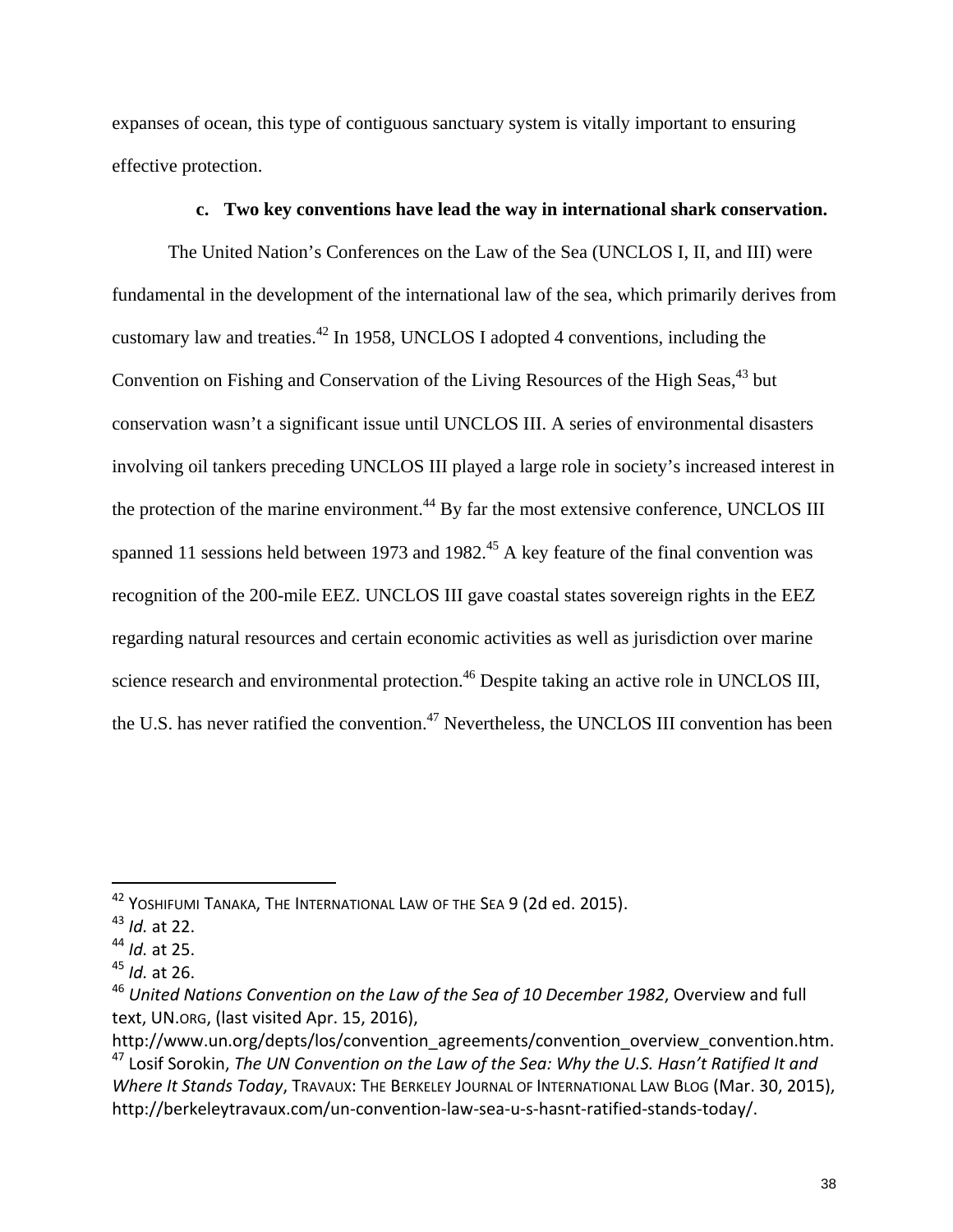joined by 167 countries, and it is the preeminent regime governing all matters concerning the law of the sea.<sup>48</sup>

The Convention on International Trade in Endangered Species of Wild Fauna and Flora (CITES) has had an important impact on shark conservation. CITES regulates the trade of wild animals and plants to prevent species from being over-exploited.49 Cooperation between countries is vitally important for shark conservation because often the shark fin trade crosses international borders. CITES functions by providing different levels of protection to specifically listed species. The first sharks to gain CITES protection were the whale shark and the basking shark, which were added to the list in  $2003$ <sup>50</sup> Today, the CITES list includes approximately 5,600 animal species.<sup>51</sup> The U.S. was the first country to join CITES, and today the agreement has 181 parties.<sup>52</sup> The U.S.'s recognition of the CITES agreement is codified by the Lacey Act, which makes it illegal to import, export, sell, acquire, or purchase any fish, animal, or plant protected by state or international law.53

<sup>48</sup> *United Nations Convention on the Law of the Sea of 10 December 1982*, Overview and full text, UN.ORG (last visited Apr. 15, 2016),

http://www.un.org/depts/los/convention\_agreements/convention\_overview\_convention.htm; *Chronological lists of ratifications of, accessions and successions to the Convention and the related Agreements as at 02 January 2015*, UN.ORG (last updated Mar. 15, 2016),

http://www.un.org/depts/los/reference\_files/chronological\_lists\_of\_ratifications.htm#The%20 United%20Nations%20Convention%20on%20the%20Law%20of%20the%20Sea.

<sup>49</sup> *What is CITES?*, CITES.ORG (last visited Apr. 16, 2016),

https://www.cites.org/eng/disc/what.php.

<sup>50</sup> *Sharks and manta rays*, CITES.ORG (last visited Apr. 16, 2016),

https://cites.org/eng/prog/shark/more.php.

<sup>51</sup> *The CITES species*, CITES.ORG (last visited Apr. 16, 2016),

https://www.cites.org/eng/disc/species.php.

<sup>52</sup> *List of Contracting Parties*, CITES.ORG (last visited Apr. 17, 2016),

https://www.cites.org/eng/disc/parties/chronolo.php.

<sup>53</sup> *Status of Great White Sharks in US Waters and Protection*, SHARKSTEWARDS.ORG (last updated Apr. 16, 2016), http://sharkstewards.org/scienceeducation/status-of-great-white-sharks-in-uswaters‐and‐protection/.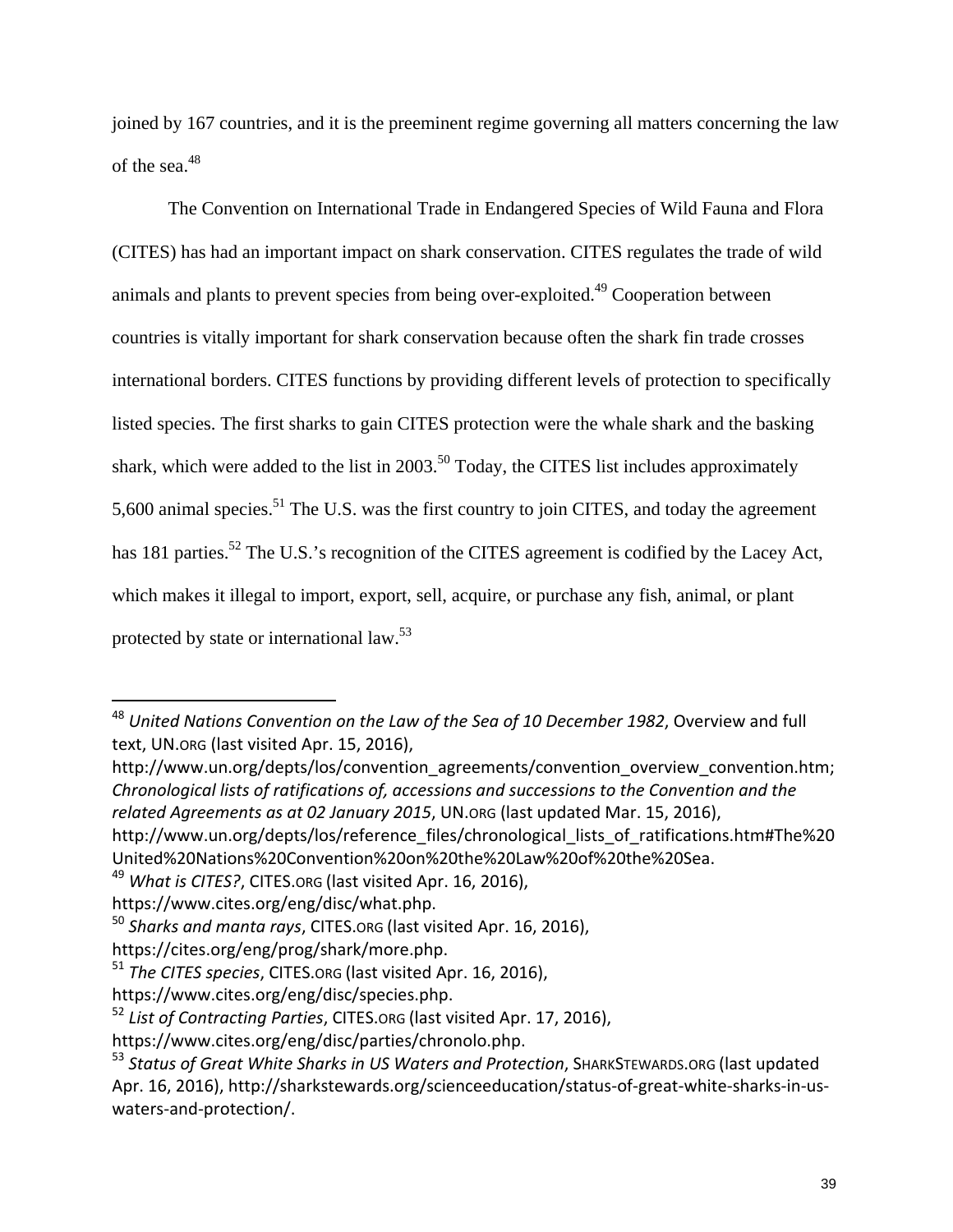CITES has become even more important to shark conservation because five shark species were added to its protection list in March 2013. The porbeagle, oceanic whitetip, scalloped hammerhead, smooth hammerhead, and great hammerhead are now protected species.<sup>54</sup> Listed species may still be legally traded, but only to the extent that it does not put too great a strain on their numbers in the wild.<sup>55</sup> Many countries have taken an active role in implementing the new protections, and CITES workshops have been held to teach enforcement techniques to local officials, including how to identify protected species and their parts.<sup>56</sup> At these workshops, participating countries also discuss which species of sharks can no longer be traded without causing serious detriment to their wild populations. The Pacific region workshop, in which all the Oceania CITES parties participated, determined that the oceanic whitetip shark should be fully protected.<sup>57</sup>

#### **d. Shark conservation legislation is still developing today, and a close look at the Texas finning statute shows there's room for improvement.**

Currently, not all coastal states in the U.S. have adopted laws addressing finning, but the anti-finning movement is ongoing.<sup>58</sup> It's also worth noting that finning laws are not limited to the coastal states. Inland states with a market for shark fins may also wish to pass such legislation, like Illinois has done. While the Pacific states have unanimously adopted finning legislation, the Atlantic and Gulf states have moved at a slower pace. Florida considered a finning bill in 2012,

<sup>54</sup> Joshua S. Reichert & John E. Scanlon, *Protecting Sharks, Enforcing CITES: A Global Effort*, A brief from the Pew Charitable Trusts, Aug. 2015, at 1.

<sup>55</sup> *How CITES works*, CITES.ORG (last visited Apr. 16, 2016),

https://www.cites.org/eng/disc/how.php.

<sup>56</sup> *Id.* at 5.

<sup>57</sup> *Id.* at 7.

<sup>58</sup> Amanda Keledjian, *Texas Just Banned Sales of Shark Fin, Will Other States Follow?*, LIVESCIENCE.COM (June 25, 2015, 12:28 PM), http://www.livescience.com/51343‐texas‐bans‐ shark‐finning.html.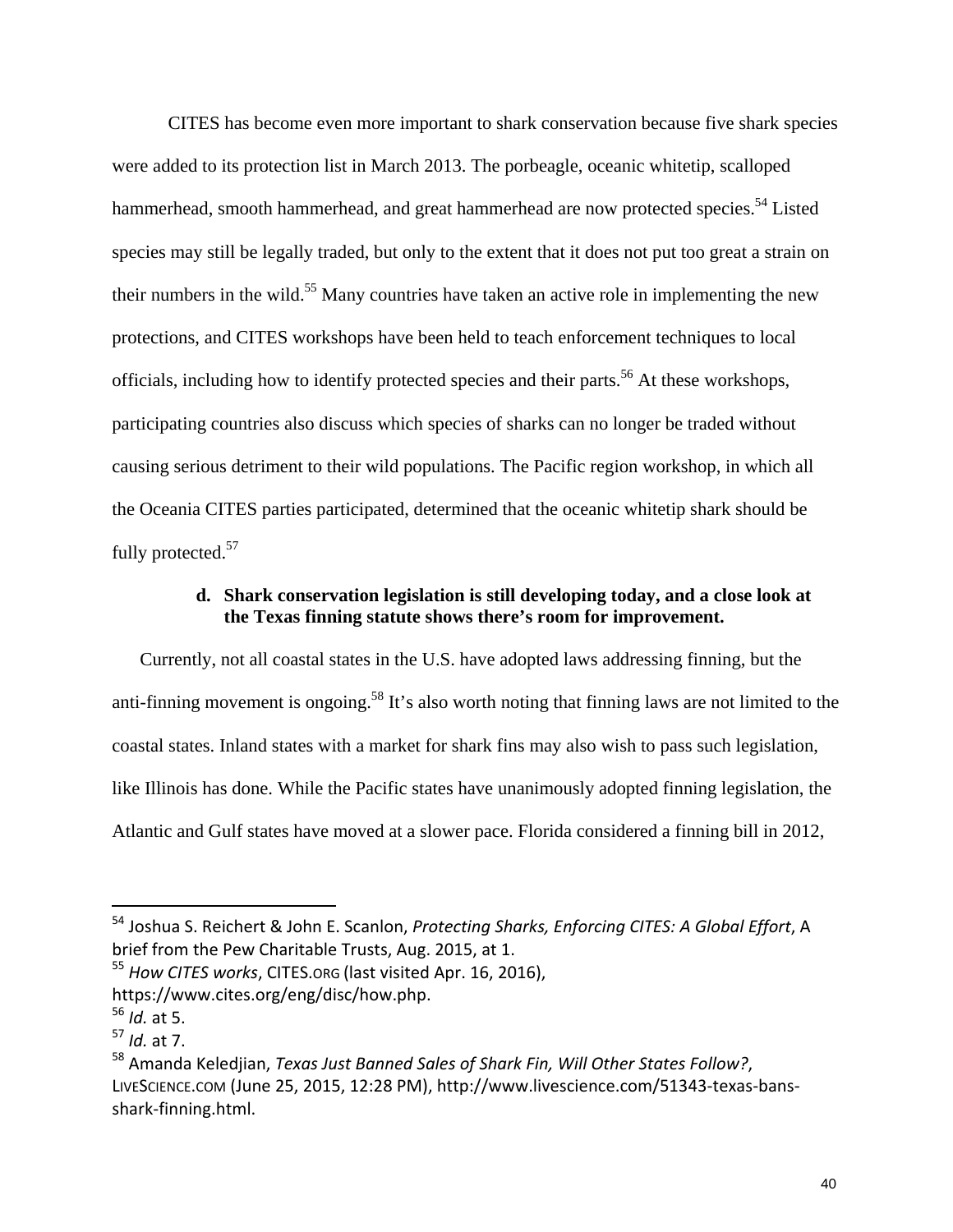but they have yet to pass a prohibition.<sup>59</sup> Texas is the most recent state to take action. The state's finning law was passed in 2015 and will go into effect on July 1, 2016. A close examination of the Texas statute reveals some of the strengths and weaknesses of state finning legislation.

Like similar laws in other states, the Texas statute takes a broader approach to eliminating finning than the SFPA. While the SFPA prohibits the act of finning, the Texas statute goes further by also prohibiting the sale or purchase of illegally obtained fins.<sup>60</sup> This increased coverage will hinder the sale of illegally obtained fins that make it off the boat without being detected by officials. The Texas statute also takes a strong stance against the consumption of illegally obtained fins. It requires that all seized fins be held as evidence and then destroyed. Generally, when the Texas Parks and Wildlife Department seizes a catch, it is sold for market value or donated as food. The strict destruction policy may be due to the abhorrence many people feel about shark finning. The statute's statement of intent does refer to finning as a "heinous practice".<sup>61</sup>

There is concern that an exception in the Texas statute could make it difficult to enforce.<sup>62</sup> The problematic provision of  $§66.2161^{63}$  is as follows:

(f) A person may possess a shark fin if:

1) the person holds the appropriate state or federal license or permit authorizing the taking or landing of a shark for recreational or commercial purposes;

<sup>59</sup>Melissa McCart, *Florida Backs Away From Shark Fin Ban*, BROWARD PALM BEACH NEW TIMES (Mar. 14, 2012, 12:51 PM) http://www.browardpalmbeach.com/restaurants/florida‐backs‐away‐ from‐shark‐fin‐ban‐6401896.

 $^{60}$  Shark Finning Prohibition Act, 16 U.S.C. § 1822 (2000); Tex. Parks & Wild. Code § 66.2161(2016).

 $61$  H.B. 1579 Analysis, 84th Leg., Reg. Sess. (Tex. 2015).

 $62$  E-mail from Kerry Spears, Staff Attorney, Texas Parks and Wildlife Department, to author (Apr. 12, 2016)(on file with author)(reflects the personal opinion of Ms. Spears and does not necessarily reflect the opinion of the Texas Parks and Wildlife Department).

<sup>63</sup> Tex. Parks & Wild. Code § 66.2161(2016).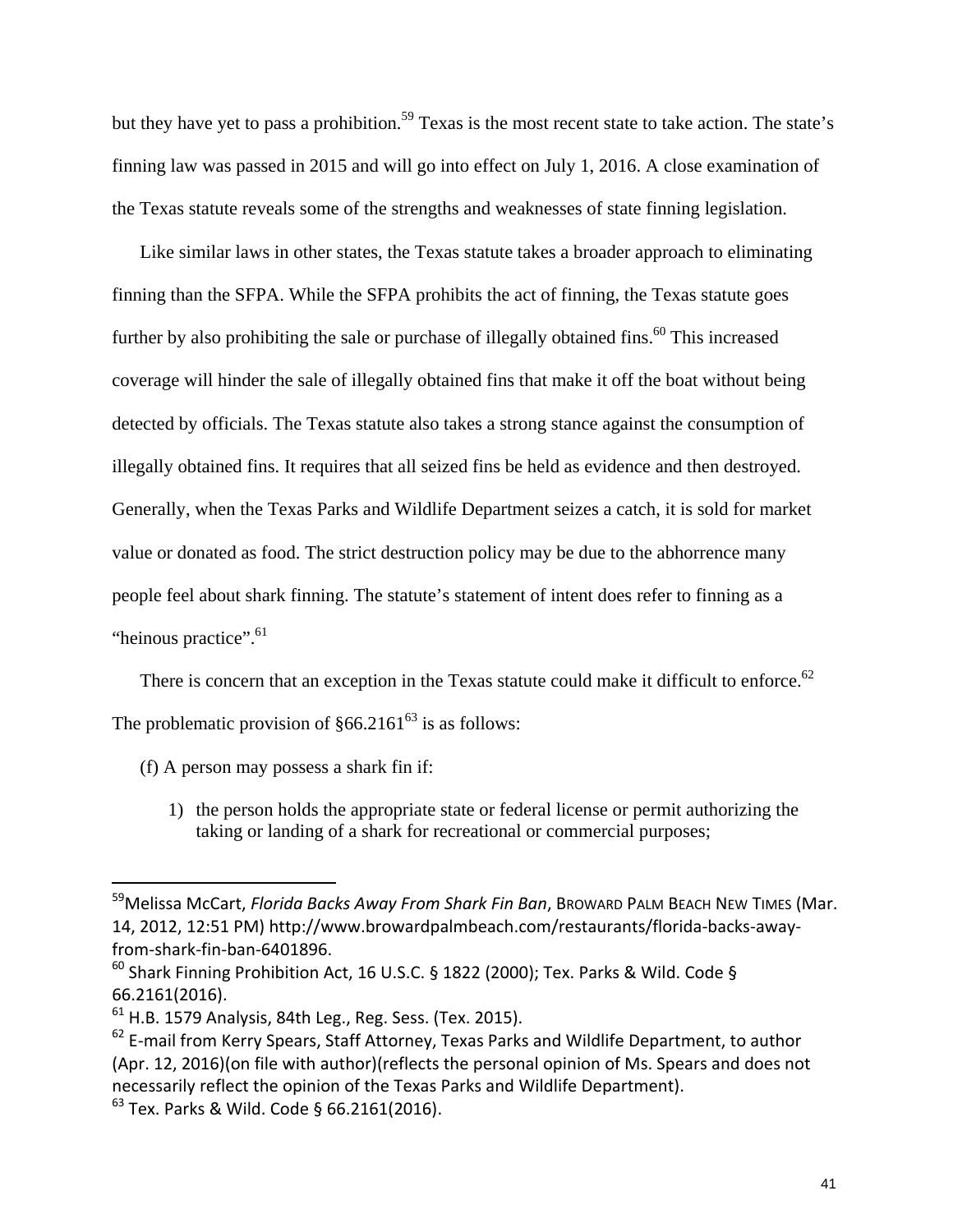- 2) the shark fin is taken from a shark that the person has taken or landed; and
- 3) the shark fin is taken in a manner consistent with the person's license.

The problem with this exception is the use of the language "taken or landed". Requiring that the shark be taken or landed does not make clear that the fins may only be removed after the shark has been brought to shore. This ambiguity presents a challenge to wardens trying to enforce the law because it seems to allow the removal of fins while sharks are still onboard a boat.<sup>64</sup> Enforcement would be much more straightforward if the law required that the entire shark carcass be brought to shore before the fins could be removed. The exception also requires that fins be taken in a manner consistent with the fisher's license. However, Texas fishing licenses do not include any information about how fins may be removed. Only the law controls how fins may be removed. Clearly, the language used in finning laws must be precise to avoid ambiguity problems.

## **II. The inherent nature and human perception of sharks are both important factors in the development of legal protections.**

### **a. There are multiple causes behind the falling shark population, and the loss of sharks may lead to damaging environmental changes.**

It's well established that shark populations are in steep decline<sup>65</sup>, blue shark numbers in the Central Pacific Ocean are estimated to have dropped by 87%.<sup>66</sup> This figure is not out of the ordinary among shark species, and destructive human behavior is the primary cause of the population dip. While pollution and habitat loss both have a negative impact on sharks,

<sup>64</sup> Spears, *supra* note 62.

<sup>65</sup> David Shiffman, *Predatory Fish Have Declined by Two Thirds in the 20th Century*, SCIENTIFIC AMERICAN (Oct. 20, 2014), http://www.scientificamerican.com/article/predatory‐fish‐have‐ declined‐by‐two‐thirds‐in‐the‐20th‐century/.

<sup>66</sup> *Population Declines for Shark Species Prevalent in the Shark Fin Trade*, SHARK SAVERS (2012), http://www.sharksavers.org/files/1513/3046/1974/Shark Declines-SFT Species Shark Savers.pdf.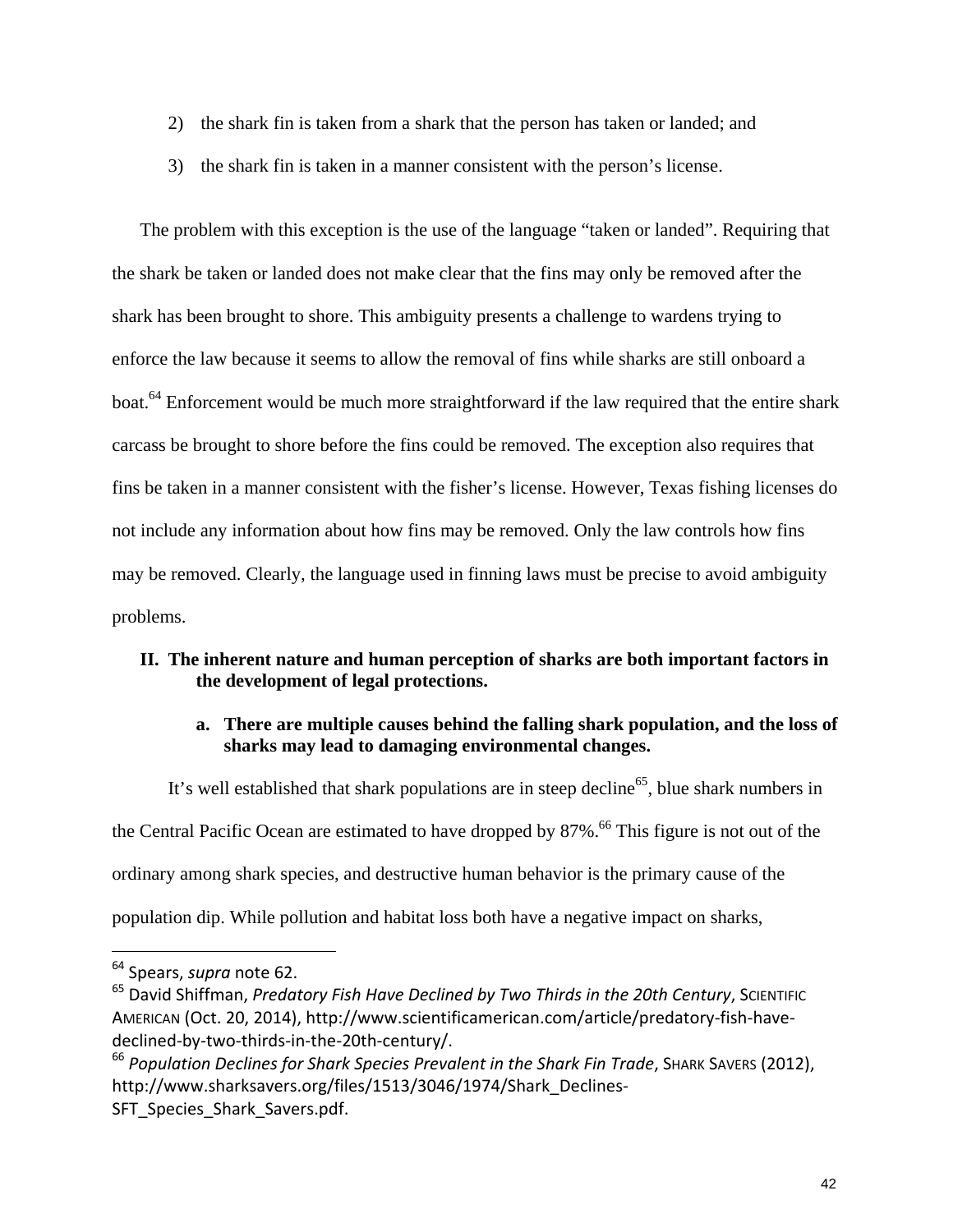overfishing has by far caused the greatest harm.<sup>67</sup> Commercial fishing is motivated by consumer demand for shark products.<sup>68</sup> The high demand for shark fin soup in particular led to the explosion in finning, but sharks are also sought for the oil in their livers, known as squalene oil, which is most commonly used in cosmetic products like lip gloss and skin cream.<sup>69</sup> There are two notable factors besides overfishing that also inhibit recovery efforts.

First, shark's biological characteristics leave them particularly vulnerable to exploitation. Many shark species grow slowly and take years to reach full maturity.<sup>70</sup> Slow development means it can take years before sharks begin to reproduce, and even then most shark species produce relatively few young. The whitetip reef shark for example, has a 13 month gestation period and usually births no more than five pups.<sup>71</sup> Low reproduction rates make it impossible to compensate for the number of sharks that are killed each year.

Second, many shark species are migratory, traveling great distances to find food and to breed. Their wandering nature means sharks pass through many territorial waters, which limits the effect of domestic laws. Migratory birds have posed a similar challenge when it comes to legislative protection, and the U.S. responded by passing the Migratory Bird Act of 1918. The law prohibits anyone from taking, possessing, importing, exporting, transporting, selling, or

<sup>67</sup> Christine A. Ward‐Paige ET AL., *Large‐Scale Absence of Sharks on Reefs in the Greater‐ Caribbean: A Footprint of Human Pressures*, PLOS.ORG (Aug. 5, 2010),

http://journals.plos.org/plosone/article?id=10.1371/journal.pone.0011968.

<sup>68</sup> *Sharks‐Overview*, WORLDWILDLIFE.ORG (last visited Apr. 17, 2016),

https://www.worldwildlife.org/species/shark.

<sup>69</sup> Gibson, *supra* note 59, at 36.

<sup>70</sup> Dan Stone, *100 Million Sharks Killed Every Year, Study Shows on Eve of International Conference on Shark Protection*, NATIONALGEOGRAPHIC.COM (Mar. 1, 2013), http://voices.nationalgeographic.com/2013/03/01/100-million-sharks-killed-every-year-studyshows‐on‐eve‐of‐international‐conference‐on‐shark‐protection/.

<sup>71</sup> ANDREA GIBSON, *Sharks* 143 (2002).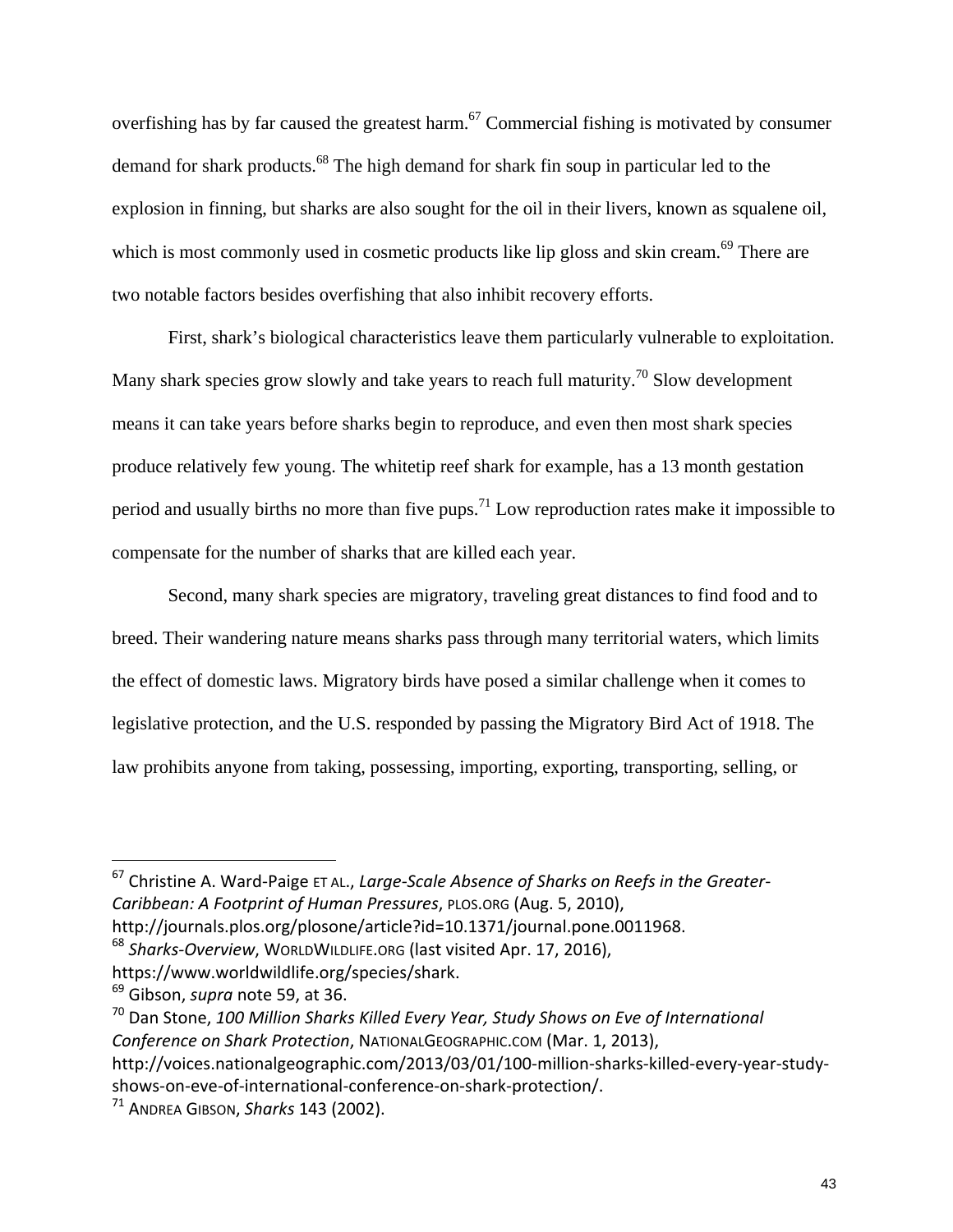purchasing any migratory bird, or the parts, nests, or eggs of such a bird.<sup>72</sup> The law is especially beneficial for migratory birds because it's the result of international cooperation; it implements treaties the U.S. made with Canada, Mexico, Japan, and Russia.73 Under the treaties, birds known to migrate between the U.S. and the treaty nation are protected in both countries.<sup>74</sup> This type of reciprocal protection is necessary to truly protect migratory species, including sharks.

Sharks are in a vulnerable position, but if their numbers fall too low humans may bear the consequences. The ocean environment suffers without sharks because their loss causes ecological cascades.75 An ecological cascade is a "shift in the balance of populations in an ecosystem occasioned by marked depletion in one species, usually as a result of human action."76 In many ocean ecosystems, sharks are at the top of the food chain, which means they are largely responsible for maintaining the area's health by keeping their prey population at optimum levels. Scientists have found that when sharks disappear, species like rays become overabundant and deplete seagrass beds.<sup>77</sup> The ripple effect continues to harm other species that live in the beds or

<sup>72</sup> *Migratory Bird Treaty Act‐Birds Protected*, FWS.GOV (last updated Sept. 16, 2015), http://www.fws.gov/birds/policies-and-regulations/laws-legislations/migratory-bird-treatyact.php.

<sup>73</sup> *Digest of Federal Resource Laws of Interest to the U.S. Fish and Wildlife Service‐Migratory Bird Treaty Act of 1918*, FWS.GOV (last visited Apr. 19, 2016),

https://www.fws.gov/laws/lawsdigest/migtrea.html.

<sup>74</sup> *Digest of Federal Resource Laws of Interest to the U.S. Fish and Wildlife Service‐Treaties*, FWS.GOV (last visited Apr. 19, 2016), http://www.fws.gov/laws/lawsdigest/treaty.html. <sup>75</sup> E. Griffin ET AL., *Predators as Prey: Why Healthy Oceans Need Sharks* 3 (July 2008),

http://oceana.org/sites/default/files/reports/Predators as Prey FINAL FINAL1.pdf.

<sup>&</sup>lt;sup>76</sup> Definition, *ecological cascade*, OxFORDDICTIONARIES.COM (last visited Apr. 17, 2016),

http://www.oxforddictionaries.com/us/definition/american\_english/ecological-cascade.

<sup>77</sup> *Effects of Shark Decline*, CENSUS OF MARINE LIFE (last visited Apr. 16, 2016),

http://www.coml.org/discoveries/trends/shark\_decline\_effects.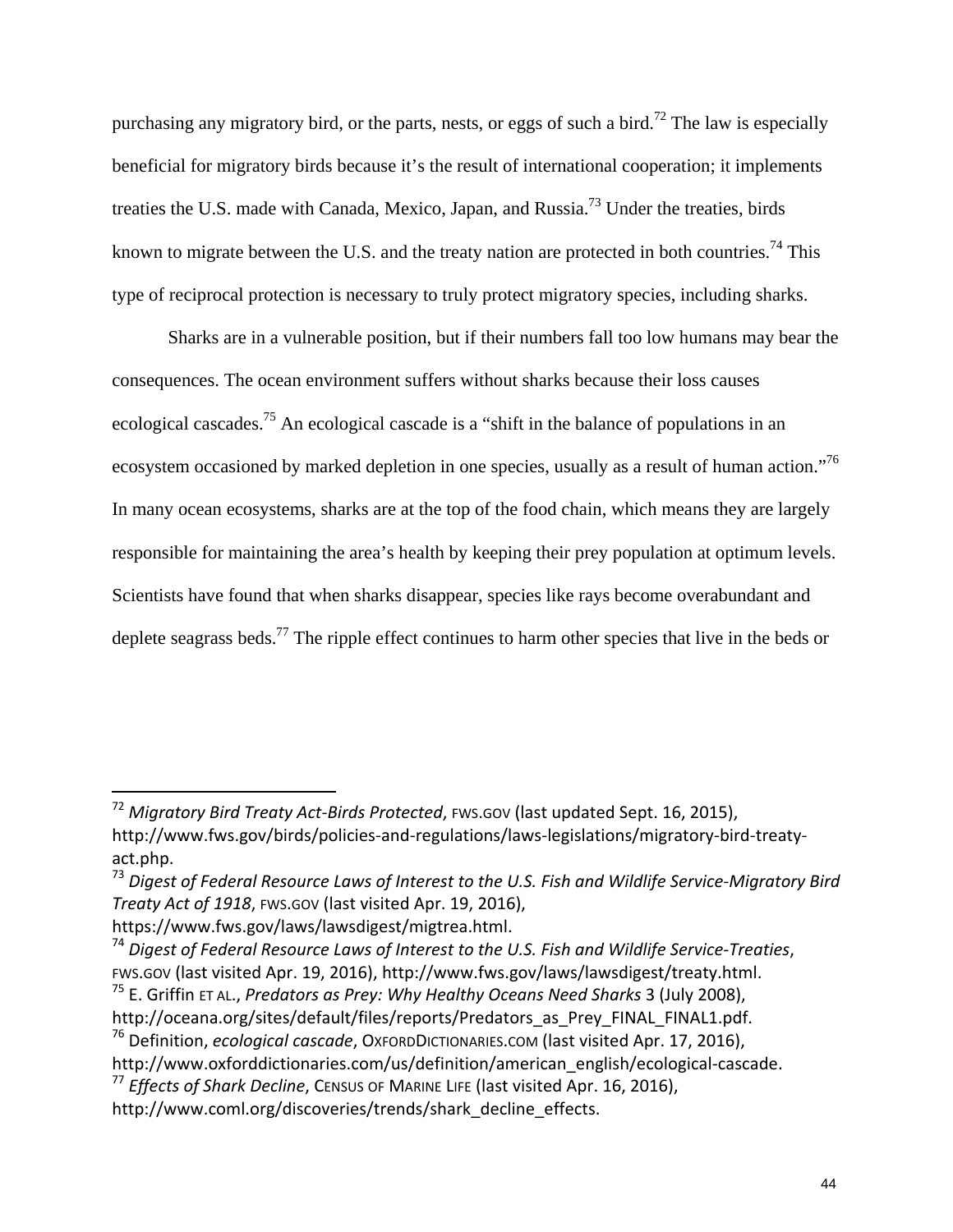use them as nursery grounds, and humans feel the effects when the numbers of economically valuable resources like shellfish dwindle.<sup>78</sup>

## **b. Public relations can be used as a powerful tool to advance shark conservation legislation.**

 Public opinion plays a crucial part in shark conservation as legal action is more likely to occur when there's public support behind it. Grassroots campaigning can be a deciding factor when it comes to determining what species make the Endangered Species List.<sup>79</sup> Currently, only one shark species is on the list, the scalloped hammerhead.<sup>80</sup> Sharks are not without advocates, and there are a number of conservation groups supporting their cause.<sup>81</sup> Still, more support from the general public might lead to increased protective legislation, but sharks' bad reputation may be holding them back. Despite the fact that humans kill more than 100 million sharks each year, sharks are most likely to make the news in the rare case of a shark attack. $82$  These types of horror stories reinforce sharks' notoriety. Educating people so they can understand that humans pose a much greater danger to sharks than the other way around is vital to gaining public support for conservation.

<sup>78</sup> *Id.*

report?kingdom=V&status=E&status=T&status=EmE&status=EmT&status=SAE&status=SAT&m apstatus=1&fleadreg=on&fstatus=on&finvpop=on&header=Listed+Vertebrate+Animals. <sup>81</sup> *Stop Shark Finning‐Links*, STOPSHARKFINNING.NET (last visited Apr. 15, 2016),

http://www.stopsharkfinning.net/links/.

<sup>79</sup> *U.S. Fish and Wildlife Service to List the Southwestern Alaska Sea Otters Under the Endangered Species Act*, DEFENDERSOFWILDLIFE.ORG (Aug. 9, 2015),

http://www.defenders.org/press‐release/us‐fish‐and‐wildlife‐service‐list‐southwestern‐alaska‐ sea‐otters‐under‐endangered.

<sup>80</sup> *Listed Vertebrate Animals*, ECOS ENVIRONMENTAL CONSERVATION ONLINE SYSTEM (last visited Apr. 19, 2016), https://ecos.fws.gov/tess\_public/reports/ad‐hoc‐species‐

<sup>82</sup> Dan Stone, *100 Million Sharks Killed Every Year, Study Shows on Eve of International Conference on Shark Protection*, NATIONALGEOGRAPHIC.COM (Mar. 1, 2013),

http://voices.nationalgeographic.com/2013/03/01/100‐million‐sharks‐killed‐every‐year‐study‐ shows‐on‐eve‐of‐international‐conference‐on‐shark‐protection/.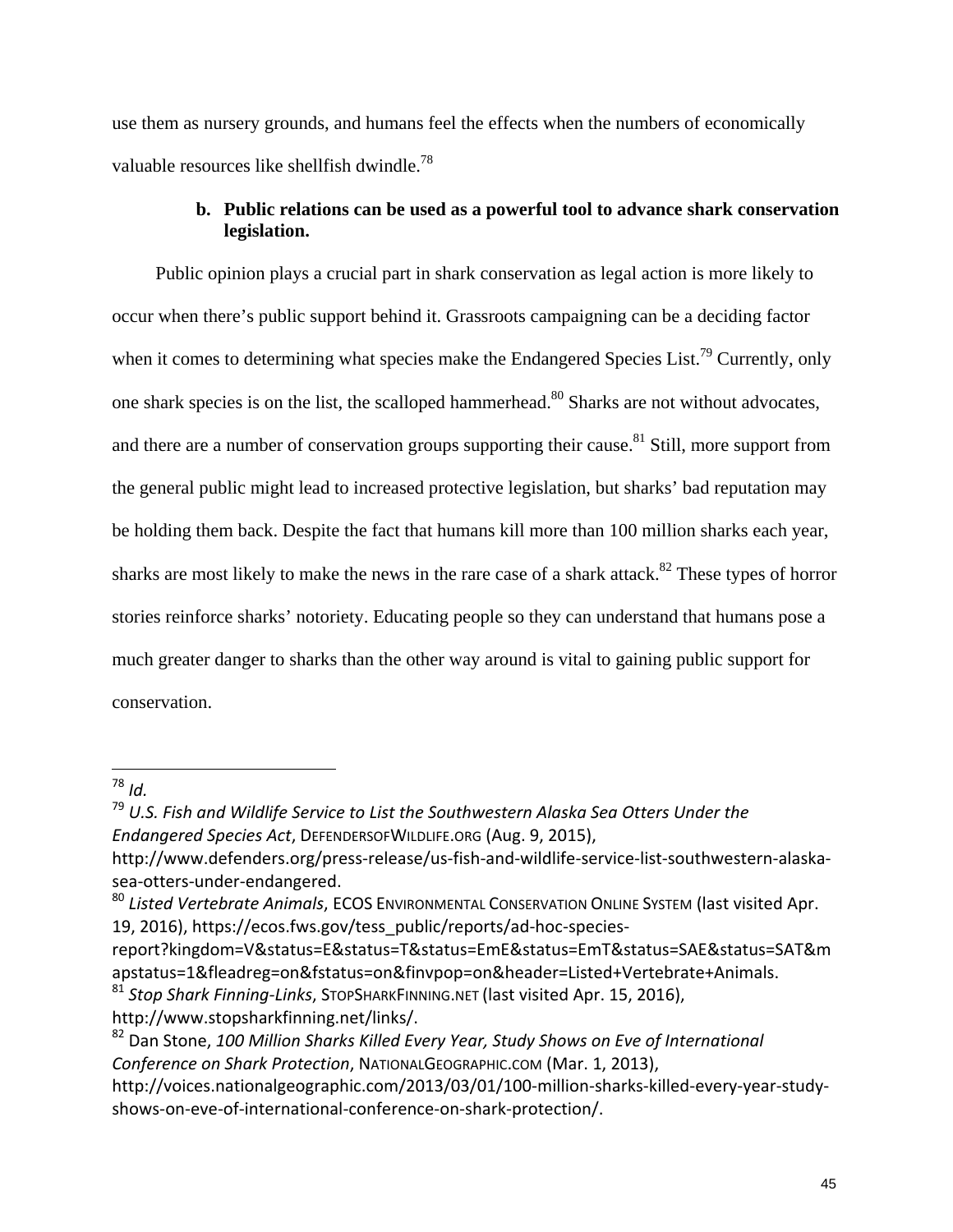#### **i. Aquariums help alleviate the fear of sharks through education.**

 Aquariums have a unique ability to educate the public about sharks because they offer people of all ages the chance to observe sharks up close. Not everyone can dive with sharks in the wild, but most people can make their way to an aquarium. Giving people the opportunity to have a personal experience with sharks can do a lot to lessen the fear factor. The value of aquariums has not gone unnoticed by those working to save sharks. In fact, the Governor of Illinois signed the state's anti-finning law in front of the Shedd Aquarium's shark exhibit.<sup>83</sup>

 Some aquariums have active research departments that study sharks, and they can influence public opinion by sharing their findings. The Monterey Bay Aquarium regularly shares their shark research through social media. $84$  Since 2002, the aquarium has extensively studied great white sharks in the Eastern Pacific Ocean.<sup>85</sup> Aquarium researchers have learned new details about the lives of great whites by tracking them with electronic tags, identifying and observing individual species, and carrying out genetic analyses of blood and tissue samples.<sup>86</sup> The aquarium's great white program even gave people the rare opportunity to see a great white shark in person. In 2004, the aquarium cared for a juvenile great white that had accidently been caught in a commercial fishing net. $87$  The shark stayed in the aquarium's largest tank for 198 days

<sup>85</sup> *Sharks*, MONTEREYBAYAQUARIUM.ORG (last visited Apr. 15, 2016), http://www.montereybayaquarium.org/conservation-and-science/our-priorities/thrivingocean‐wildlife/sharks.

<sup>83</sup> *Historic Shark Conservation Legislation Signed into Law at Shedd Aquarium*, SHEDDAQUARIUM.ORG (July 3, 2012), http://www.sheddaquarium.org/blog/2012/July/Historic‐ shark-conservation-legislation-signed-into-law-at-Shedd-Aquarium/.

<sup>84</sup> *Monterey Bay Aquarium Newsroom*, MONTEREYBAYAQUARIUM.ORG (last visited Apr. 17, 2016), https://newsroom.montereybayaquarium.org/.

<sup>86</sup> *Id.*

<sup>87</sup> Leonard Ho, *Monterey Bay Aquarium to Suspend Collection/Display of Great White Sharks*, ADVANCEDAQUARIST.COM (June 24, 2013, 8:00 AM),

http://www.advancedaquarist.com/blog/monterey-bay-aquarium-to-suspend-collectiondisplay‐of‐great‐white‐sharks.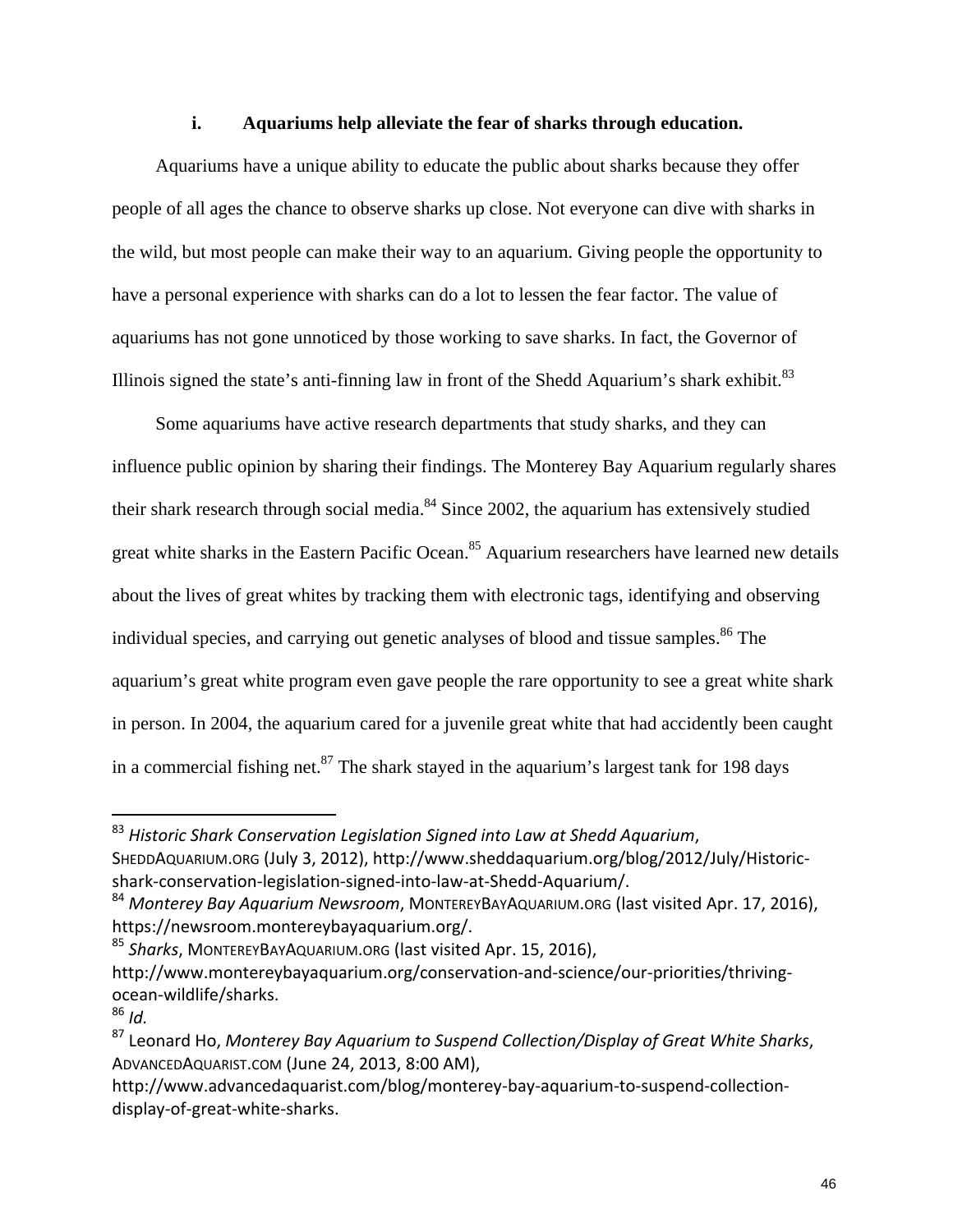before it was safely released back into the wild.<sup>88</sup> It's the only aquarium in the world that has ever displayed a great white for longer than 16 days.<sup>89</sup> Great whites usually do not thrive in captivity, and after several less successful attempts, the aquarium has halted efforts to put great whites on display.

#### **ii. Public awareness alerts people to the plight of sharks and their need for legal protection.**

 The public support sharks have garnered has led to significant advances in the anti-finning movement. Many people had no idea what finning was until conservation groups began protesting it. Because the demand for shark fin soup was the driving factor behind finning, activists realized that the best way to fight finning was to push for a shark fin soup boycott. Taking a cue from the increased public condemnation of finning, many companies have stopped serving shark fin soup altogether, and some airlines and shipping companies refuse to transport shark fins.<sup>90</sup> Conservation groups continue to spread the word about restaurants and hotels still serving shark fin soup.<sup>91</sup> Late last year, the online food delivery service GrubHub announced it would no longer allow restaurants to sell shark fins through its service.<sup>92</sup>

#### **iii. Social stigma may be holding back shark conservation legislation.**

 Sharks are not the only animals that have to fight social stigma. Pit bulls have developed a strong reputation as dangerous dogs, and many people believe every pit bull should be treated accordingly. Even dogs without any pit bull DNA can be harmed by negative attitudes toward the breed. Dogs mistakenly labeled as pit bulls stay at shelters longer than pit bull look-alikes

 <sup>88</sup> *Id.*

<sup>89</sup> *Id.*

<sup>90</sup> *International Shark Finning Bans and Policies*, ANIMAL WELFARE INSTITUTE (last visited Apr. 18, 2016), https://awionline.org/content/international‐shark‐finning‐bans‐and‐policies. <sup>91</sup> *Id.*

 $92$  Press Release, Oceana, GrubHub to Ban Sale of Shark Fin Products (Dec. 16, 2015), http://usa.oceana.org/press‐releases/grubhub‐ban‐sale‐shark‐fin‐products.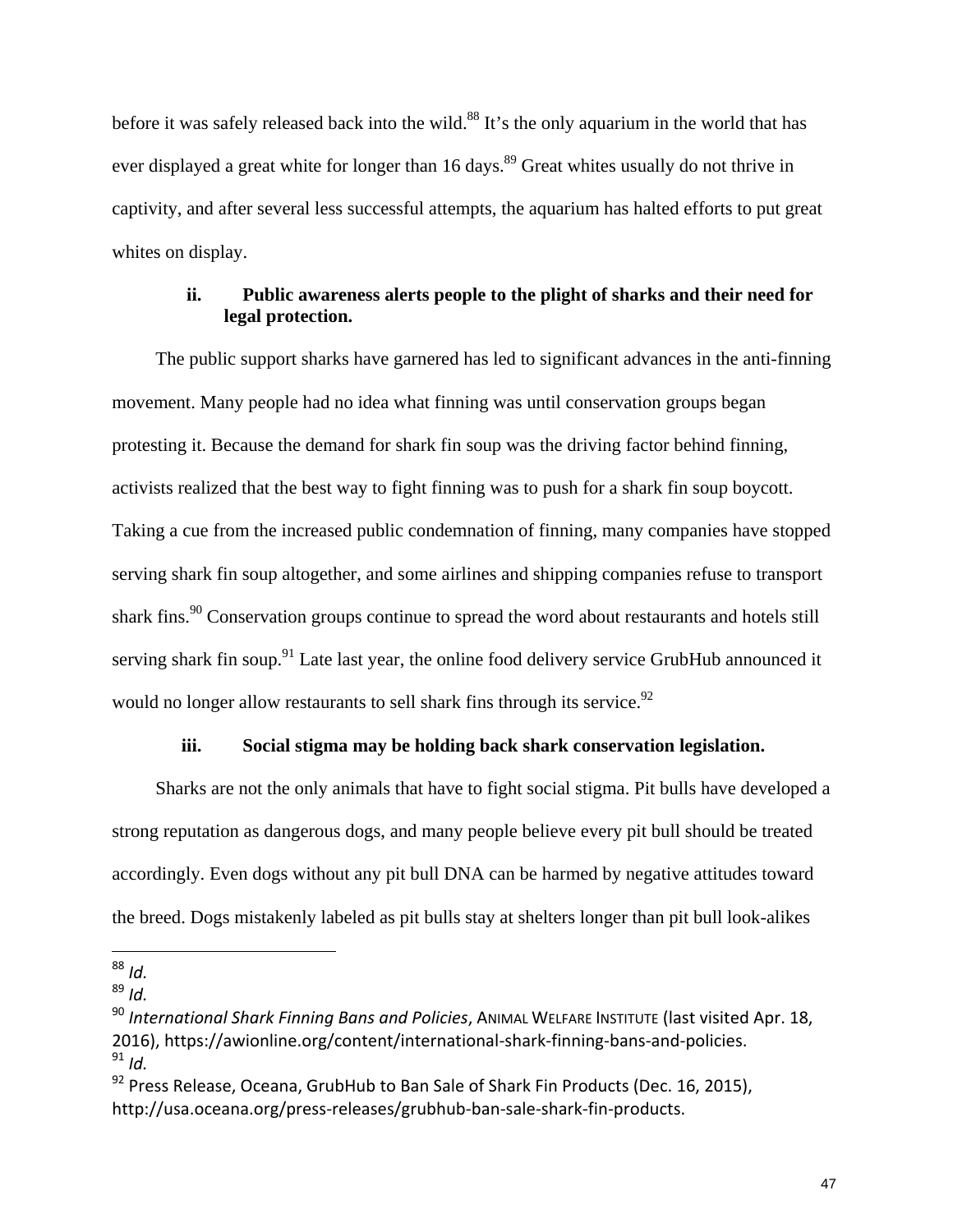without the pit bull label.<sup>93</sup> Sharks also have a mistaken identity problem. Many sharks have been killed in the wake of attacks by hunters claiming to be searching for the attacker.<sup>94</sup> As sharks are a mobile species, it's highly unlikely the attacking shark would remain in the area long enough to be caught.<sup>95</sup> Many of these innocent sharks weren't even aggressive species. Strong legal protection would prevent this type of reactionary killing.

Furthermore, it would be unreasonable to exclude shark species that are potentially aggressive from conservation efforts. Dog breeds including pit bulls, Rottweilers, and German shepherds have been targeted by strict laws due to the rise of breed specific legislation.<sup>96</sup> They have been singled out because they are considered more aggressive than other breeds. However, opponents argue targeted laws are unreasonable because most dog attacks are the result of the individual treatment of the animal involved rather than their genetic make-up.<sup>97</sup> Leaving an entire species unprotected because of very rare attacks on human beings would be similarly unreasonable.

#### **III.There is still room for shark conservation law to grow in the future.**

**a. Conservation groups will continue to move shark conservation legislation forward.** 

<sup>93</sup> Tibi Puiu, *Dogs labeled as 'pit bull' wait three times longer to be adopted*, ZMESCIENCE.COM (Mar. 24, 2016), http://www.zmescience.com/science/pit‐bull‐label/.

<sup>94</sup> Christine Mai‐Due, *'Aggressive' sharks could be killed in North Carolina after Sunday's attacks. Bad idea, experts say*, LATIMES.COM (June 15, 2015, 4:06 PM),

http://www.latimes.com/nation/nationnow/la‐na‐nn‐shark‐attack‐patrol‐20150615‐story.html. <sup>95</sup> *Id.*

<sup>96</sup> Linda S. Weiss, *Breed‐Specific Legislation in the United States*, MICHIGAN STATE UNIVERSITY ANIMAL LEGAL & HISTORICAL CENTER (2001), https://www.animallaw.info/article/breed‐specific‐ legislation‐united‐states.

<sup>97</sup> Ledy VanKavage, *BSL: Why Breed‐Specific Legislation is all Bark and Fiscal Bite*, BESTFRIENDS.ORG (last visited Apr. 17, 2016), http://bestfriends.org/resources/pit‐bull‐ terriers/bsl‐why‐breed‐specific‐legislation‐all‐bark‐and‐fiscal‐bite.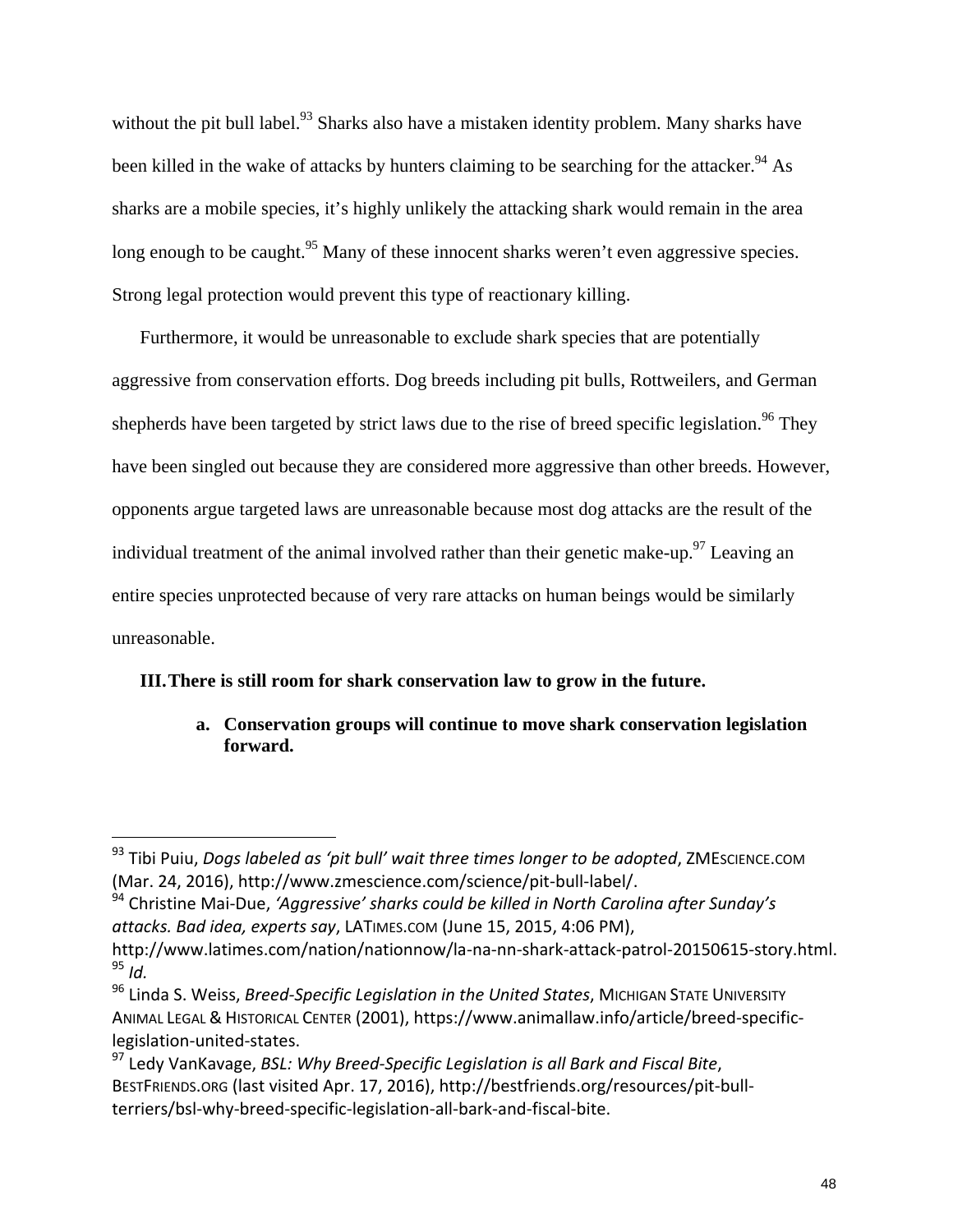Conservation groups have worked to enact laws for the protection of wildlife from the earliest days of the conservation movement; the National Audubon Society was a strong force behind the passage of the Migratory Bird Act in 1918.<sup>98</sup> Keeping with this tradition, lobbying by conservation groups will continue to be instrumental in advancing the legal protection of sharks. Organizations like Oceana, the Pew Charitable Trusts, and the Environmental Defense Fund have developed long-term plans to improve shark conservation legislation and are likely to be active in its future development.

Oceana is an international foundation established in 2001, and the Pew Charitable Trusts was one of its founders. Its purpose is to protect and restore oceans by disseminating specific, science-based campaigns with set deadlines and clear goals.<sup>99</sup> The organization also uses the law to better ocean conservation. In 2002, the Ocean Law Project, also a Pew initiative, merged into Oceana and became the legal branch of the organization.<sup>100</sup>

Oceana is currently campaigning to reduce bycatch in U.S. waters.<sup>101</sup> Bycatch is the incidental catch of non-target species, like sharks that are caught in nets meant to capture fish like snapper.<sup>102</sup> On October 27, 2015, Oceana filed a lawsuit against the federal government to stop the overfishing of dusky sharks.<sup>103</sup> Oceana claimed that the federal government was in

<sup>98</sup> Martha Harbison, *The Migratory Bird Treaty Act, Explained*, AUDUBON.ORG (May 22, 2015), http://www.audubon.org/news/the‐migratory‐bird‐treaty‐act‐explained.

<sup>99</sup> *About Us*, OCEANA.ORG (last visited Apr. 14, 2016), http://usa.oceana.org/about‐ oceana/about‐us.

 $100$  *Id.* 

<sup>101</sup> *Reducing Bycatch on U.S. Waters*, OCEANA.ORG (last visited Apr. 15, 2016), http://usa.oceana.org/our‐campaigns/bycatch/campaign.

<sup>102</sup> *Saving Dusky Sharks in the Gulf of Mexico and Atlantic*, EARTHJUSTICE.ORG (last visited Apr. 19, 2016), http://earthjustice.org/cases/2015/saving‐dusky‐sharks‐in‐the‐gulf‐of‐mexico‐and‐ atlantic.

<sup>&</sup>lt;sup>103</sup> Press Release, Oceana, Oceana Launches Lawsuit Against Federal Government to Save Dusky Sharks in Gulf of Mexico and Atlantic (Oct. 27, 2015), http://usa.oceana.org/press‐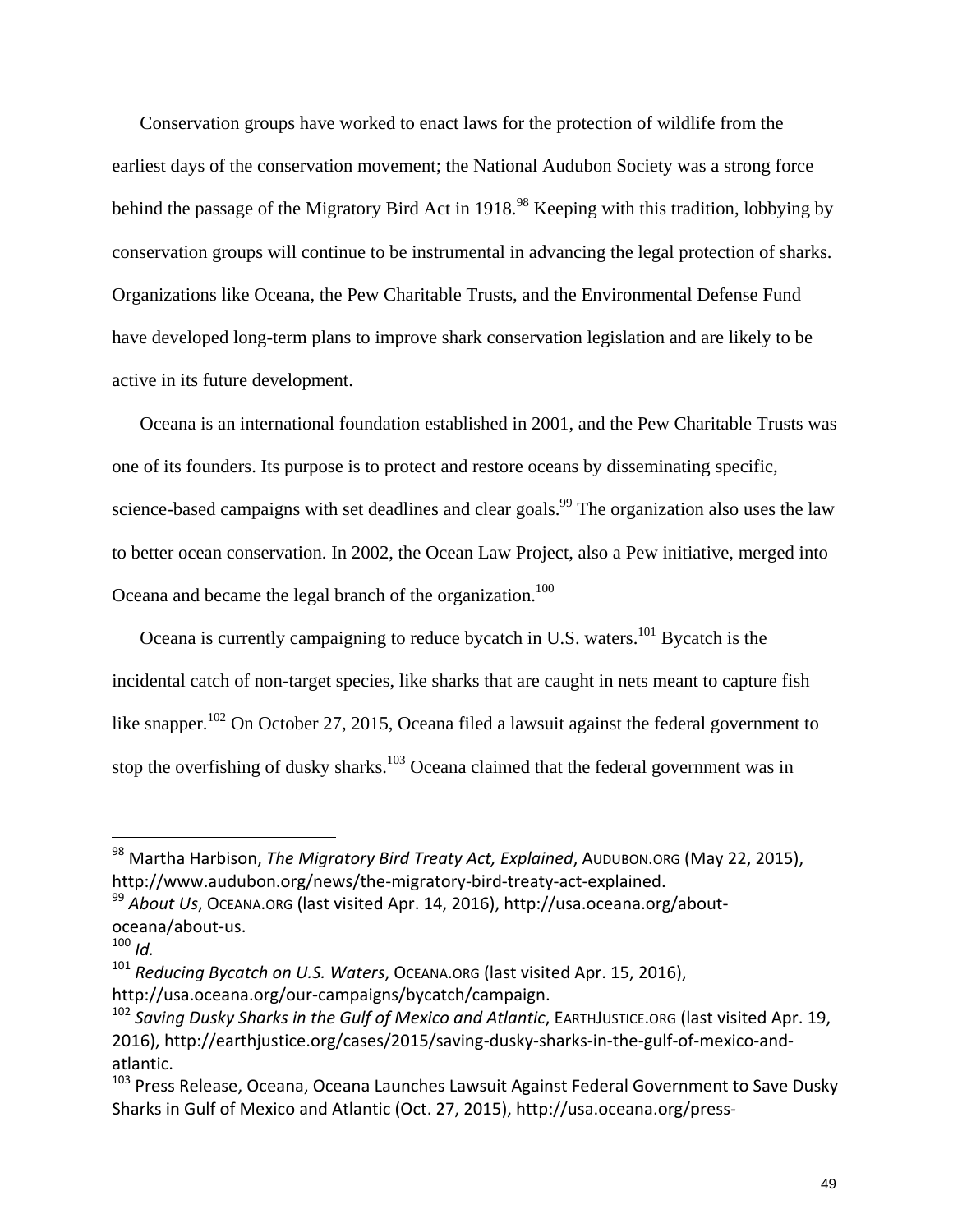violation of the Magnuson-Stevens Act because although the National Marine Fisheries Service instituted a ban on the intentional fishing of dusky sharks, it did not take action to prevent the species from being taken as bycatch.<sup>104</sup> As of this writing, the case is still ongoing.<sup>105</sup>

Aside from its part in establishing Oceana, the Pew Charitable Trusts does its own advocating for international shark conservation. Pew works to influence nations and treaty organizations to make shark conservation part of high seas fisheries regulations.<sup>106</sup> The organization has done extensive work to aid the implementation of the new CITES shark protections by facilitating workshops to educate enforcement officials.<sup>107</sup> Pew also promotes the creation of shark sanctuaries around the world.<sup>108</sup>

Last, the Environmental Defense Fund (EDF) is actively working to encourage shark conservation in Cuba, where there has been a renewed interest in sharks in recent years.<sup>109</sup> The focus of EDF's work in Cuba is to help the country get more involved in international shark conservation law. In 1999, the Food and Agriculture Organization of the United Nations Committee on Fisheries endorsed the International Plan of Action for the Conservation and

<u> 1989 - Johann Stein, marwolaethau a cyfeiliad y cyfeiliad a gynydd a gynydd a gynydd a gynydd a gynydd a gyn</u>

 $104$  *Id.* 

<sup>105</sup> *Oceana, Inc. v. Pritzker et al*, PLAINSITE.ORG (last visited Apr. 19, 2016),

<sup>106</sup> *Global Shark Conservation*, PEWTRUSTS.ORG (last visited Apr. 18, 2016),

http://www.pewtrusts.org/en/projects/global‐shark‐conservation.

<sup>107</sup> Joshua S. Reichert & John E. Scanlon, *Protecting Sharks, Enforcing CITES: A Global Effort*, A brief from the Pew Charitable Trusts, Aug. 2015, at 5.

<sup>109</sup> Hayley Rutger, *New Protection for Cuba's Sharks*, MOTE.ORG (Oct. 28, 2015), https://mote.org/news/article/new‐protection‐for‐cubas‐sharks.

releases/oceana‐launches‐lawsuit‐against‐federal‐government‐save‐dusky‐sharks‐gulf‐mexico‐ and.

http://www.plainsite.org/dockets/2o8xu7car/district‐of‐columbia‐district‐court/oceana‐inc‐v‐ pritzker‐et‐al/.

<sup>108</sup> *Shark Sanctuaries Around the World*, A fact sheet from the Pew Charitable Trusts, Mar. 2016, at 1.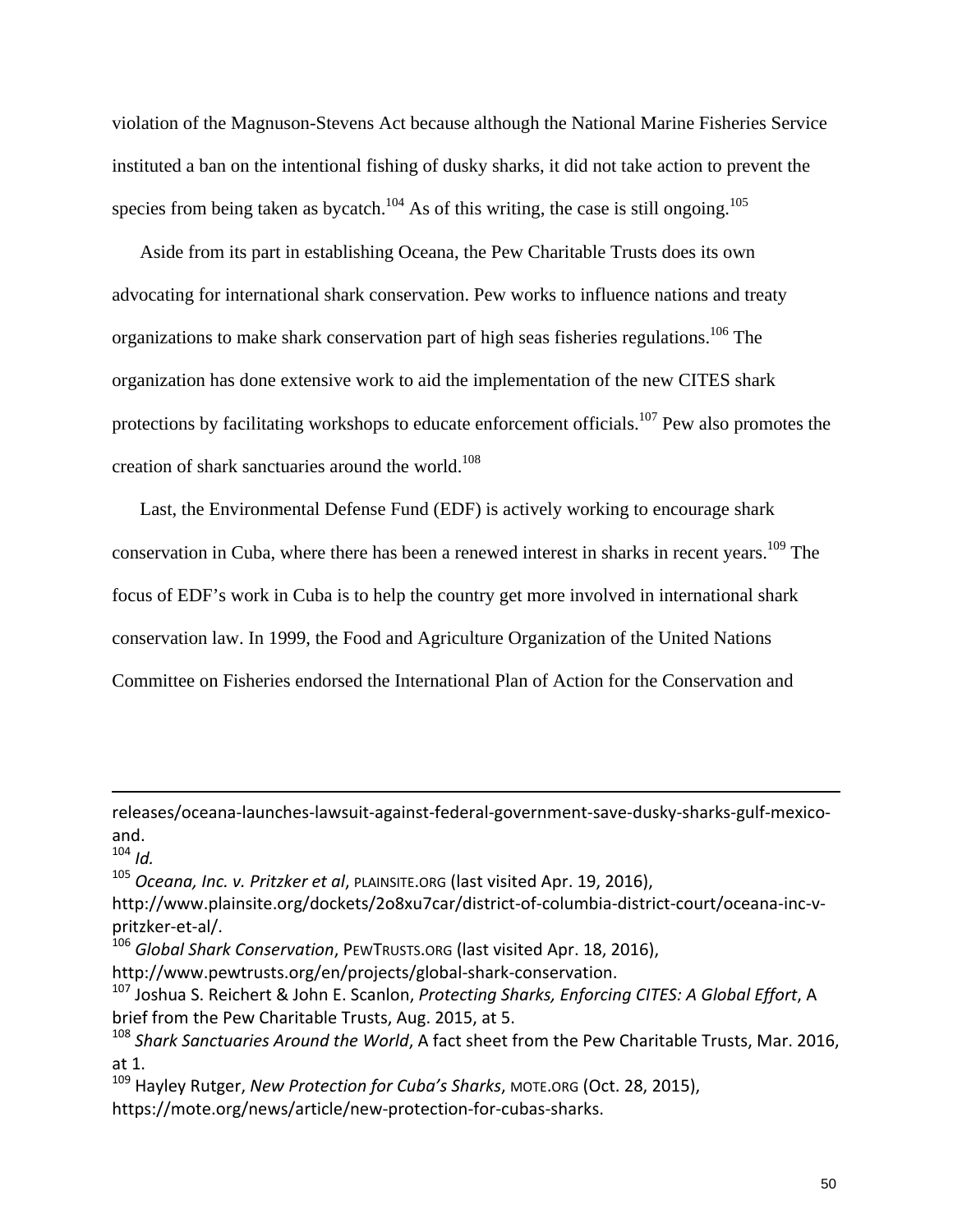Management of Sharks.<sup>110</sup> This plan asked each member nation to voluntarily create a national plan of action. A national plan of action is a policy framework meant to guide a country's regulatory and management actions. In 2015, EDF provided assistance to the Cuban government as it developed its national plan.<sup>111</sup> The U.S. and Mexico already had their own plans, and completion of Cuba's plan has led to improved cooperation between these countries. The U.S. and Cuba have even started collaborating on environmental issues.<sup>112</sup> The U.S.-Cuba-Mexico Trinational Initiative for Marine Science Conservation in the Gulf of Mexico and Western Caribbean is also working to advance collaboration between these countries.<sup>113</sup>

#### **b. New laws may be required to ensure responsible shark tourism.**

As greater interest in sharks results in an increased human presence in their habitat, more laws requiring responsible tourism will likely be necessary. Tourism can be positive for sharks because it raises awareness and goodwill as well as encourages locals to protect their economically valuable sharks. But, it's important to make sure that sharks are not disturbed by this human contact. The benefits of shark tourism would be meaningless if it causes sharks distress or forces them to avoid their normal habitats.

Areas with a high volume of shark tourism may choose to adopt rules similar to those of the California sanctuaries, such as limits on how close sharks may be approached and bans on using

<sup>&</sup>lt;sup>110</sup> Final United States National Plan of Action for the Conservation and Management of Sharks, NOAA.GOV (last visited Apr. 20, 2016),

http://www.nmfs.noaa.gov/sfa/Final%20NPOA.February.2001.htm.

<sup>111</sup> *Restoring Shark Populations in Cuban Waters*, EDF.ORG (last visited Apr. 18, 2016), https://www.edf.org/oceans/restoring‐shark‐populations‐cuban‐waters.

<sup>112</sup> Jeff Tollefson, *Cuba forges links with United States to save sharks*, NATURE.COM (Oct. 21, 2015), http://www.nature.com/news/cuba‐forges‐links‐with‐united‐states‐to‐save‐sharks‐ 1.18604.

<sup>113</sup> *Trinational Initiative for Marine Science and Conservation in the Gulf of Mexico and Western Caribbean*, TRINATIONALINITIATIVE.ORG (last visited Apr. 19, 2016), http://www.trinationalinitiative.org/.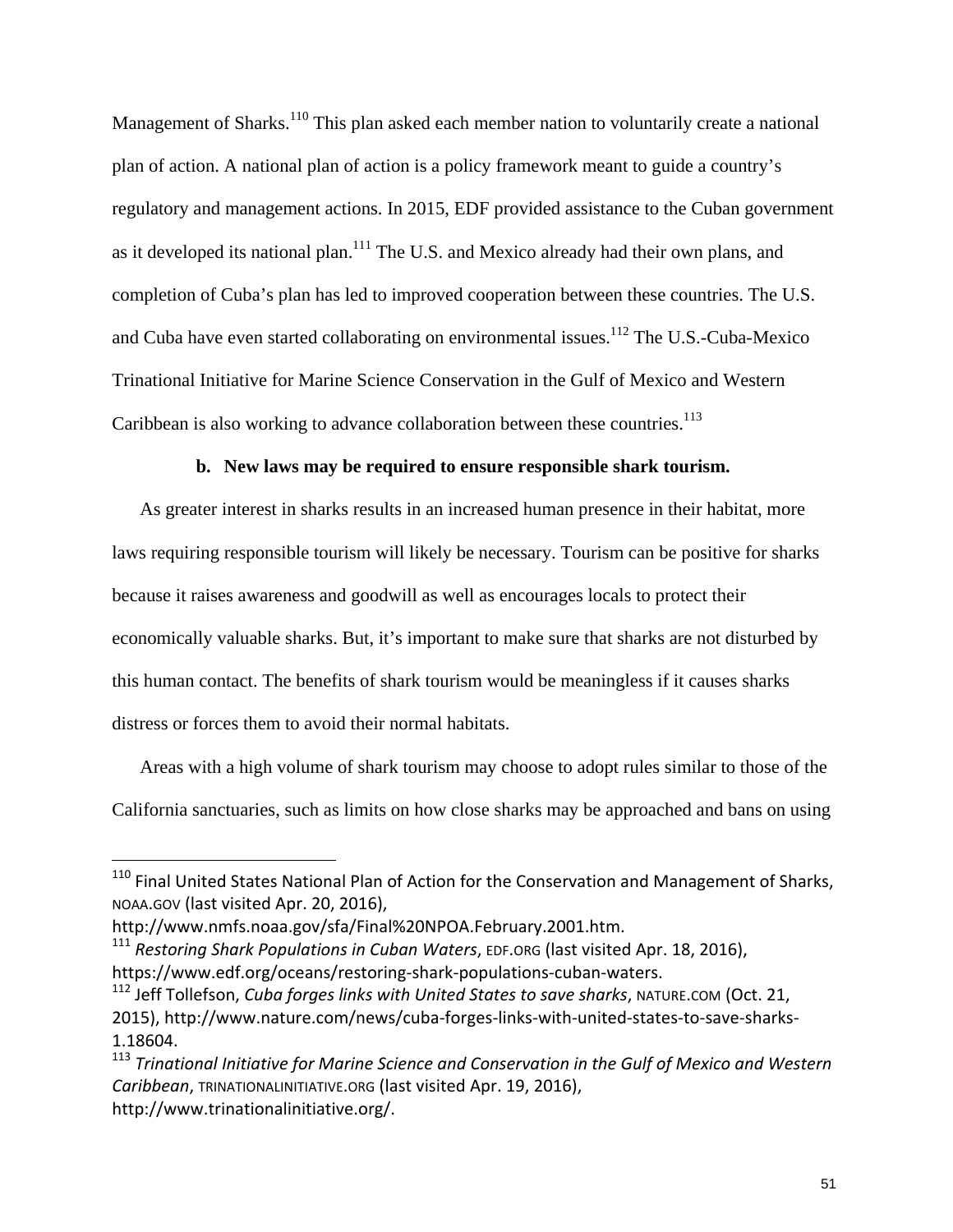chum to attract sharks. Laws prohibiting individuals from feeding sharks may be especially important. When humans provide sharks with food, there is a risk that they will begin to seek humans out as a food source. In 2010, five shark attacks occurred in less than two weeks at Sharm el-Sheikh, an Egyptian Red Sea resort.<sup>114</sup> One theory about the cause of the attacks was that sharks were being hand fed in the area, which led the animals to associate humans with food.115 It's impossible to know precisely what motivates a shark attack, but any human activity that increases the likelihood of an attack will set back conservation efforts.

#### **c. International cooperation will lead to more effective protection.**

Further international cooperation will do the most to continue progress in shark conservation. The regional shark sanctuary in Micronesia shows that countries can work together on this issue. With more and more countries taking steps to protect sharks in their waters, connecting these actions will make the greatest impact. A 2008 study of sharks in the Mediterranean Sea might encourage the coastal nations of that region to improve their cooperation. The study estimated that shark populations in the Mediterranean have declined by 97 percent in the last 200 years.<sup>116</sup> Creating a regional sanctuary like Micronesia or collaborating on research like the U.S., Mexico, and Cuba have done could help to address this decline.

#### **d. Experience will help improve legislation.**

Finally, states and countries will likely review and amend existing legislation to eliminate loopholes detected after enactment of laws or to expand their protection. Many finning prohibitions have been passed in the last decade, but some experts worry unscrupulous fishers

<sup>114</sup> Abigail Hauslohner, *The Red Sea Shark Attacks: Jaws Revisited*, TIME.COM (Dec. 10, 2010), http://content.time.com/time/world/article/0,8599,2036285,00.html.  $115$  *Id.* 

<sup>116</sup> Josh Clark, *Top 10 Shark Conservation Projects*, DISCOVERY.COM (last visited Apr. 19, 2016), http://www.discovery.com/tv-shows/shark-week/lists/10-reporting-the-danger-sharks-face-inscholarly‐journals/.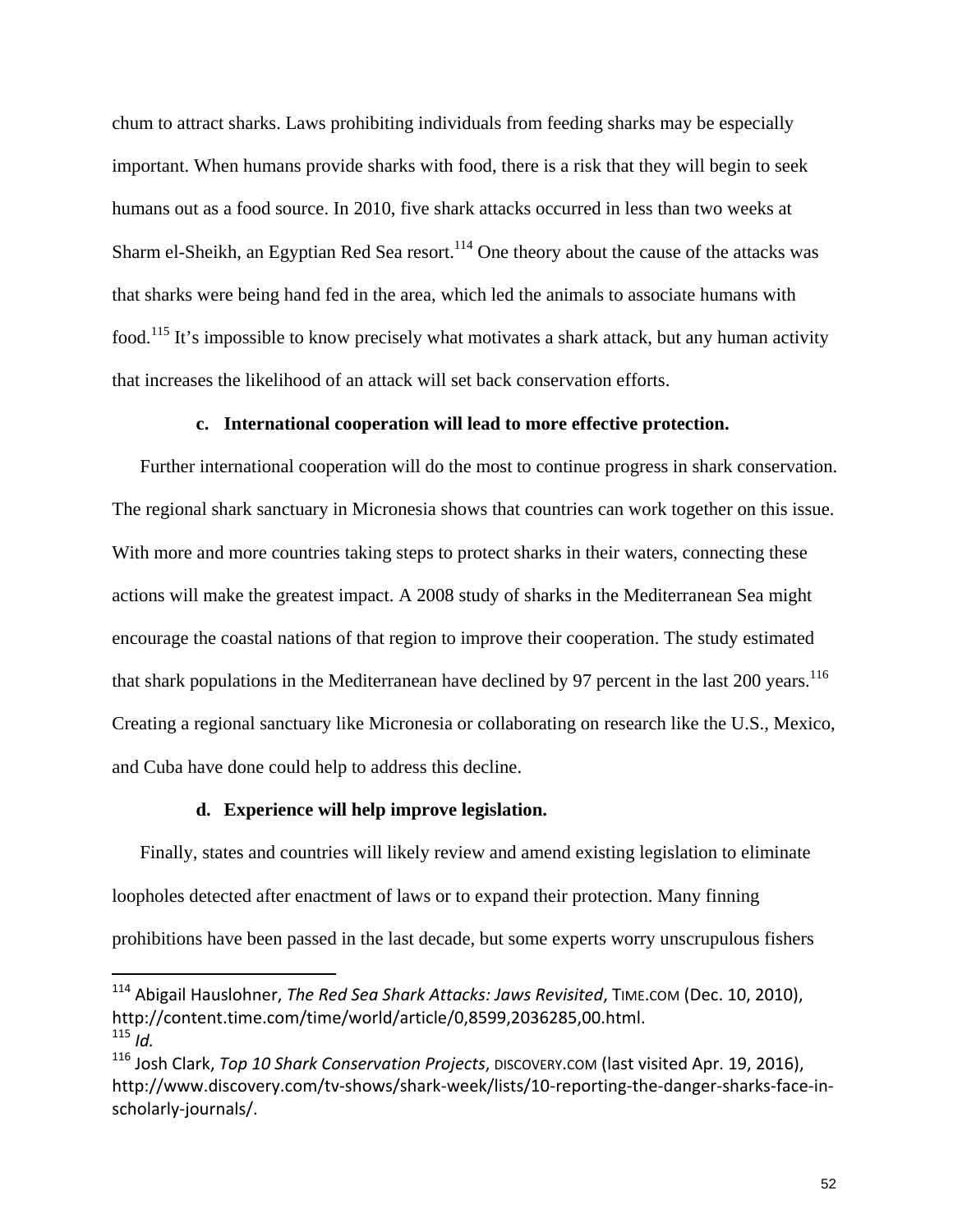are finding ways around the laws. In some areas, shark finning has evolved into shark spining, which means the body meat of a shark is cut away but the fins are left attached to the spine by strips of skin.<sup>117</sup> Shark spining is not expressly prohibited by the finning laws because it did not exist at the time the laws were drafted. Because shark spining is likely to be considered as inhumane as finning, states may wish to amend or draft new laws that expressly prohibit the practice.

#### **Conclusion**

Using the law to reverse the global trend of declining wildlife populations is a challenging task, but sharks are particularly difficult to protect. Their slow development cycle puts them at a disadvantage when it comes to recovery, and their migratory behavior exposes them to many jurisdictions. Growing human interest in the welfare of sharks has led to an influx of shark conservation legislation in the last two decades. These actions are already making a difference, but truly effective and enduring shark conservation will require increased international collaboration. Additionally, legislation must create protected marine areas and institute and maintain sustainable fishing practices. Shark sanctuaries scattered across the globe will be of little benefit to sharks if overfishing continues in other areas of the ocean. If these two aspects of shark conservation legislation are carefully balanced, humans and sharks should be able to coexist to the advantage of both.

 <sup>117</sup> Baker, *supra* note 9, at 23.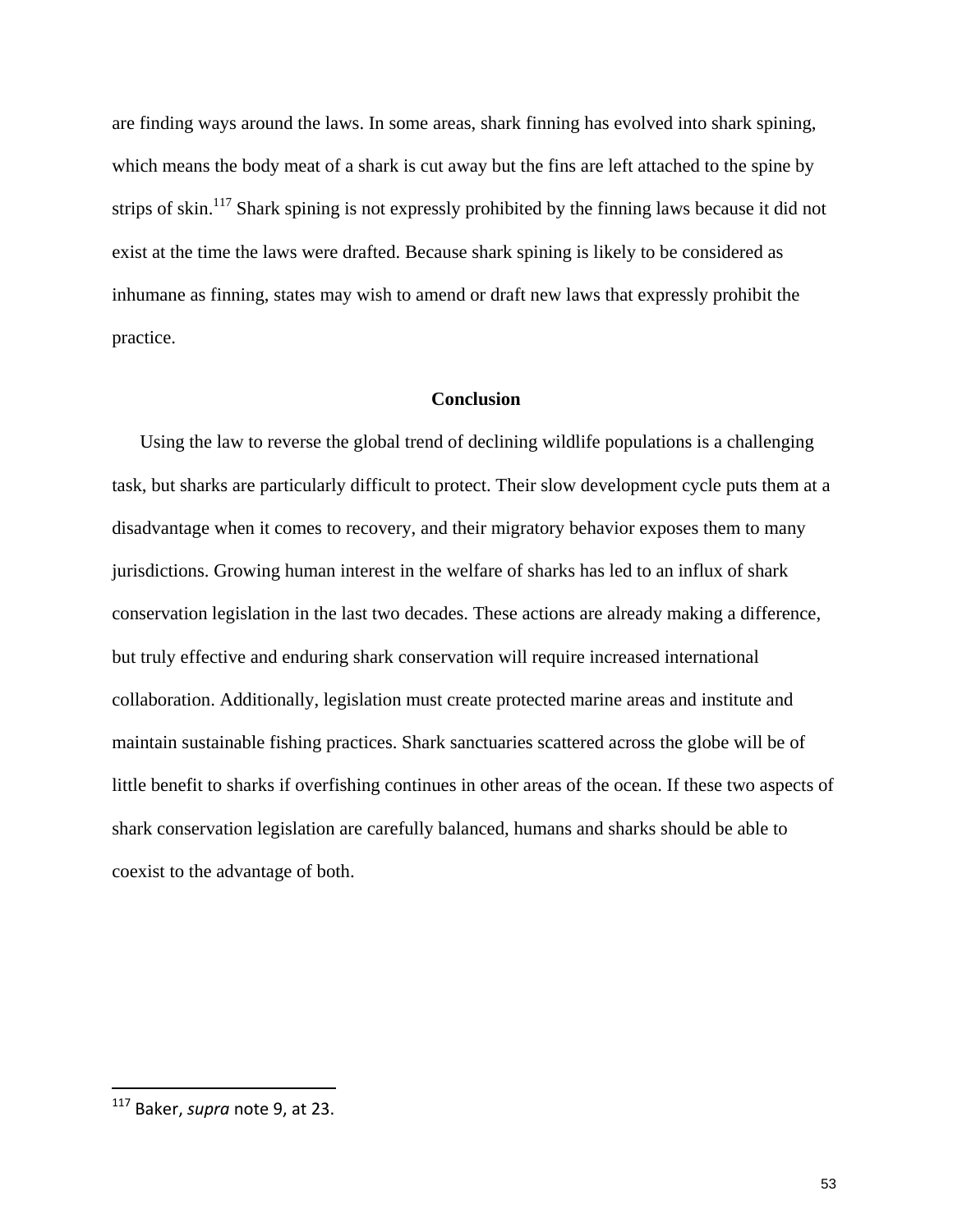#### **"Protecting The Defenseless"**

By Domenick Napoletano, Esq.

 *"The greatness of a nation and its moral progress can be judged by the way its animals are treated."* 

With these poignant words, echoed by Mahatma Gandhi, former Kings County Supreme Court Justice Virginia E. Yancey and her husband, retired federal agent Mike Kops, took up the challenge in 2005 to open, and to this day run, the Love and Hope Animal Sanctuary, in Delaware county New York. For anyone who presently has, or who has lost a pet, I trust that this article, whose subject matter is near and dear to my heart, inspires the best, in all who read it, to treat the defenseless of God's creation with care and respect.

Dognapping is the latest criminal trend running rampant, not only here in the United States, but across the globe. Six years ago on Christmas day sevenyear-old Mia Bendrat was finally reunited with her beloved Marley, a Cavalier King Charles Spaniel. Marley was stolen while tied up outside a store in Washington Heights, where Mia and her mom had stopped to pick up groceries for Christmas dinner. It was thanks to a quick thinking Good Samaritan that the thief was apprehended, after she sensed the selling a dog in Union Square to be a tad suspicious. Ultimately, the dog proved to be Marley and Mia and Marley were back together again.

I was much surprised to find that this type of thievery has a history in New York, dating back to the 1800's when it was common place. The culprits did not prowl the streets by night or by disguise, but, instead, plied their crime openly and notoriously. The culprits were, in fact, the prelude to today's animal control officer. The dog catchers of the late 1800's were often, and in most cases rightfully, vilified for the pretext under which they operated. They seized the economic penalties that pet owners faced for keeping their dogs unleashed, uncollared, un-muzzled, or any combination thereof. Dog catchers would often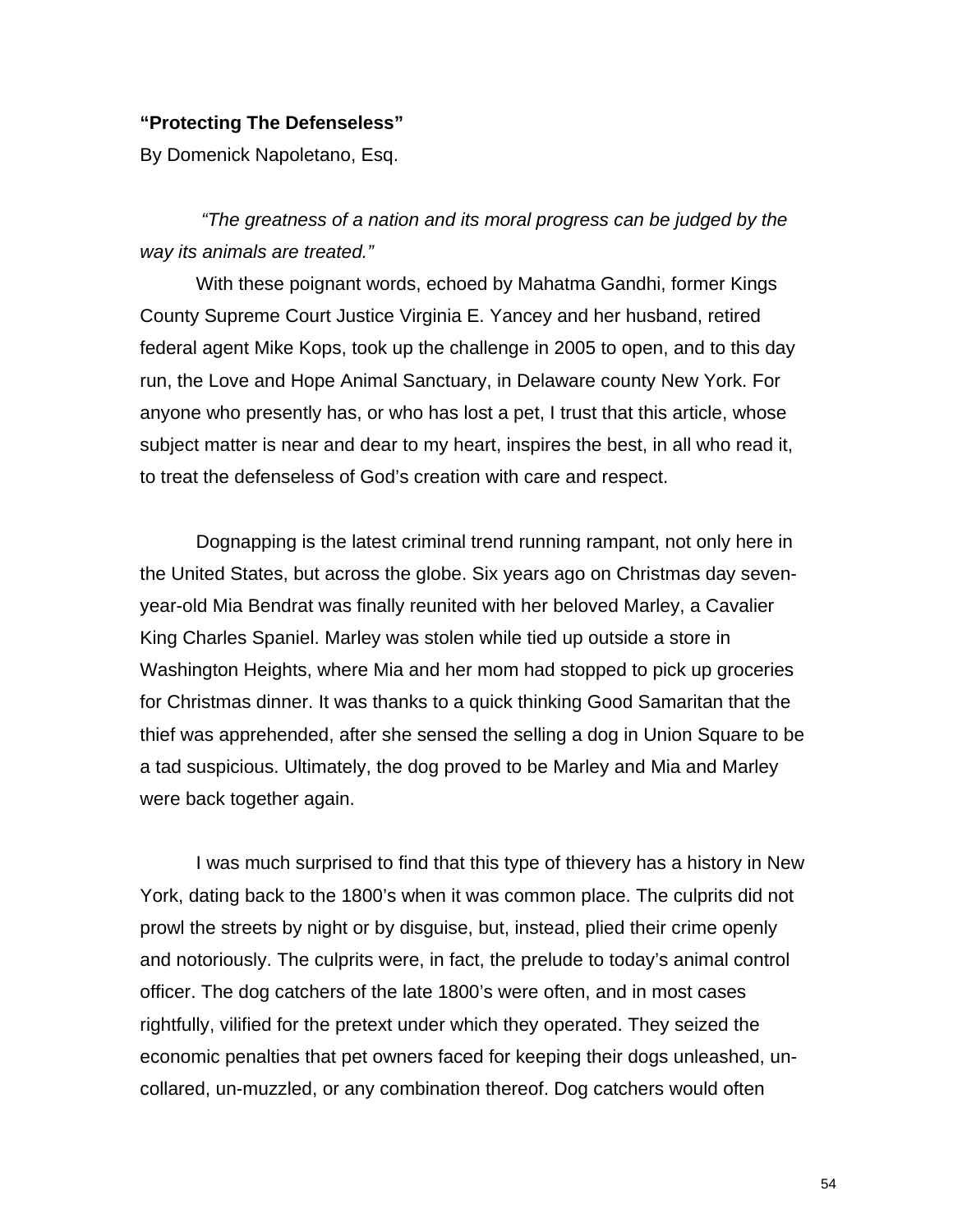conduct "raids," or in some cases coax dogs from inside their homes, and literally steal them. Later they would pocket the \$2.00 impound fee, from the pet owner that arrived at the pound to claim their pets release. If they were not so lucky to get there in time, their pets were euthanized.

I was pleased to discover that, as was the case with Marley's abduction, some pet owners of the 1800's also had their vindication. On September 13 1880, the Brooklyn Daily Eagle reported in the case of John Fee, a dog catcher, who having been charged and found guilty of stealing a pet, was sentenced for his crime. Justice Goetting (who I later learned was also a dog lover), in handing down his sentence, remarked, "Dog catchers should be prosecuted more than they are. There is too much dog stealing of late. I believe dog catchers are thieves every one of them" and with those words he sent Fee to jail for twentynine days.

Unlike yesteryear's dog catchers, who saw pets as a means to personally profit financial, today's animal control officers profess an altruistic calling and are devoted to "rescue, care for, and finding loving homes for homeless and abandoned animals in NYC." Today's Animal Care & Control of NYC is, according to their web site, "the largest animal organization in the northeast, rescuing more than 30,000 animals each year."

Thanks to present day awareness, and people's sensibilities, we have come a long way in how our pets are protected from those who prey on them and legislation runs the gamut. From the creation of legislation embodied in New York's Agriculture and Markets Law § 350 et. seq. "Overdriving, Torturing and Injuring Animals" § 353, a misdemeanor, to "Aggravated Cruelty to Animals popularly known as "Buster's Law," § 353-a a felony. Also, in 2010 Nassau County District Attorney Kathleen Rice announced the creation of The Animal Cruelty Unit. The unit's mission according to District Attorney Rice is to "protect pets and defenseless animals, this newly created unit will give a voice to the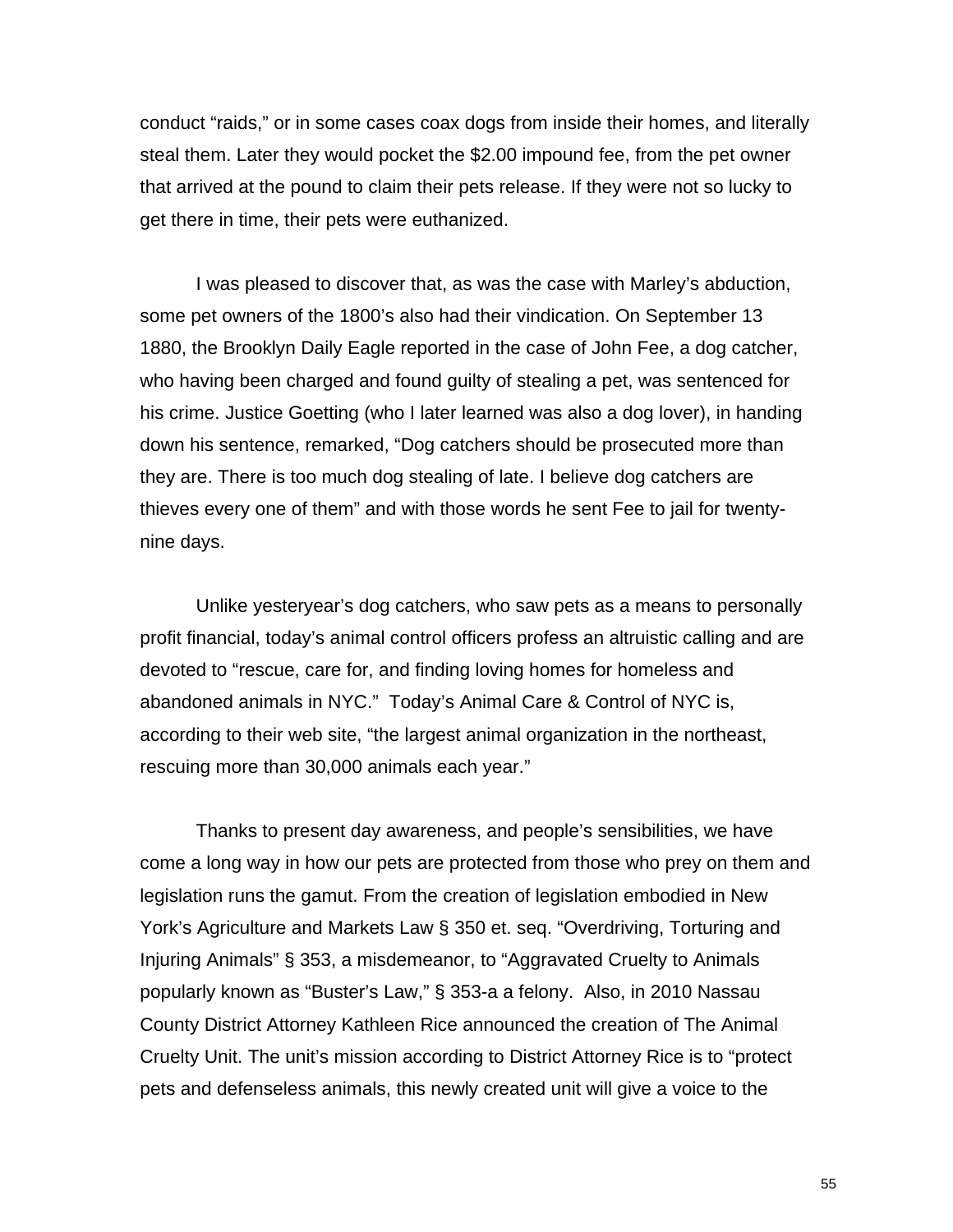victims of animal abuse, and send the message that the abuse and neglect of animals is not tolerated in Nassau County," Rice said. "The Animal Cruelty Unit will do everything possible to ensure that those who endanger pets and other animals will face the full brunt of the criminal justice system."

Laws protecting pet owners and naturally, by extension, their pets have also been adopted. In New York City for example § 27-2009.1 (b) of the New York City Administrative Code commonly known as the Pet Law provides:

"Where a tenant in a multiple dwelling openly and notoriously for a period of three months or more following taking possession of the unit harbors, or has harbored a household pet or pets . . . and the owner or his or her agent has knowledge of this fact, and such owner fails within this threemonth period to commence a summary proceeding or action to enforce the lease provision prohibiting the keeping of such household companion animal, such lease provision shall be deemed waived. . . .". Subsection (c) goes on to provide that "it shall be unlawful for an owner or his or her agent, by express terms or otherwise, to restrict a tenant's rights as provided in this section. Any such restriction shall be unenforceable and deemed void as against public policy".

The applicability of the Pet Law in cooperative apartment ownership cases was discussed by the Court in *Corlear Gardens Housing Co., Inc. v. Ramos*, 126 Misc.2d 416, 481 N.Y.S.2d 577 (Sup. Ct. Bronx Co., 1984), which by applying the Pet Law retroactively, reasoned "the law must necessarily affect, *inter alia*, the rights and obligations of parties under leases executed ... prior to its date of passage", and in doing so stated that there was no reason to exclude cooperative owner-shareholders and tenants from the *Pet Law*".

In applying the above protection to condominium ownership situations the Appellate Division Second Department In *Board of Managers v. Lamontanero*,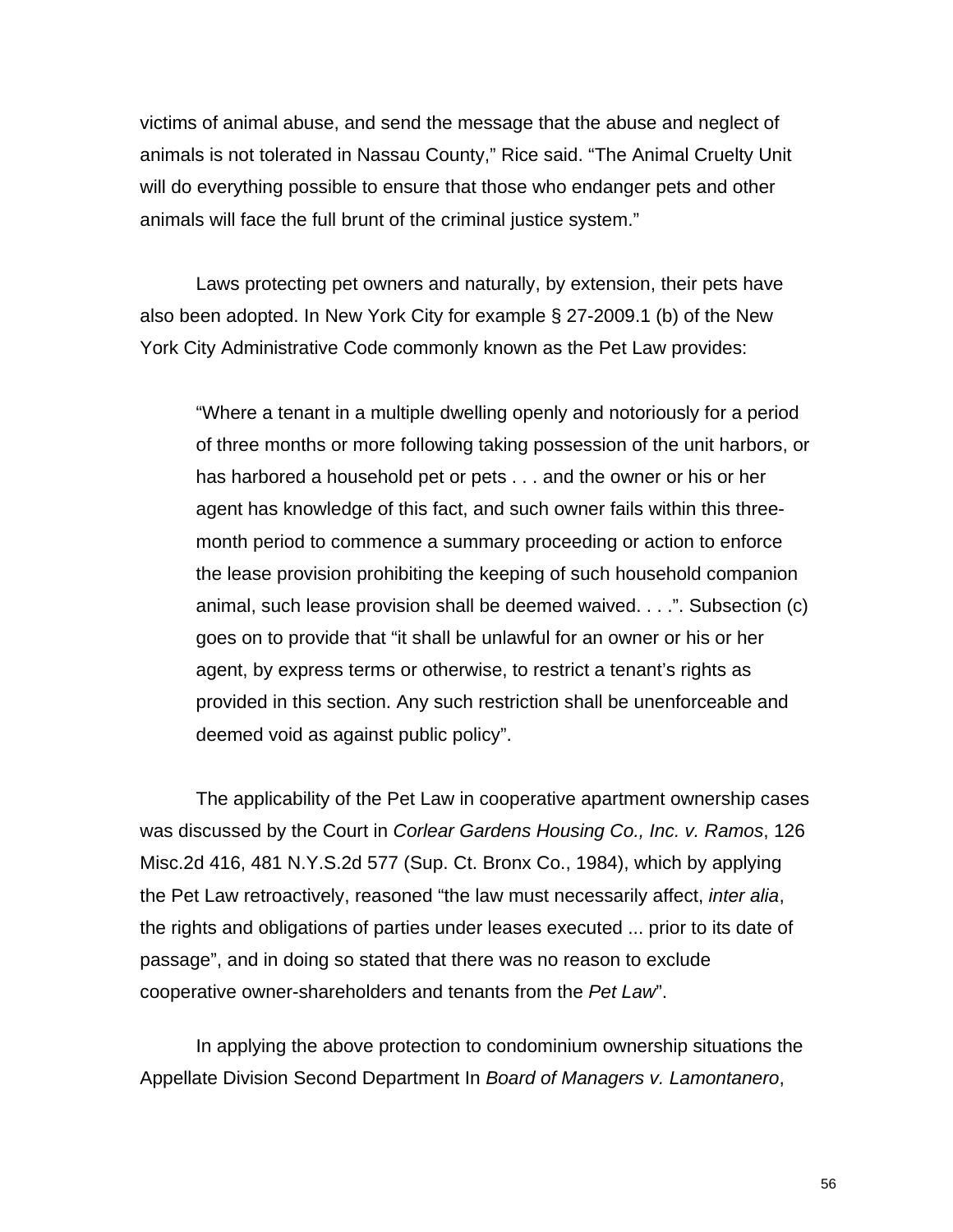206 A.D.2d 340, 616 N.Y.S.2d 744 (2 Dept.,1994), stated: "The legal status of the occupant of a multiple dwelling unit (i.e., whether he pays rent, owns cooperative shares, or is the owner in fee simple of a condominium unit) is not relevant to the purposes of the statute, which include preventing abuses in the enforcement of covenants prohibiting the harboring of household pets and preventing the retaliatory eviction of pet owners for reasons unrelated to the creation of nuisance. "We generally conclude that it would be pernicious to create an exception for condominiums from the generally beneficial requirements of Article 27 of the Administrative Code [the Pet Law]. In addition to substantive harms, an exception for condominiums could lead to anomalies such as permitting the tenant of a condominium owner to invoke the above protection."

 However, in *Board of Managers of the Parkchester North Condominium v. Nicholas Quiles, 234 A.D.2d 130, 651 N.Y.S.2d 36 (1<sup>st</sup> Dept., 1996) the Appellate* Division, First Department, held that the Pet Law was not applicable to condominiums, reasoning that, by its terms, the Pet Law only applies where there is a landlord-tenant relationship and this is not true of condominiums. The court noted that the law refers only to "covenants contained in multiple dwelling leases and that condominiums are a form of fee ownership." In its decision the First Department went on to expressly state its disagreement with the Court in *Lamontaner, supra,* by stating "We disagree with the Second Department that condominiums should be deemed covered by the Pet Law because not explicitly excluded." The lesson here is that if you're a pet owner its better to own a condominium in the Second Department, which is, apparently, a much friendlier bench to pets and their owners.

 As for the elderly, and those who suffer from emotional or physical disabilities, Federal, State and City legislation is there to protect them, as well, against landlords, and cooperative and condominium boards determined to separate them from a loving and devoted pet. In New York City, the *New York Civil Rights Law § 47* provides that "no person shall be denied admittance to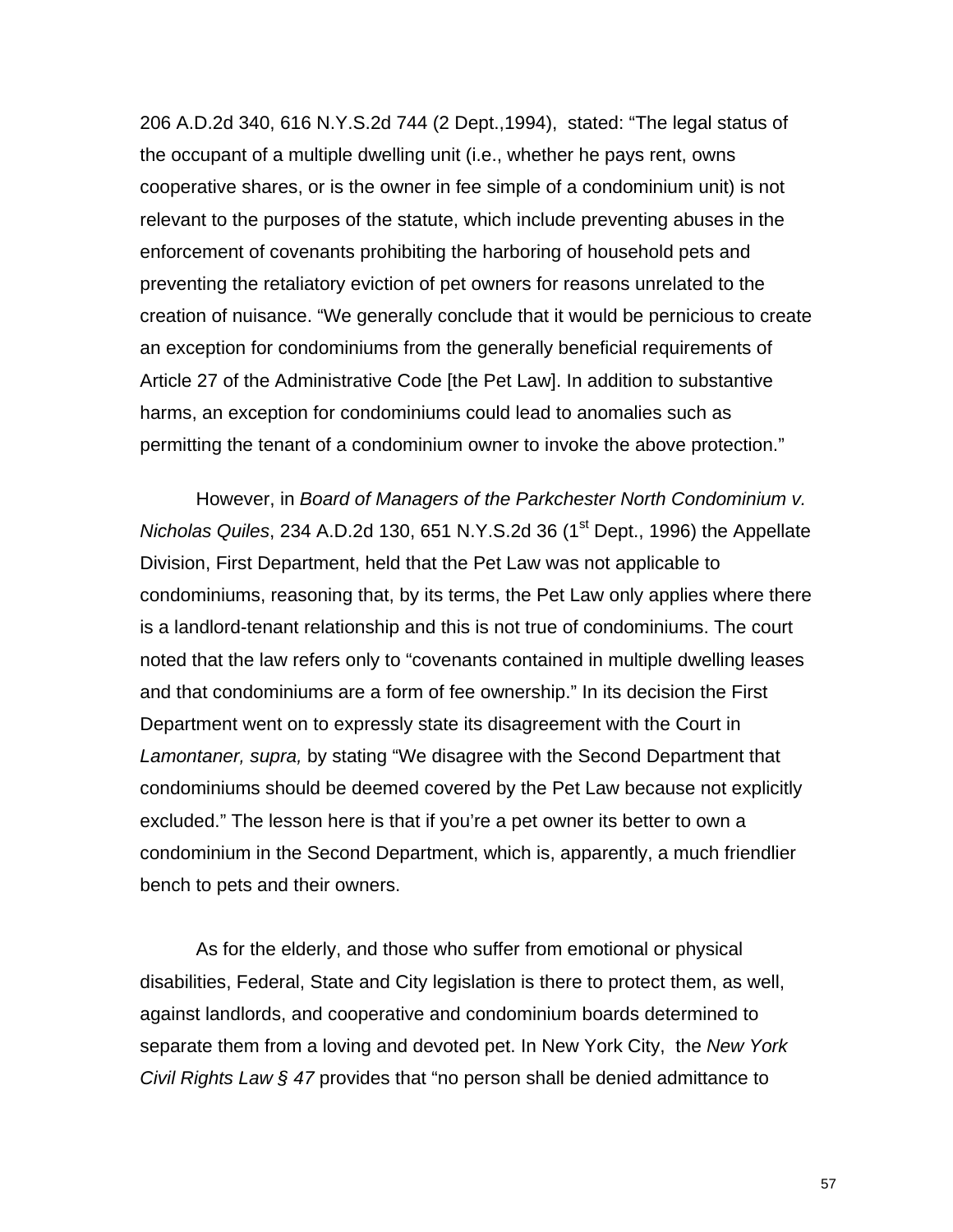and/or the equal use of and enjoyment of any public facility solely because said person is a person with a disability and is accompanied by a guide dog, hearing dog, or a service dog." This applies to housing and includes service dogs for a wide range of physical, mental, and medical impairments.

Under the federal Fair Housing Act 42 USC §3604 people with disabilities have been successful in arguing that, in certain circumstances, landlords must allow them to have a companion animal, who provides them with emotional support, as a reasonable accommodation. An excellent discussion on this topic can be found in "Discrimination: The Emotional Support Pet, as a Reasonable Accommodation, under Federal Law" by Karen Copeland, Esq., in *Landlord-Tenant Practice Reporter*, Vol. I, Issue 1, December 1999. In these situations, the companion animal does not have to be qualified as a guide dog, hearing dog, or other type of service animal. Disabilities do not necessarily have to be physical and may include such conditions as depression. Therefore, if a companion animal is determined to be medically necessary, by your health care provider, a court may hold that the pet must be permitted to live in your home with you.

I started this article by conveying how personally near and dear this topic is to my heart. The loves of my life, besides my immediate family is my calico Bella. While she can both be rambunctious at times, she lights up my morning, as I go out the door to work, and reminds me of what is really important when I come home from a hard day. The meaning and intensity of the relationships we have with our pets was never so evident then when the light was dimmed, several years ago, on my tortoise shell calico Mimi. She travelled with me daily to and from work. After her loss, which I still feel today, Justice Virginia E. Yancey, yes the very same Judge Yancey who has devoted herself to giving her love and care to God's little ones, referred me to a web site for solitude that site is RainbowBridge.com. The site contains a very special poem, which I have reproduced here with permission, of RainbowBridge.com, and which I hope will resonate in the hearts of all pet lovers. It reads as follows: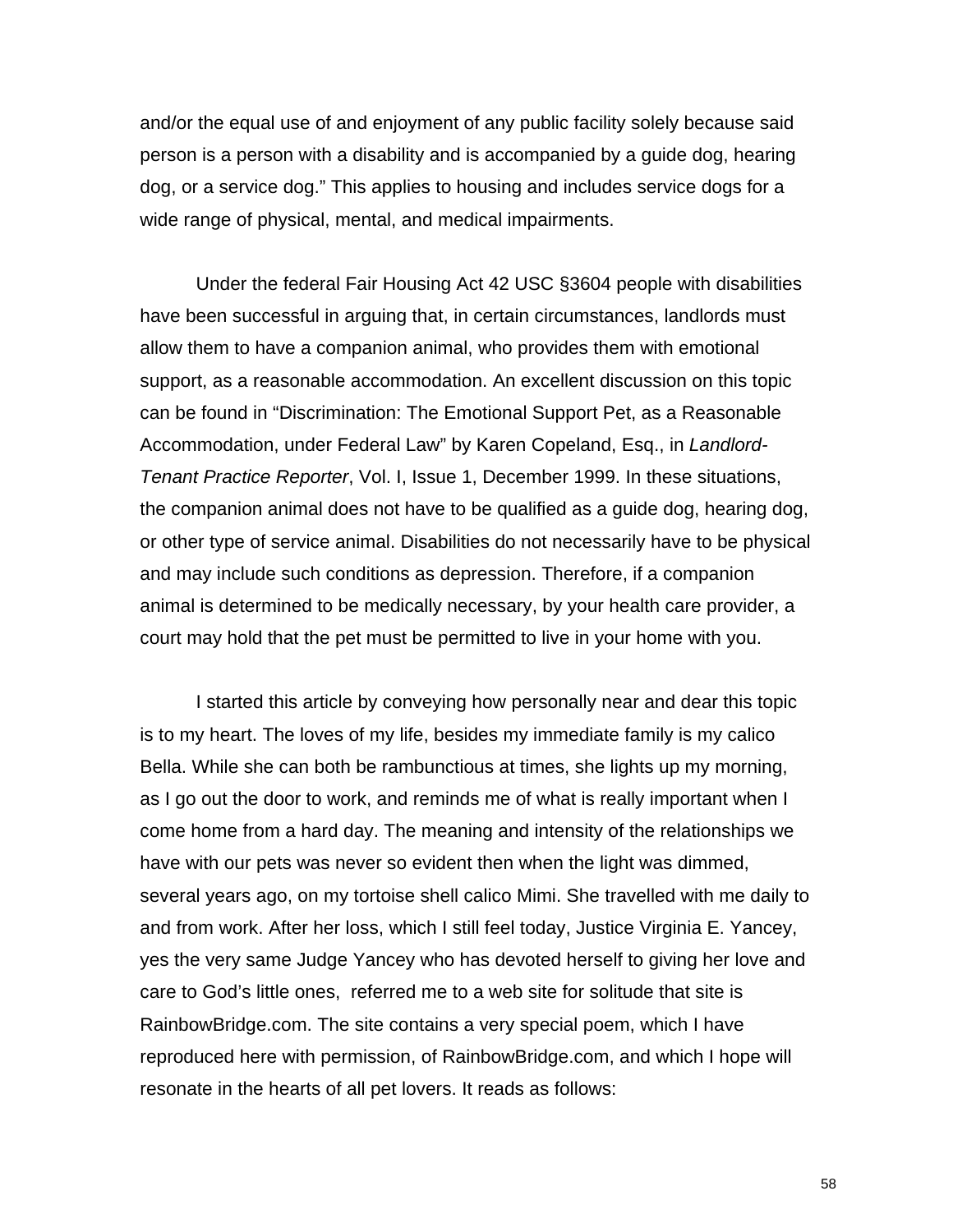Just this side of heaven is a place called Rainbow Bridge. When an animal dies that has been especially close to someone here, that pet goes to Rainbow Bridge. There are meadows and hills for all of our special friends so they can run and play together. There is plenty of food, water and sunshine, and our friends are warm and comfortable.

All the animals who had been ill and old are restored to health and vigor. Those who were hurt or maimed are made whole and strong again, just as we remember them in our dreams of days and times gone by. The animals are happy and content, except for one small thing; they each miss someone very special to them, who had to be left behind.

They all run and play together, but the day comes when one suddenly stops and looks into the distance. His bright eyes are intent. His eager body quivers. Suddenly he begins to run from the group, flying over the green grass, his legs carrying him faster and faster.

You have been spotted, and when you and your special friend finally meet, you cling together in joyous reunion, never to be parted again. The happy kisses rain upon your face; your hands again caress the beloved head, and you look once more into the trusting eyes of your pet, so long gone from your life but never absent from your heart.

Then you cross Rainbow Bridge together....

Author unknown...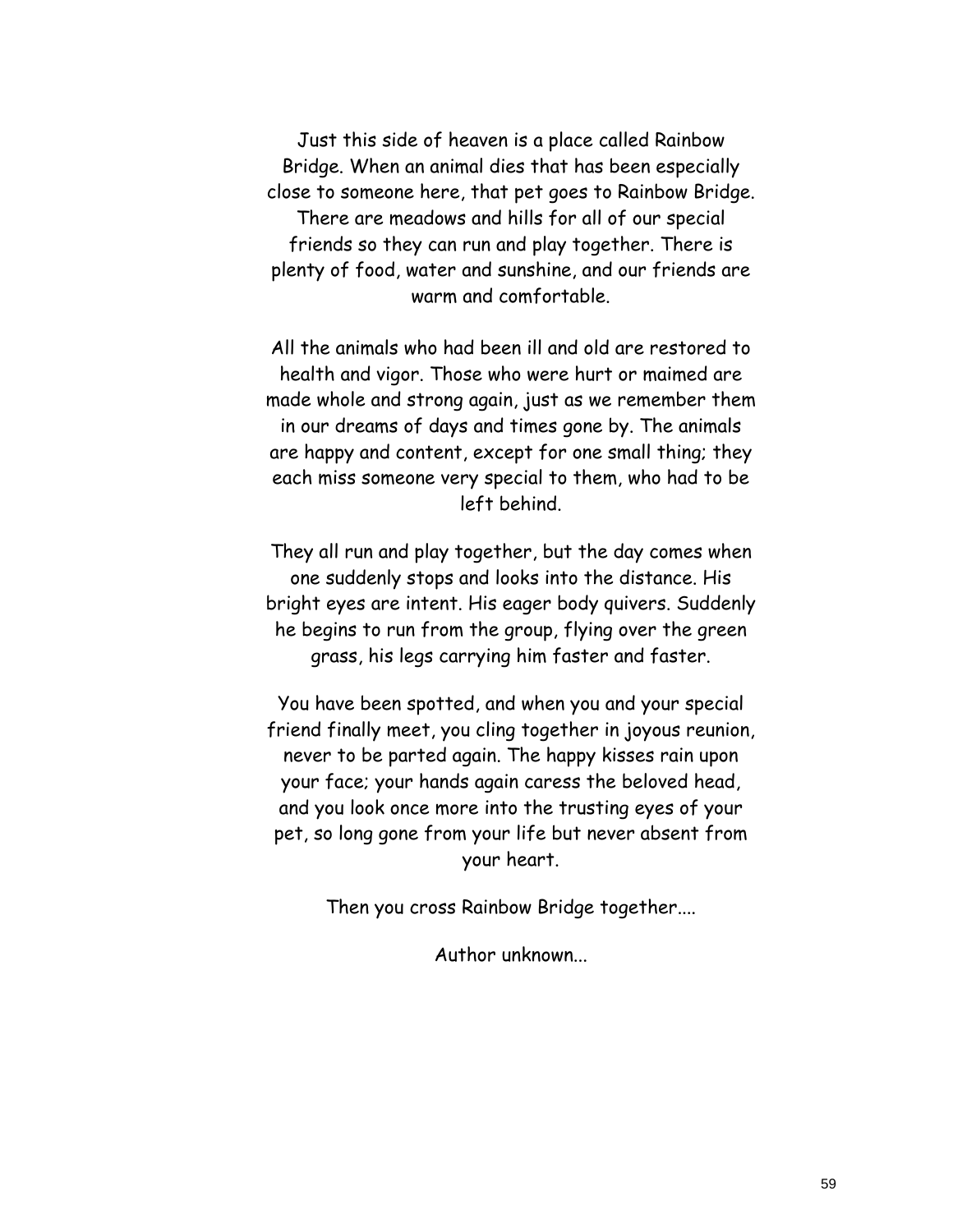Should humane education be included in your child's school curriculum? By Ashlee K. Cartwright, Esq. November 18, 2015 "Originally published on www.generationveggie.org"

Are you aware that there are state laws requiring humane education be taught in your child's school? The list of states is too short, in my opinion, but at least some states have recognized the importance of teaching our children about kindness and compassion to all living beings.

What exactly is humane education? There are three prominent non-profits that promote humane education, and each defines humane education in a slightly different way. The National Humane Education Society (NHES) says humane education, "teaches people how to accept and fulfill their responsibilities to companion animals, such as cats and dogs, and all forms of animal life. It explains the consequences of irresponsible behavior and encourages people to see the value of all living things." The mission of Humane Education Advocates Reaching Teachers (HEART), another nonprofit dedicated to humane education, is "to foster compassion and respect for all living beings and the environment by educating youth and teachers in Humane Education." The Institute for Humane Education (IHES) says, "Humane education is a lens, body of knowledge, and set of tools and strategies for teaching about human rights, animal protection, environmental stewardship, and cultural issues as interconnected and integral dimensions of a just, healthy society. Humane education not only instills the desire and capacity to live with compassion, integrity, and wisdom, but also provides the knowledge and tools to put our values into action in meaningful, far-reaching ways so that we can find solutions that work for all."

Like the interpretation of humane education, the laws addressing humane education are not uniform and all have their nuances [Note: there is no federal law on humane education]. Some laws are very detailed and specifically mention the treatment of animals. Other laws are broad and apply their moral and humane education curriculum requirements to more than animals. Some laws are mandatory and others are voluntary. However, whether compulsory or not, most of these humane education laws do have not an enforcement mechanism, which means there really isn't much you can do, legally, if they are not being followed by your school.

The following is a list of states that currently address humane education in their laws and statutes. [Note: I did not include any references to dissection or vivisection. The excerpts below focus solely on humane education and humane treatment of animals.]

- **California** (California Codes, Education Code, Title 1, Division 1, Part 1, Chapter 2: Educational Equality, Article 5: Hate Violence Prevention Act, 233.5(a))
	- o "Each teacher shall endeavor to impress upon the minds of the pupils the principles of morality, truth, justice, patriotism, and a true comprehension of the rights, duties, and dignity of American citizenship, and the meaning of equality and human dignity, including the promotion of harmonious relations, kindness toward domestic pets and the humane treatment of living creatures, to teach them to avoid idleness, profanity,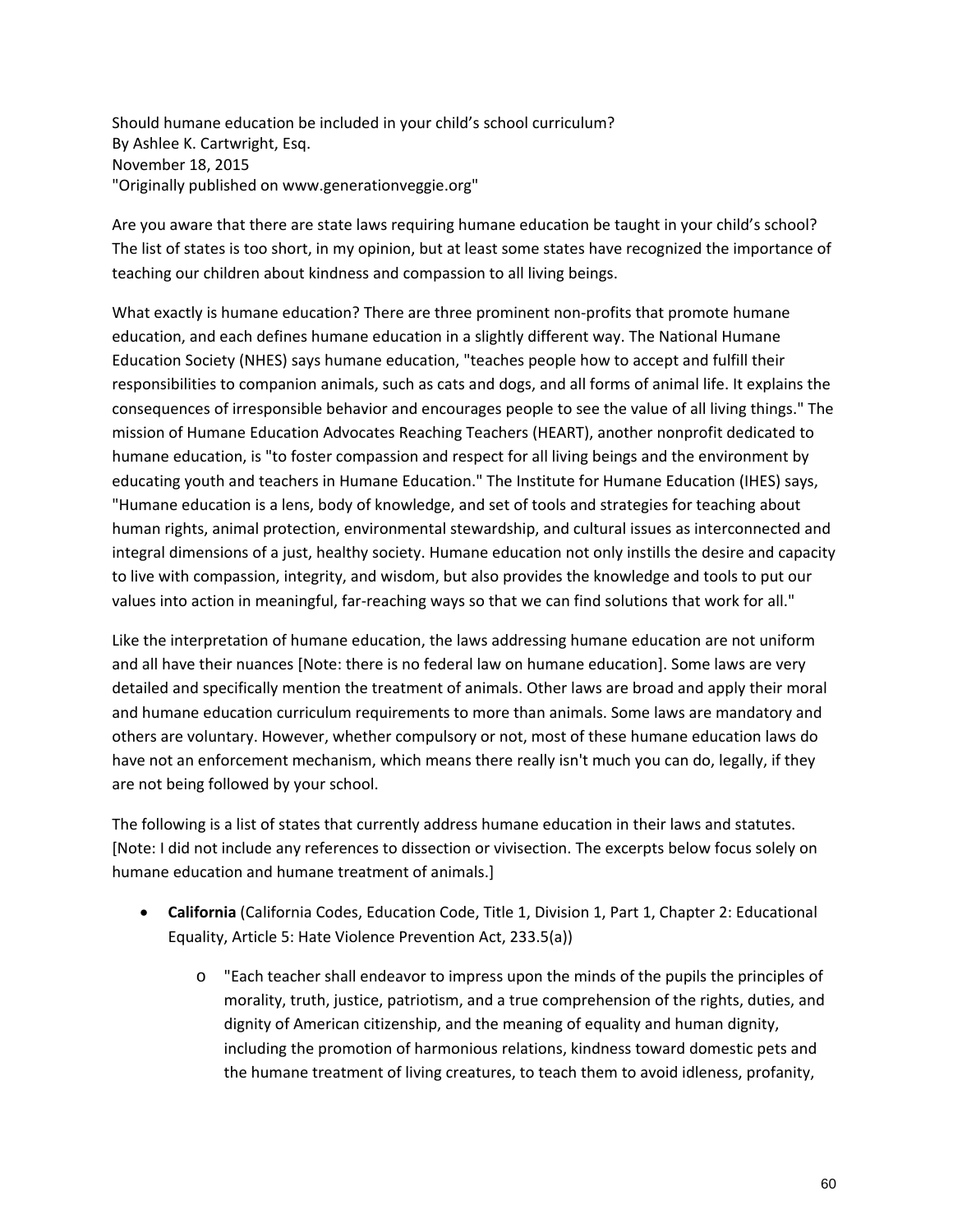and falsehood, and to instruct them in manners and morals and the principles of a free government."

- **Florida** (Florida State Statutes, Title XLVIII: Education Code, Chapter 1003: Public K‐12 Education, Section 42: Required instruction)
	- $\circ$  "(2) Members of the instructional staff of the public schools, subject to the rules of the State Board of Education and the district school board, shall teach efficiently and faithfully, using the books and materials required that meet the highest standards for professionalism and historic accuracy, following the prescribed courses of study, and employing approved methods of instruction, the following: (k) Kindness to animals"
- **Illinois** (Illinois Compiled Statutes, Education Code, Chapter 105: Schools, 5: School Code, Article 27 Section 15: Moral and humane education)
	- o "In institute programs. The superintendent of each region and city shall include once each year moral and humane education in the program of the teachers' institute which is held under his supervision."
- **Maine** (Maine Statutes, Title 20: Education, Chapter 111: Religion and Morals, Section 1221: Teaching of virtue and morality)
	- o "Instructors of youth in public or private institutions shall use their best endeavors to impress on the minds of the children and youth committed to their care and instruction the principles of morality and justice and a sacred regard for truth; love of country, humanity and a universal benevolence; the great principles of humanity as illustrated by kindness to birds and animals and regard for all factors which contribute to the well‐ being of man; industry and frugality; chastity, moderation and temperance; and all other virtues which ornament human society; and to lead those under their care, as their ages and capacities admit, into a particular understanding of the tendency of such virtues to preserve and perfect a republican constitution, secure the blessings of liberty and to promote their future happiness."
- **Massachusetts** (Massachusetts General Law, Chapter 272: Crimes Against Chastity, Morality, Decency, and Good Order, Section 80G: Experiments on vertebrates; vivisection, dissection of animals; care.)
	- o "Live animals used as class pets or for purposes not prohibited in paragraphs one and two hereof in such schools shall be housed or cared for in a safe and humane manner. Said animals shall not remain in school over periods when such schools are not in session, unless adequate care is provided at all times."
- **New Hampshire** (New Hampshire Revised Statutes, Title 62: Criminal Code, Chapter 644: Breaches of the Peace and Related Offenses, Section 8‐c: Animal Use in Science Classes and Science Fairs)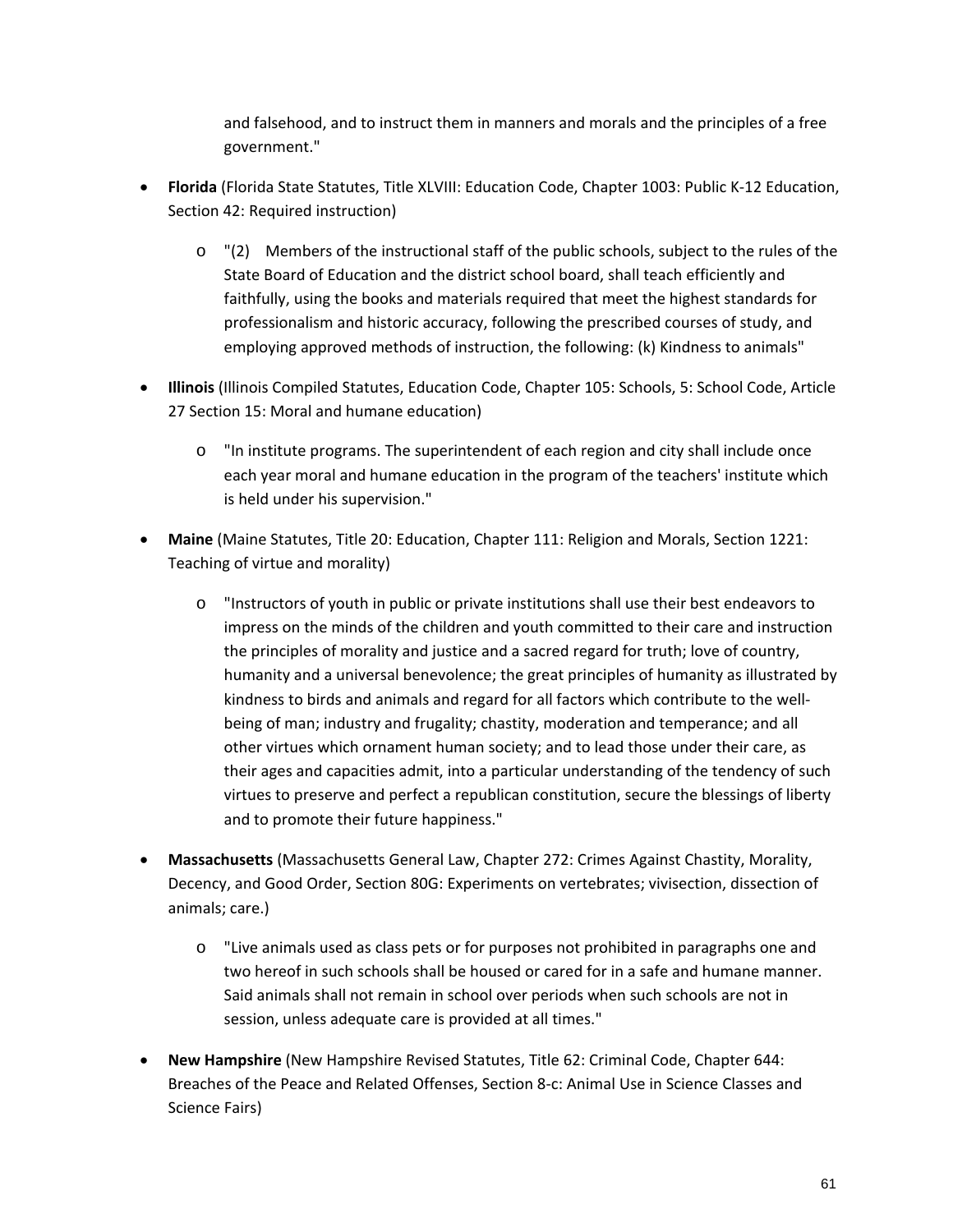- o "VII. Any live animal kept in any elementary or secondary school shall be housed and cared for in a humane and safe manner and shall be the personal responsibility of the teacher or other adult supervisor of the project or study."
- **New Jersey** (New Jersey Permanent Statutes, Title 18A: Education, 35‐4.1: Course of study in principles of humanity)
	- o "Each board of education may teach, by special courses or by emphasis in appropriate places of the curriculum, in a manner adapted to the ages and capabilities of the pupils in the several grades and departments, the principles of humanity as the same apply to kindness and avoidance of cruelty to animals and birds, both wild and domesticated."
- **New York** ‐ (New York Education Law, Section 809: Instruction in the humane treatment of animals)
	- o "1. The officer, board or commission authorized or required to prescribe courses of instruction shall cause instruction to be given in every elementary school under state control or supported wholly or partly by public money of the state, in the humane treatment and protection of animals and the importance of the part they play in the economy of nature as well as the necessity of controlling the proliferation of animals which are subsequently abandoned and caused to suffer extreme cruelty. Such instruction shall be for such period of time during each school year as the board of regents may prescribe and may be joined with work in literature, reading, language, nature study or ethnology. Such weekly instruction may be divided into two or more periods. A school district shall not be entitled to participate in the public school money on account of any school or the attendance at any school subject to the provisions of this section, if the instruction required hereby is not given therein. 2. Study and care of live animals. Any school which cares for or uses animals for study shall ensure that each animal in such school be afforded the following: appropriate quarters; sufficient space for the normal behavior and postural requirements of the species; proper ventilation, lighting, and temperature control; adequate food and clean drinking water; and quarters which shall be cleaned on a regular basis and located in an area where undue stress and disturbance are minimized."
- **Oregon** (Oregon Revised Statutes, Volume 9: Education and Culture, Chapter 336: Conduct of Schools Generally, Section 336.067: Instruction in ethics and morality)
	- $\circ$  "(1) In public schools special emphasis shall be given to instruction in: (d) Humane treatment of animals."
- **Pennsylvania** (Public School Code, Article XV: Terms and Courses of Study, Section 15‐1514: Humane education)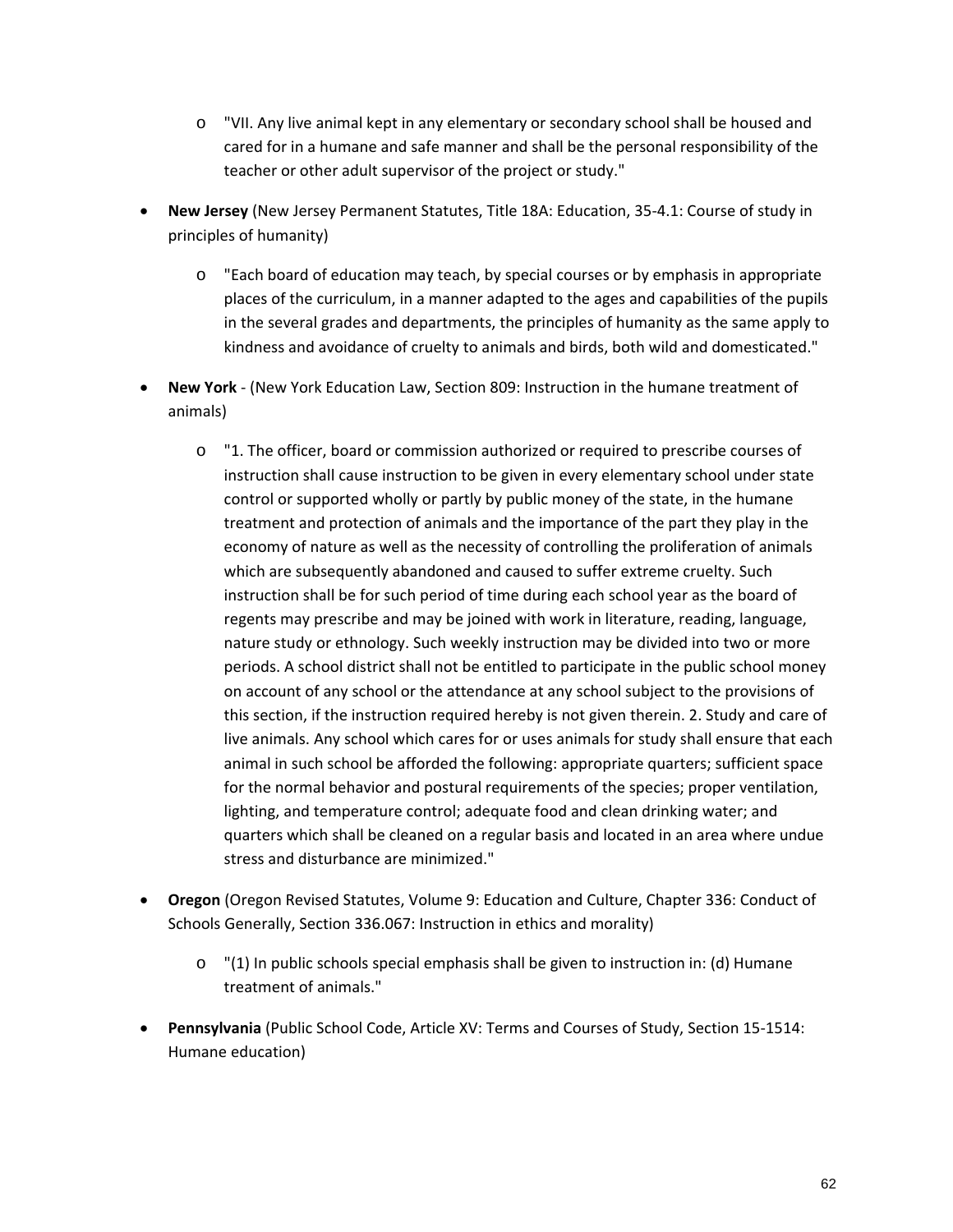- o "Instruction in humane education shall be given to all pupils up to and including the fourth grade, and need not exceed half an hour each week during the whole school term. No cruel experiment on any living creature shall be permitted in any public school of this Commonwealth."
- **Washington** (Revised Code of Washington, Title 28A: Common School Provisions, Chapter 230: Compulsory School Provisions, Section 020: Common School Curriculum)
	- o "All common schools shall give instruction in reading, handwriting, orthography, written and mental arithmetic, geography, the history of the United States, English grammar, physiology and hygiene with special reference to the effects of alcohol and drug abuse on the human system, science with special reference to the environment, and such other studies as may be prescribed by rule of the superintendent of public instruction. All teachers shall stress the importance of the cultivation of manners, the fundamental principles of honesty, honor, industry and economy, the minimum requisites for good health including the beneficial effect of physical exercise and methods to prevent exposure to and transmission of sexually transmitted diseases, and the worth of kindness to all living creatures and the land. The prevention of child abuse may be offered as part of the curriculum in the common schools."

Louisiana used to have a humane education law on the books (Title 17, Section 266), but it was repealed in 2013. I was unable to find an updated version in their current laws. I am hoping that it was repealed because it used archaic terminology, mainly "dumb animals" to refer to non-human animals. It also appears that North Dakota's humane education law (Title 15: Education, Section 38‐11) no longer exists.

One of the best places for children to begin their exploration into the scope of humane education is in elementary school. The IHES aptly declares that humane education is the only educational movement that recognizes that animals should be included in the effort to create a more peaceful and just world. While this makes a whole lot of sense to parents and children involved in animal advocacy, there are thousands of parents and children out there who have yet to make this realization.

Keep in mind that even if your state is not listed above, that doesn't necessarily mean that your school district does not provide humane education. To find out what instruction your school gives on the topic, it is best to speak with your child's teacher and/or principal. If they are unable to give you the answer you want, you can check out the websites listed below for more information about humane education and to see what other options you have if your school does not include humane education in their curriculum. Also, don't let the fact that many of the laws listed above do not have enforcement mechanisms in place. If you live in one of these states and you believe your school district is not following the applicable law or statute, contact the appropriate school staff and administrators to see if there is something that can be done about it. Perhaps you can help coordinate a humane educator visiting your child's classroom to provide a humane education lesson!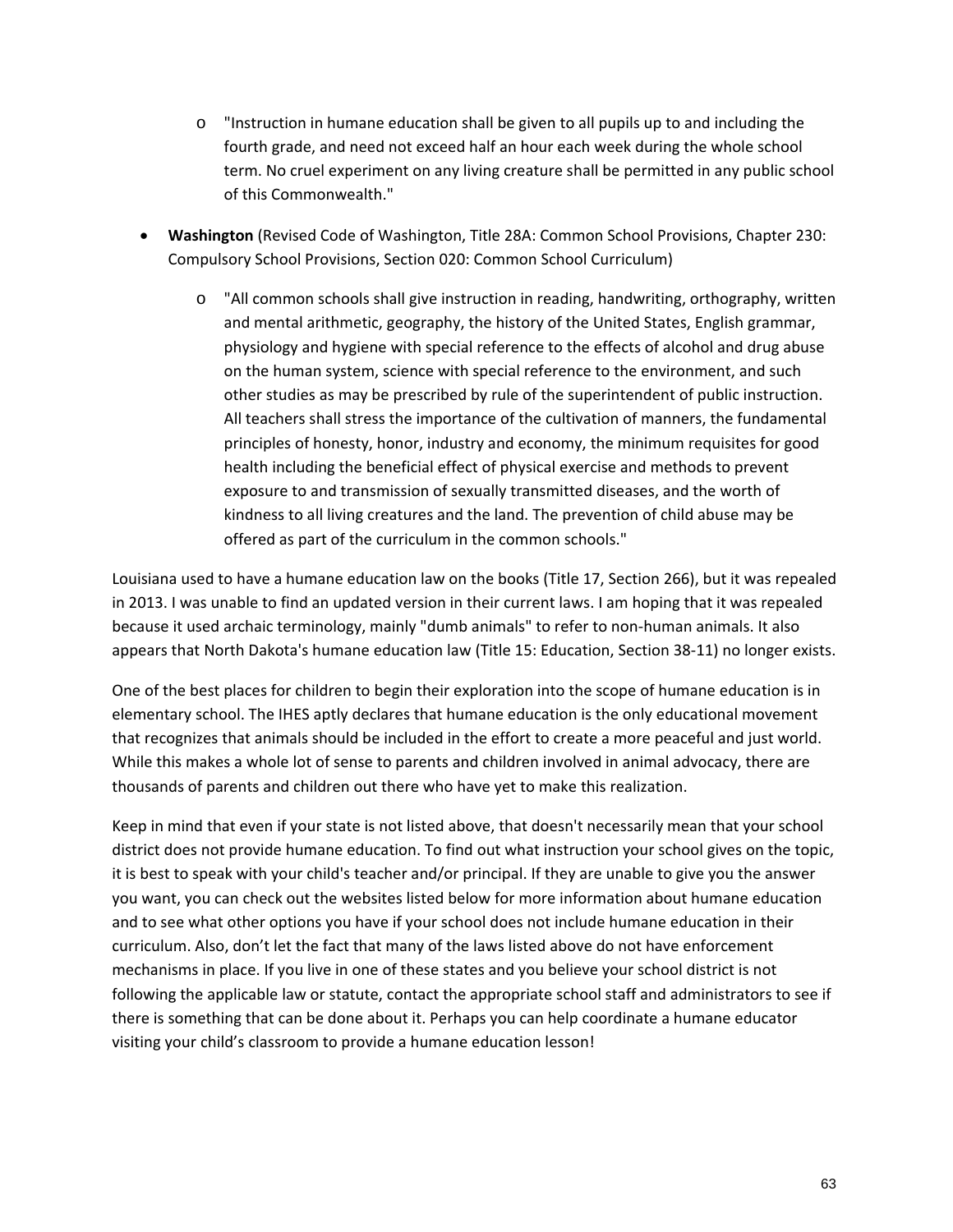Institute for Humane Education: https://humaneeducation.org

HEART https://teachhumane.org

National Humane Education Society https://nhes.org